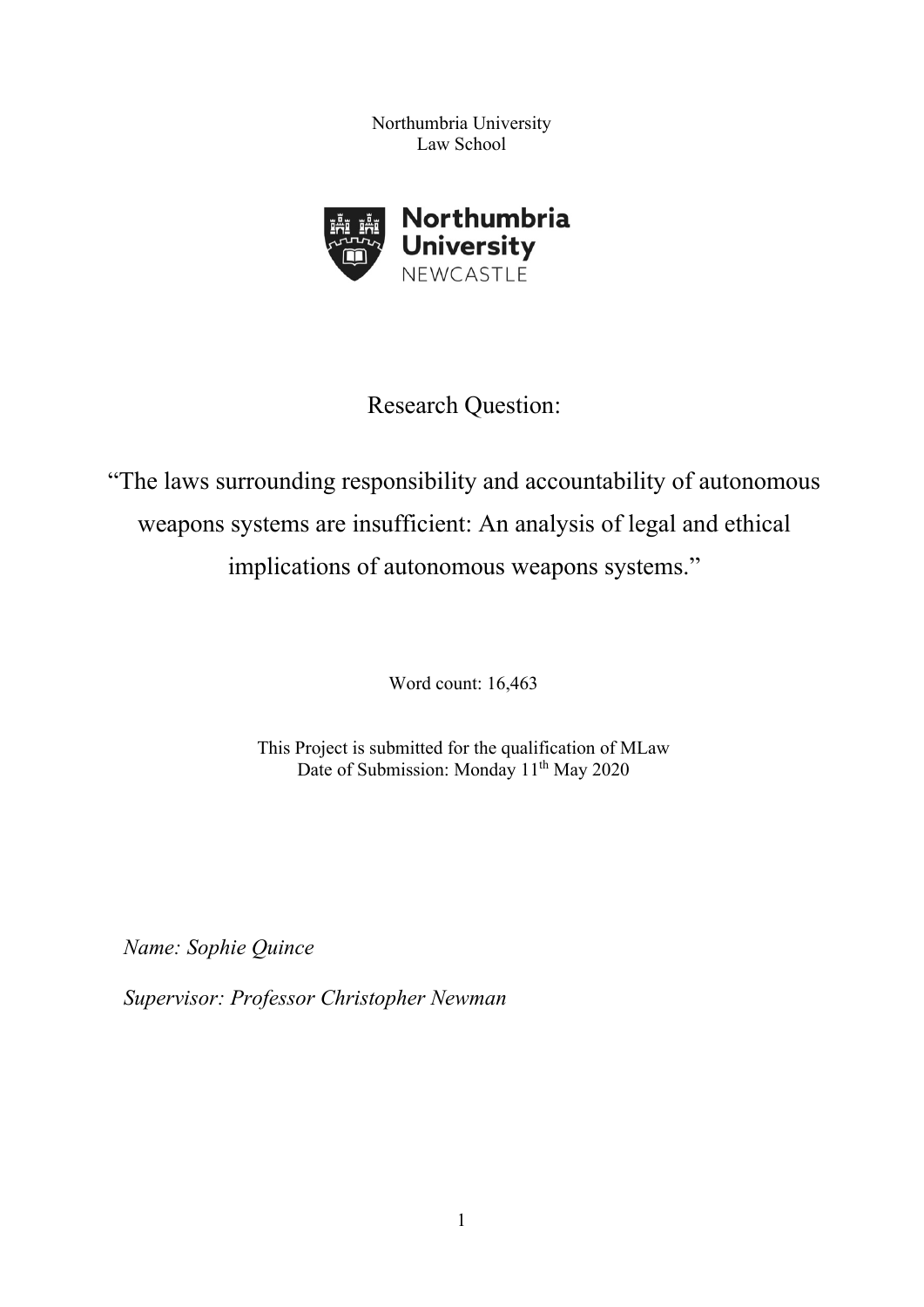# **Research Declaration**

I confirm that I have already submitted my Project Synopsis and Ethical Approval Form, which has been signed by my supervisor. I further confirm that this project is entirely my own work and that the research undertaken for the completion of this project was based entirely on secondary material or data already in the public domain (case law, journal articles, published surveys etc). It did not involve people in data collection through empirical research (eg, interviews, questionnaires or observation).

### **Signed: SOPHIE QUINCE**

**Dated: 11/05/2020**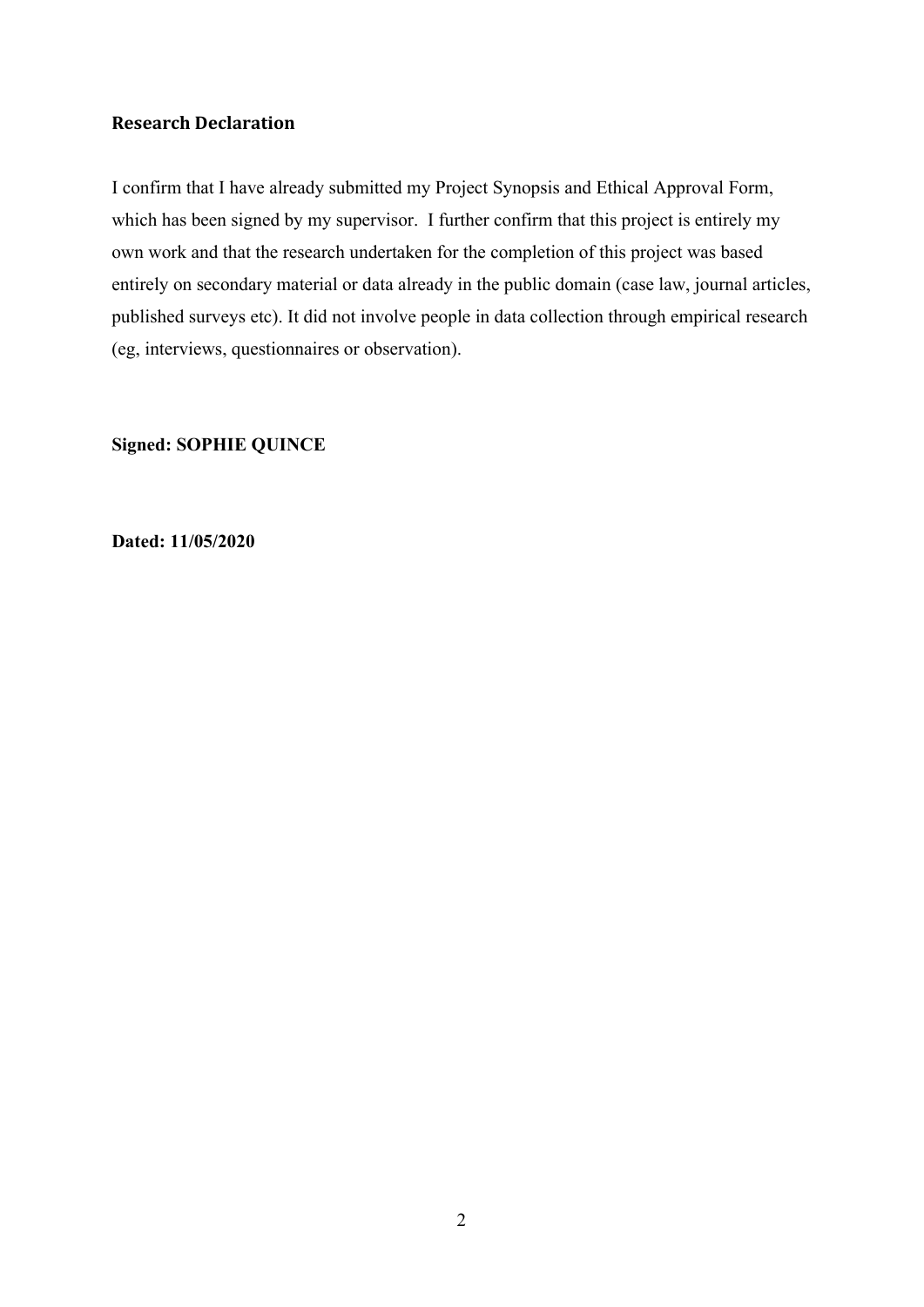### **Table of contents:**

### Introduction

Chapter 1: Self-awareness of Autonomous Weapons (development of AWS)

- 1.1 Defining Autonomy in Weapons
- 1.2 Self-awareness in AWS

### Chapter 2: Responsibility and Accountability

- 2.1 Criminal Responsibility
- 2.2 Developer/Manufacturers' Liability
- 2.3 State liability
- 2.4 Command responsibility
- 2.5 The accountability gap

# Chapter 3: Legal and Ethical Implications

- 3.1 International Humanitarian Laws
- 3.2 Distinction
- 3.3 Proportionality
- 3.4 Human Rights Agreements
- 3.5 Ethical and Moral Implications

# Conclusion

Bibliography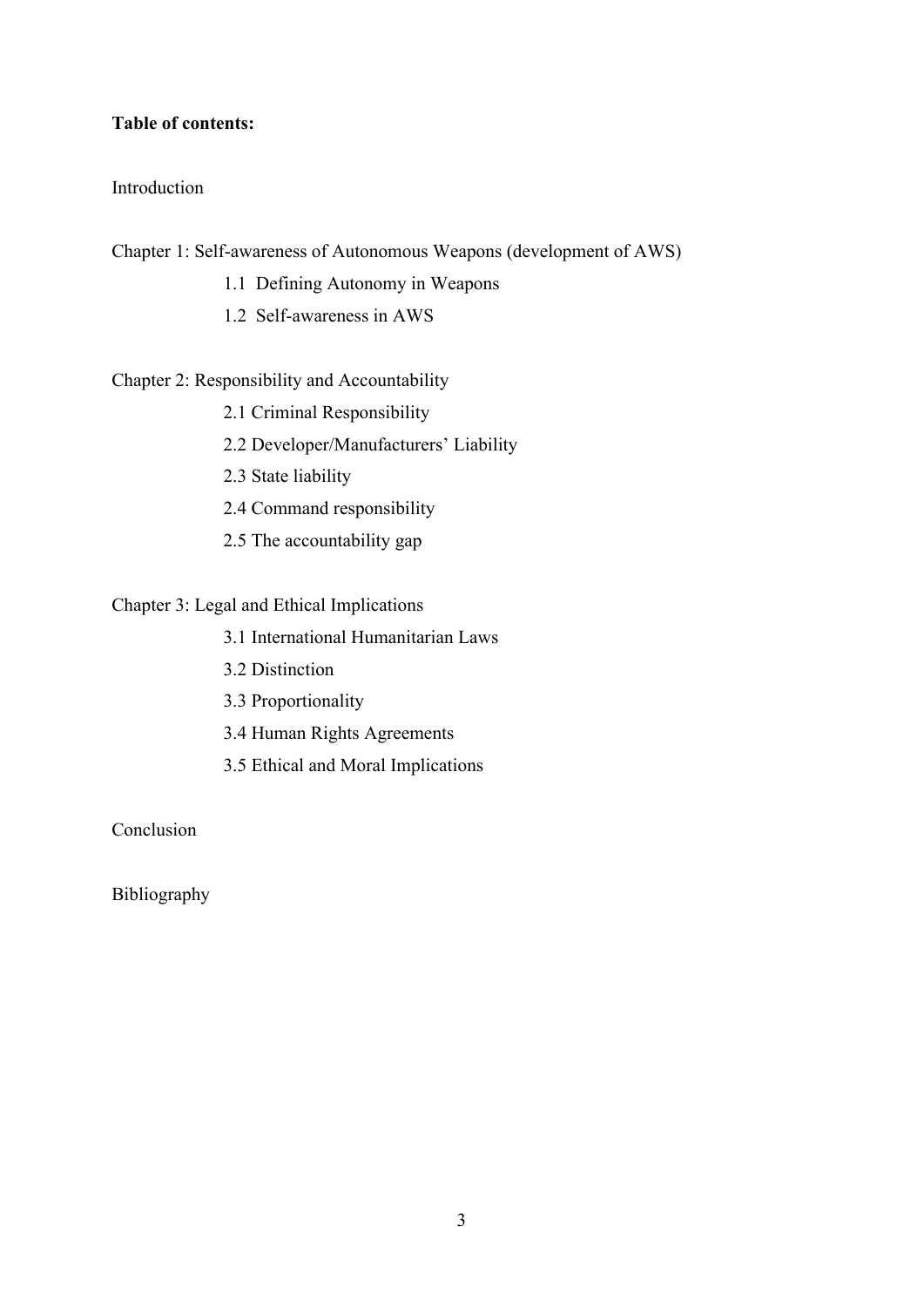### **Introduction:**

This dissertation is going to look at the law surrounding responsibility and accountability for Autonomous Weapons Systems (AWS). The basic hypothesis for this work is that the laws are insufficient and the legal frameworks on a national and international level are not equipped to deal with the challenges posed by AWS. This dissertation will look at the legal and ethical challenges of these weapons systems, with the aim of posing some solutions to these challenges.

Throughout history there has been a race to make technological advancements, some of which are merely trivial, such as a light that is activated by someone clapping or a device that will recite your daily itinerary by simply saying "*good morning google";* however more serious advancements can be seen in computer technology and life-saving medical equipment. At some point during the development of all this technology, it is likely that developers had to contemplate the legal and ethical implications of mass-producing these products for consumer use. However, what if we were to consider developments in technology that have lethal application, limited human control and the potential to be fully autonomous in the future?

The development of such technology is currently a reality and is already being used in combat. Therefore, this dissertation aims to answer the question of whether or not the laws regarding responsibility and accountability of autonomous weapons systems are sufficient and what the legal and ethical implications of this technology are.

The majority of the materials available surrounding Autonomous Weapons indicate that there is yet to be full autonomy attributed to robots, however contrary to this evidence one of the most distinctive fears surrounding this topic are the implications of such autotomy occurring and how this would affect humanity. Fear of the unknown is not an unusual human trait and the preservation of life is something that is a global value, because of this the concept of human dignity is seen to be one of the most important human rights, with the rules of war being implemented in order to reduce civilian casualties as well as unlawful action against soldiers in time of war. The new generation of autonomous weapons threatens such concepts and opens up a gateway into unknown territory where AWS technology is not solely

4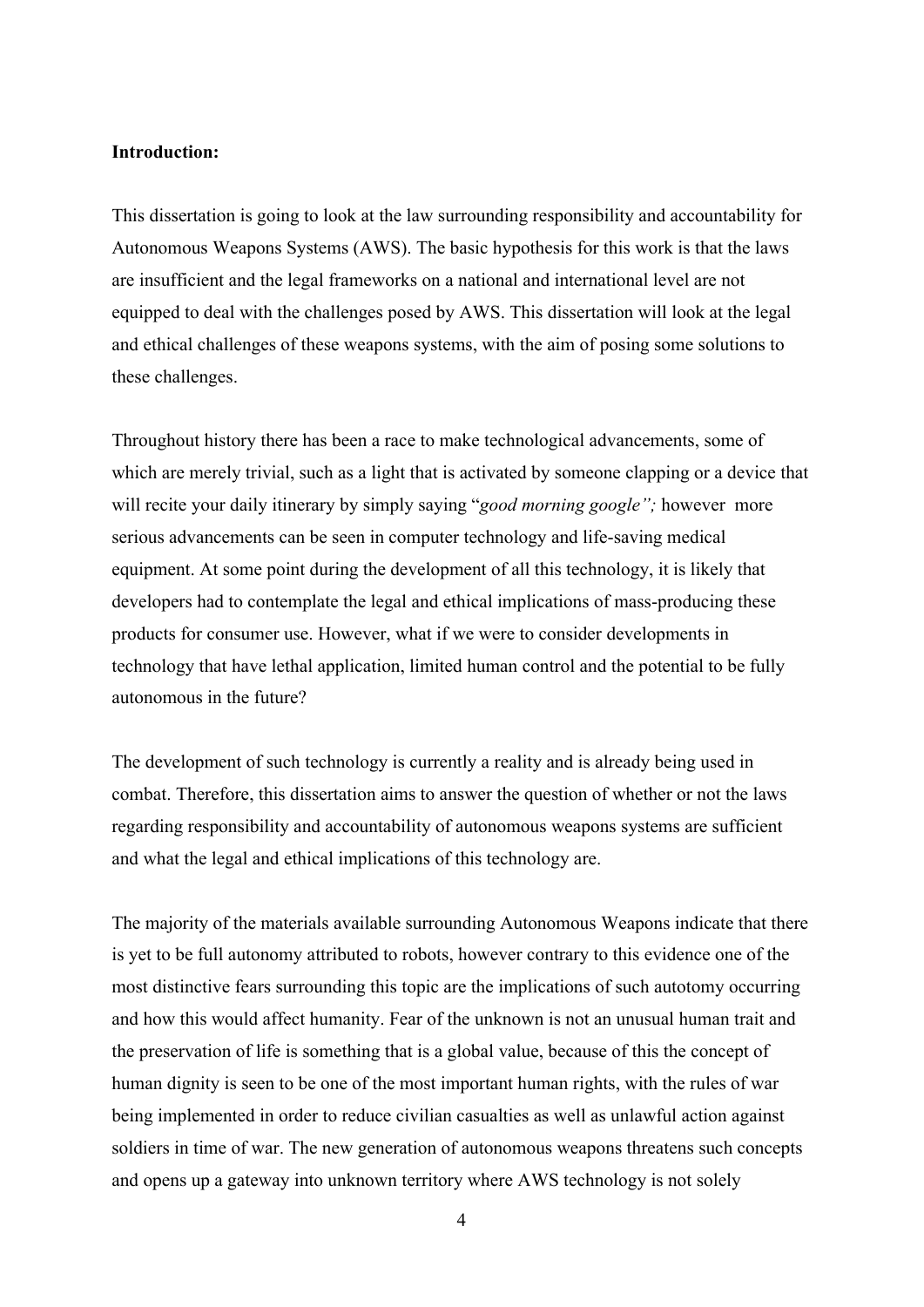dependent on human operation. An interesting article was published in September 2019 where an ex-google engineer disclosed how she resigned from Google last year in protest of being sent to work on a military drone project. Nolan stated that killer robots had the potential to do "calamitous things that they were not originally programmed for".<sup>[1](#page-4-0)</sup> This article caught my attention for several reasons. First of all, it highlighted how fear for the unknown is shaping the way people view AWS, and secondly that so called 'killer robots' merely have the potential to do calamitous things, not that they *are* doing calamitous things. The latter point is crucial to unravelling the questions that I am posing for my dissertation as it indicates there are gaps in the understandings of both the technology itself and the legislations and definitions surrounding them. The subject of Autonomous Weapons is fascinating to myself and academics alike, particularly because whilst there is a willingness to develop such technology, there is a level of ignorance when it comes to the legality and ethics of such progresses. Whilst this is the case, it is encouraging to note that the issues identified have previously been discussed by academics such as Rebecca Crootof<sup>[2](#page-4-1)</sup> and Robert Sparrow<sup>[3](#page-4-2)</sup> as well as legal figures such as Christopher Heyns<sup>[4](#page-4-3)</sup>. I found that these figures provided me with some stimulating perspectives on the subject that I hope to incorporate throughout my work.

Throughout this dissertation the intention is for there to be an in-depth discussion regarding the law of AWS, including a conversation regarding the definitional development and the ambiguities surrounding this. Moreover, great consideration will be given to the responsibility and accountability of such technology as well as what ethical and legal implications have emerged and implications that could develop in the future. It is hoped that problems will be identified and discussed for each element of this dissertation and a discussion will be had regarding what the implications of such problems are.

### **Methodology:**

<span id="page-4-0"></span><sup>1</sup> Henry McDonald, 'Ex-Google Workers Fear 'Killer Robots' Could Cause Mass Atrocities' *The Guardian* (London 15 September 2019).

<span id="page-4-1"></span><sup>2</sup> Rebecca Crootof, 'The Killer Roots are Here: Legal and Policy Implications', [ 2015] Cardozo Law review

<span id="page-4-2"></span><sup>&</sup>lt;sup>3</sup> Robot Sparrow, 'Killer Robots' (2007) Vol.24 Journal of applied science.

<span id="page-4-3"></span><sup>4</sup> Christof Heyns, 'Autonomous weapons systems and human rights law' presentation made at the informal expert meeting organized by the state parties to the Convention on Certain Conventional Weapons' (13 – 16 May 2014), Geneva, Switzerland. UN Doc A/HRC/26/36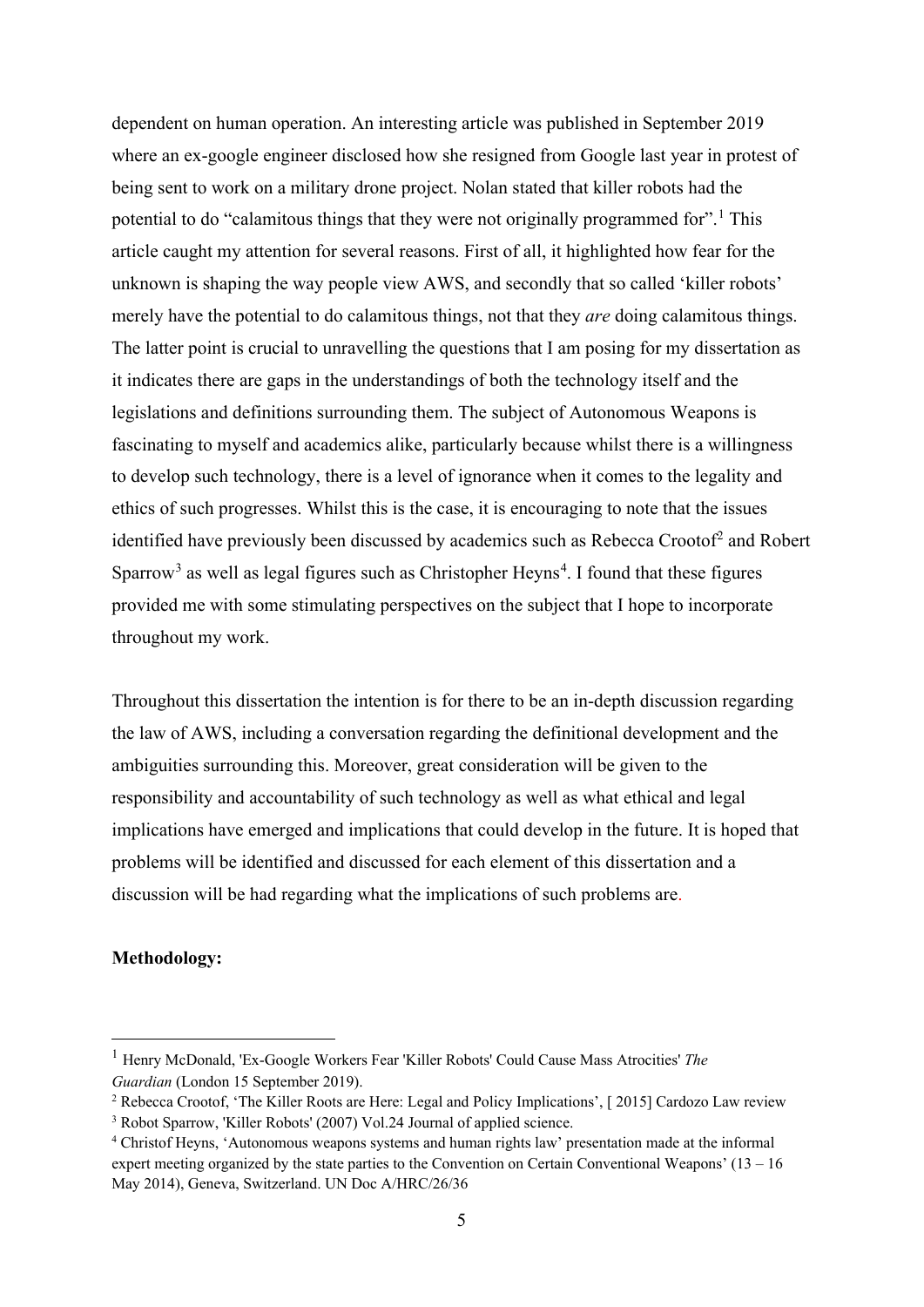The chosen methodology of my dissertation provides a framework that allows for the question at hand to be appropriately broken down into subsections, which combined allow the opportunity to answer the research question.

The information that I will collect throughout my research will be desk-based research and be a combination of peer review journals, news sources and legislation. My initial starting point has been the website 'Campaign to stop killer robots'; this provided me with an important insight to the main issues as well as providing me with an exhaustive list of reputable sources. This is particularly important due to the rising tensions surrounding AWS which inevitably means there will be contradictory opinions and articles that are perhaps not fully grounded in facts; because of this, the validity and the provenance of the sources will be imperative.

This dissertation will by-in-large not incorporate the traditional doctrinal methods of research, instead we will look at the societal and cultural impact this technology has and the various writings around this. One of the main reasons for this is the fact that there isn't that much 'black letter' law surrounding this area, which is perhaps, in some ways one of the problems. By integrating this research method into my dissertation, I hope it will allow for a discussion to be had regarding how the law of AWS or indeed the lack of laws for AWS has implications on society, therefore linking to the ethical consideration embedded within my research.

In terms of the structure of my dissertation I have broken it down into 3 chapters, each of which provide a different outlook into why the laws surrounding AWS are failing to address the issues of responsibility and liability, and how such failings have created ethical and legal problems in the process. The first chapter is 'Self-awareness of Autonomous weapons (the development of AWS) and is designed to provide some background on the topic and discuss some potential definitions of AWS. By having this as the first chapter I am able to immediately address the underlying issue that runs throughout my research, that being the definitional ambiguity involved in AWS. Whilst definitions seem to be a somewhat trivial area, my research led to me to believe that this ambiguity is at the core of this issue. Chapter Two is 'Responsibility and Accountability of Autonomous Weapons Systems'; this will provide a large portion of the dissertation and will examine and compare the arguments for and against possible applications of responsibility and accountability. I hope to discuss a number of parties who are exposed to potential liability and the practicalities of doing so. The comparative nature of this chapter allows me to expand my research to international law in

6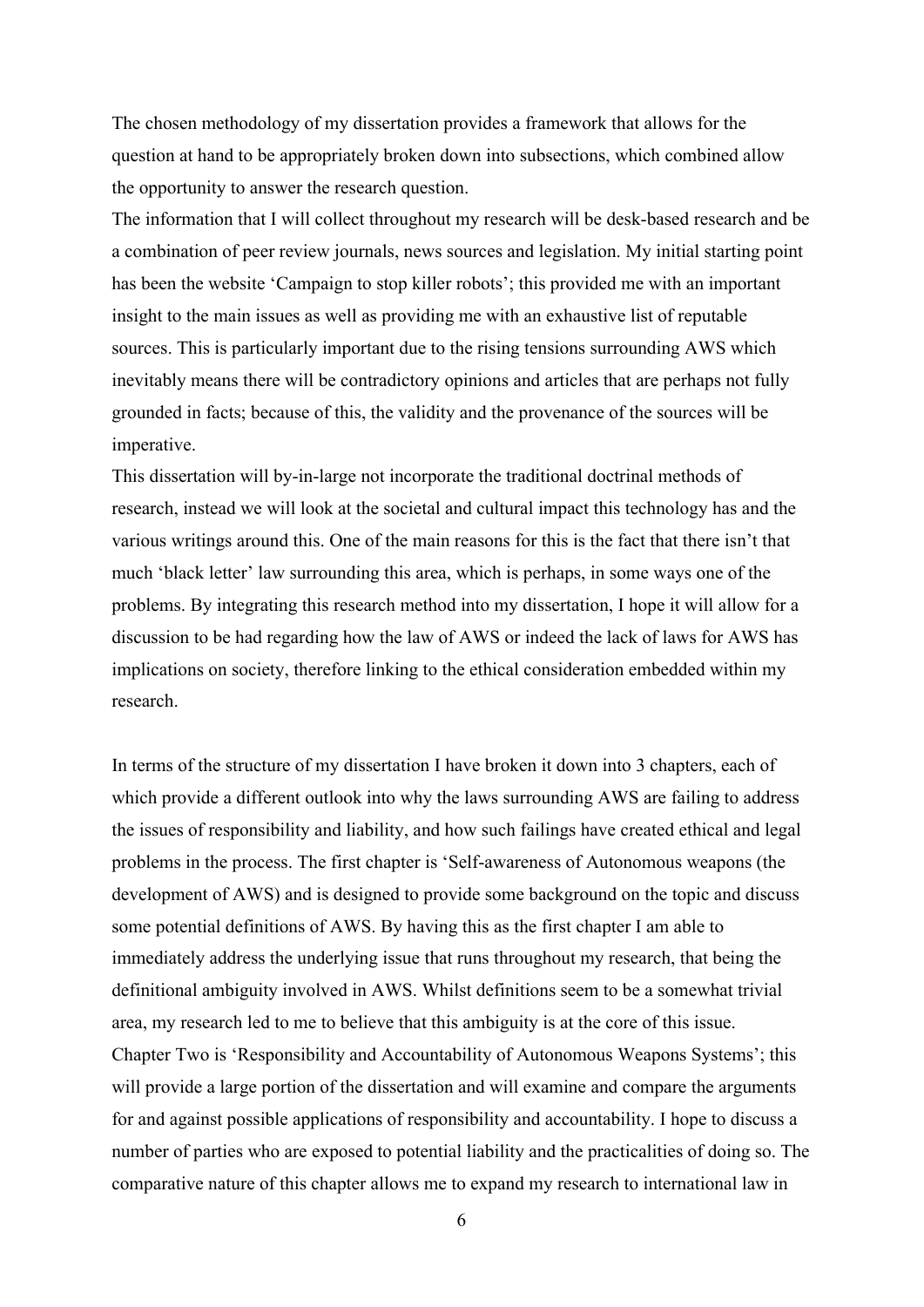order to identify possible ways in which legislation could be adapted in order to sufficiently address the accountability gap that is currently present.

The final chapter will expand on the previous 2 chapters, discussing the legal and ethical implications of using AWS. There are some arguments that this technology creates a more precise and humane method of warfare, however, others suggest that actually it creates a human rights dilemma and that it should not be an acceptable method of combat. This chapter will analyse these arguments and will expand on the concept of responsibility and accountability using a comparative approach.

The structure of my research will allow for each chapter to complement each other and for the main research question to run throughout.

### **Ethical Considerations:**

I have considered the ethical dimension of this project and due to the fact that it is desk-based research, myself and my supervisor feel there is no need for any additional ethical safeguards. However, this will be monitored throughout the life cycle of this project and if any potential ethical issues arise, they will be brought to the attention of the appropriate committee.

#### **Outcomes:**

The intended outcomes of this piece of research is to provide a discussion regarding the practicality of allocating responsibility and accountability for the actions of AWS and whether or not current law provides adequate provisions for this. Following a review of the literature I hope that I will be able to identify an area that provides the potential to be adapted in order to amend any inconsistencies or failures in the law as it stands. As previously mentioned, chapter one discusses the definitional ambiguity of AWS, this is an element that I expect will run throughout my research due to these failings being embedded in every element. I hope to prove that by creating a universal definition of AWS it is possible to create a set of comprehensive laws that can govern this technology. Furthermore, I hope to identify how the inability to allocate responsibility or accountability for the actions of AWS will create ethical issues as well as legal issues relating to international humanitarian law and human rights.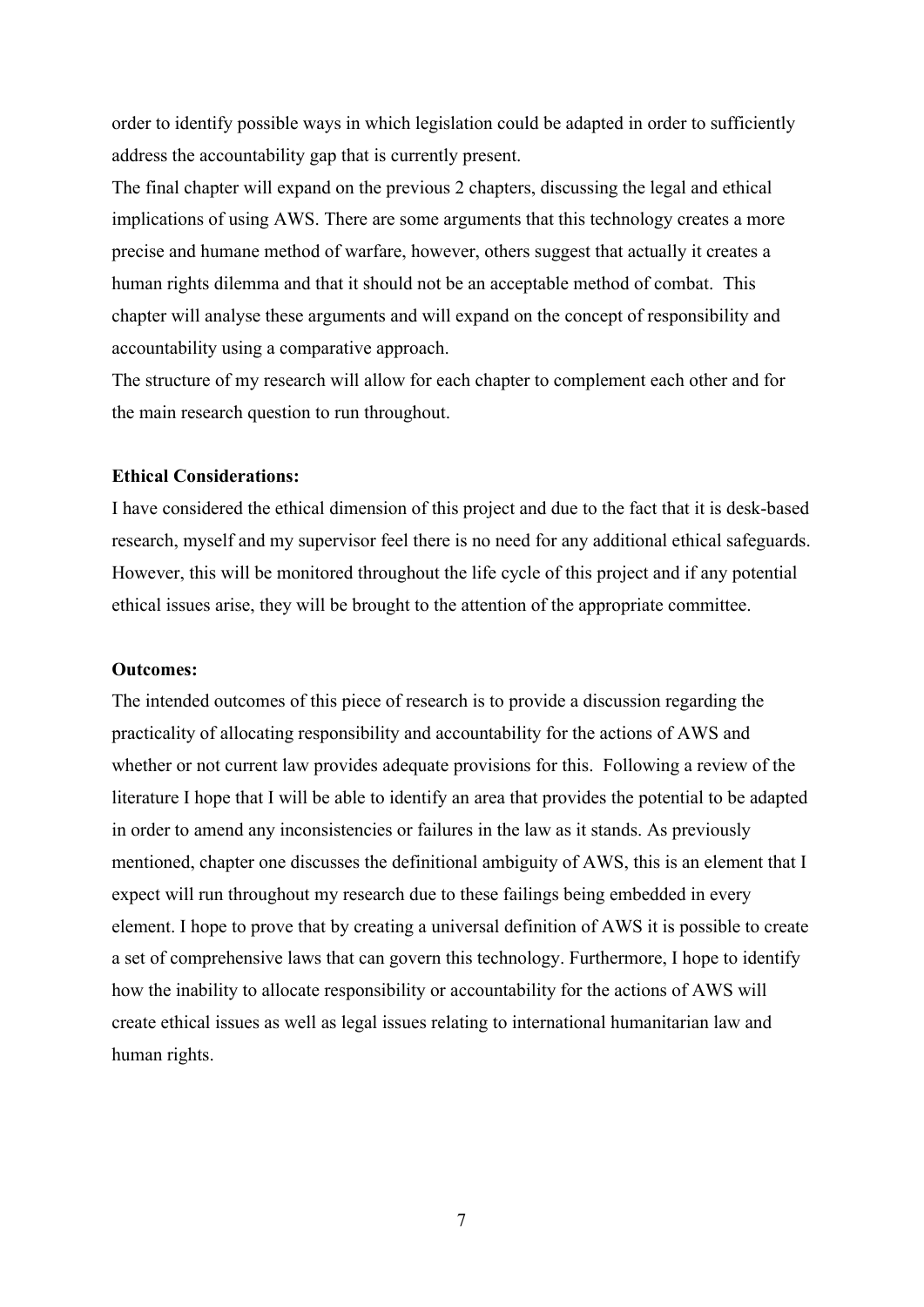#### **Chapter One: Self-Awareness of autonomous weapons (the development of AWS)**

Having outlined the initial areas of this enquiry, this chapter is going to address the first part of the research question and discuss the development of these weapons systems as well as considering the the definitional discussion surrounding this technology. Recent years have been host to increasingly rapid technological advancements that incorporate varying levels of autonomy into machinery and robots, such advancements are shaping the way in which the modern world functions<sup>[5](#page-7-0)</sup>. Technology is being pushed out of the realms of the impossible and into one of the most crucial debates of this century. The human ability to create biotechnology and to manipulate DNA all provide examples that show the human capability of engineering technology and genetics in in order to enhance the human body, with the human brain being the epicentre of such human intelligence. However, there have been extreme advancements in departments that are developing technology that can manifest artificial intelligence (AI) and is able to be programmed to act in a certain way that is independent to human controllers; such technology challenges the idea that the human brain is the unsurpassed form of cognitive intelligence.

The concept of the singularity hypothesis<sup>[6](#page-7-1)</sup> suggests that eventually there will be no reason for the ordinary human to be 'in the loop'; the intelligence of the AI technology will have exceeded that of the normal functioning human brain and humans will no longer be able to keep up with the rate at which such technology makes decisions and reacts. When you apply this concept to the advancement of AWS, the possibility of humans no longer being in the loop becomes a much more frightening and potentially catastrophic prospect.

A crucial discussion in relation to the research question is that of the differentiation between legal responsibility and moral responsibility; whilst these are individual concepts one could argue that as we often view some legal actions to be immoral as well as some laws to be unjust, the two concepts conflate and compliment each other. And whilst it is true that one

<span id="page-7-0"></span><sup>&</sup>lt;sup>5</sup> The advancements referred to here can not only be seen in the rapid development in Automated vehicles and weapons, but Artificial intelligence had a vital impact on society, from medical innovations using AI to simple household gimmicks such as 'Alexa'.

<span id="page-7-1"></span><sup>6</sup> Murray Shanahan, *The Technological Singularity* (The MIT Press 2015).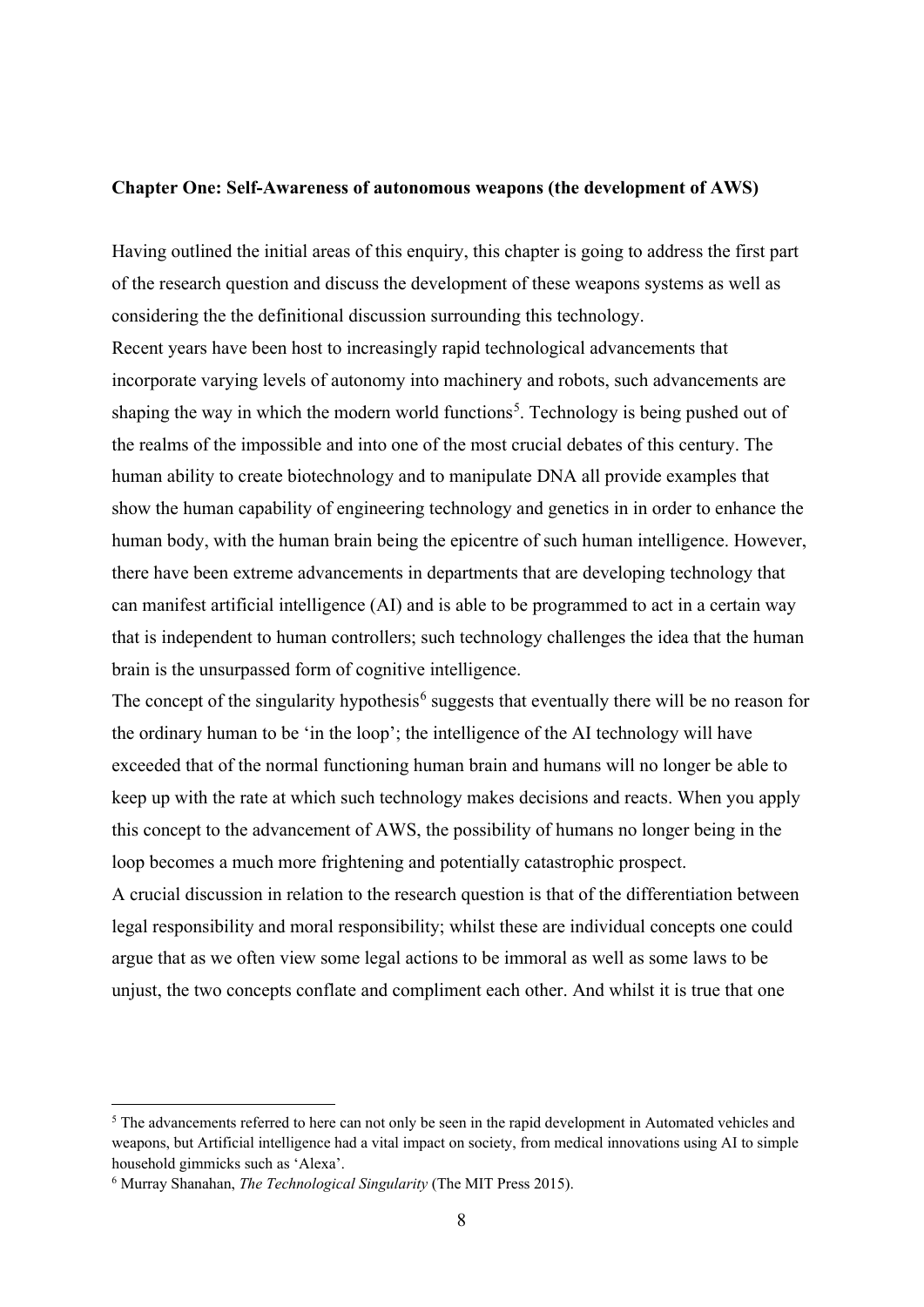can have law without morality and morality without law<sup>[7](#page-8-0)</sup>, the combination of the two can provide for a more well-rounded set of legislations. If one is to consider the above in the context of the responsibility and accountability for AWS, it is clear that whilst laws and morals should be considered in conjunction with each other, due to the discrepancies in how others perceive morals, the legal arguments regarding AWS provide a better opportunity for a global agreement as to the responsibility and accountability of AWS.

This research will provide an insight into the possibility of allocating legal responsibility and accountability for the actions of AWS, whilst delving into the legal and moral responsibilities of developing this technology. In the process of doing this, consideration must be given to what exactly is meant by a weapons system acting 'autonomously' and the extent of selfawareness of AWS. The following chapter considers how defining Autonomy in weapons and what is considered by 'self-awareness' has an impact in the ability for responsibility and accountability to be allocated.

### **1.1 Defining Autonomy in Weapons**

Accurate and comprehensive definitions are key when it comes to any product regardless of its function, as a definition provides certainty and the ability to accurately legislate such products if this is necessary. Before we consider the legal or ethical arguments surrounding the responsibility and accountability of AWS, it is important that we establish the definition parameters of this technology and identify any potential gaps in these definitions. The notion of armed conflict is one that is familiar worldwide, yet in past years the nature of armed conflict has adapted, taking on a more technological form. Modern day warfare is no longer solely dependent on human soldiers, in fact it now has a heavy reliance on Artificial Intelligence (AI) and the development of autonomous weapons systems (AWS). Yet whilst we are advancing this technology at rapid rates, integrating it into armed conflict with seemingly little thought to the legal and ethical consequences of doing so, the lexicography surrounding this technology is failing to adapt as quickly as the technology itself. 'Autonomous' and 'automation' have been used with some degree of interchangeability, yet in reality they bear different meanings. The issue regarding definition is one that is extremely prevalent in the field of autonomous weapons, with scholars and policy makers alike failing

<span id="page-8-0"></span><sup>7</sup> 'The Difference Between The Moral And The Legal' (Reason and Meaning 2020)

[<sup>&</sup>lt;https://reasonandmeaning.com/2016/03/31/the-difference-between-the-moral-and-the-legal/>](https://reasonandmeaning.com/2016/03/31/the-difference-between-the-moral-and-the-legal/) Accessed 17 April 2020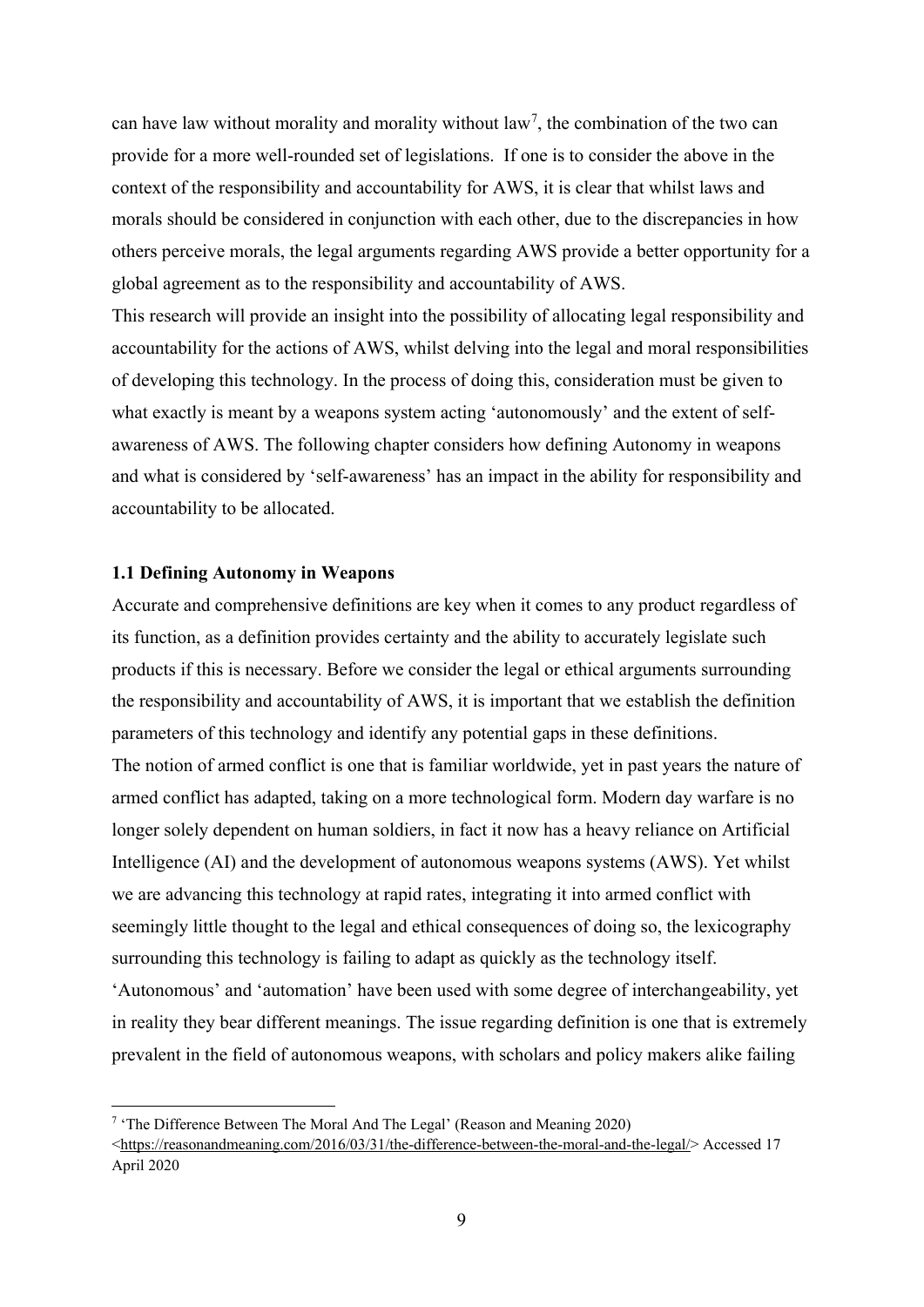to agree on a definition of autonomy in weapons. One could argue that this is a trivial matter and the need for a precise definition is redundant, yet this is actually an integral factor. Without a working definition that all countries can implement, creating a worldwide consolidation as to which military weapons are deemed to be 'autonomous' is near impossible. The lack of legislation and definitional clarity regarding the use of AWS leaves the issue of responsibility and accountability unaddressed.

Currently technologies are being used that possess a certain level of autonomy including tracking, identifying, deciding when to fire a weapon or to detonate a device, with approximately 30 countries deploying or developing defensive systems<sup>[8](#page-9-0)</sup> that can be placed somewhere on the spectrum of 'autonomous'. However, this autonomy is only actively in use in circumstances where engagement time is too narrow for human response. Such technology has been in use for the best part of 70 years<sup>[9](#page-9-1)</sup> and has naturally developed from being a fairly basic use of autonomy in weapons to much more advanced and precise equipment, but this is not the technology that is currently in the spotlight. Indeed, the debates regarding AWS and the concerns surrounding its integration into modern warfare at this present time are merely hypothetical and are based on the predicted advancement of AWS technology, and what these systems are predicted to be capable of in the future. Crootof considered that "there is a nearly universal consensus, among both ban advocates and sceptics that autonomous weapons do not yet exist<sup>[10](#page-9-2)</sup>. Moreover, there is a further concern that AWS, whilst they are yet to exist on a fully autonomous scale, will fail to comply with the principles of the Law of Armed conflict and will lack the ability of proportionality, distinction and military necessity, alongside the application of the Martens clause. Such fears were set out in '*Loosing Humanity: The case Against Killer Robots'* published by Harvard Law Schools International Human Rights Clinic in  $2012<sup>11</sup>$ . So why is it the case that countless NGOs including Campaign Against Killer Robots are calling for a pre-emptive ban on this technology? This could be explained in the point made by Paul Scharre and Michael Horowitz: they consider that the rapid advances in information technology makes the development of more advanced autonomous weapons something that may come to fruition sooner rather than later<sup>[12](#page-9-4)</sup>, and

<span id="page-9-0"></span><sup>8</sup> Wg Cdr (Dr) U C Jha (Rhetd), *'Killer Robots, Lethal Autonomous Weapon Systems: Legal, Ethical and Moral Challenges'* (VIJ Books (India) Pty Ltd, 2016)

<span id="page-9-1"></span><sup>9</sup> *ibid*

<span id="page-9-2"></span><sup>&</sup>lt;sup>10</sup> Rebecca Crootof, 'The Killer Roots are Here: Legal and Policy Implications', [2015] Cardozo Law review

<span id="page-9-3"></span><sup>11</sup> Human Rights Watch & INT'L Human rights clinic, Harvard Law School., '*Loosing Humanity: The Case against Killer Robots' 1-2, 5 (2012)*

<span id="page-9-4"></span><sup>12</sup> Paul Scharre and Michael C. Horowitz, *'An Introduction to Autonomy in Weapon Systems'*, (2015) Centre for a New American Security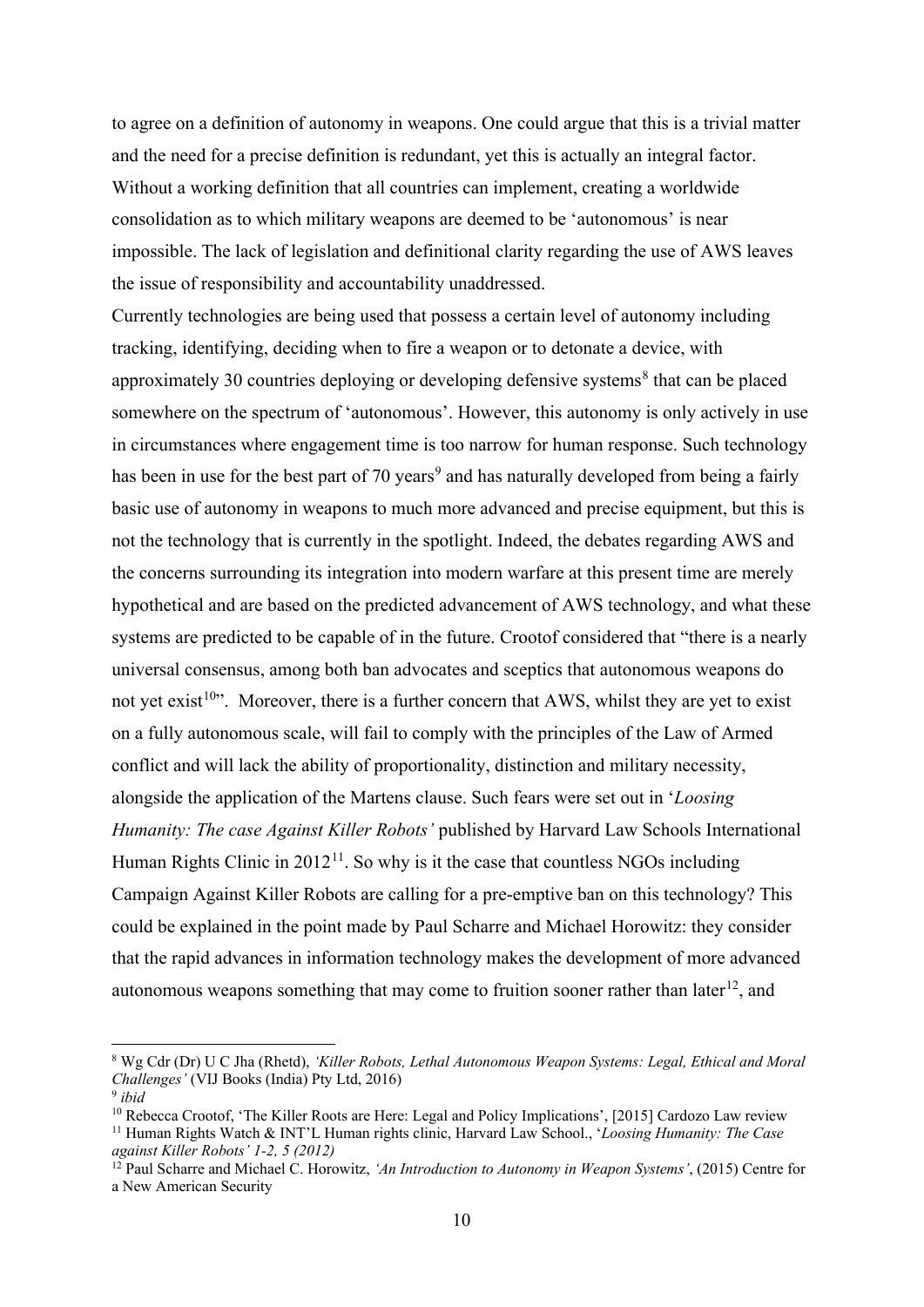whilst there is extreme importance in the awareness of this issue, there is a trend of leaping to the conclusion that AWS should be legally banned without having a fully comprehensive understanding of what is meant by 'autonomous weapons systems' and what their development would mean.<sup>[13](#page-10-0)</sup> One could argue that the apparent failure to develop a globally recognised definition of AWS allows the notion of "autonomous robot" to be subject to imagery of science fiction characters and anthropogenic robots. This knowledge gap is contributing to what could be described as a fear-based understanding of the consequences of introducing a more advanced form of autonomous technology, especially if that comes in the form of weaponry. With there already being a varying level of autonomy in existing technology, the question would be whether or not one definition would be able to encapsulate the complexity of autonomy. As previously discussed, simple forms of autonomous weapons and technology have been in use for approximately 70 years, but even seemingly innocuous examples generate these kinds of concerns; for example, existent 'self-driving' vehicles have the capability to manoeuvre themselves around obstacles and produce countermeasures to assist in the completion of its tasks, but do so with little concern for human safety. This demonstrates that although development of lethal autonomous weapons systems (LAWs) has produced the legal and ethical minefield we now find ourselves in, the legal grey area is by no means restricted to LAWS. There is no doubt that clear terminology is vital when it comes to providing clarification and understanding, without this the word "autonomy" will remain an umbrella term for a host of complex and varying AWS. Moreover, resolving the current debate on definition should be seen as a priority - once this has been established, issues regarding ethics and legality will be able to be considered.

The aforementioned definitional ambiguity has led to different ways of thinking about AWS. Whilst these definitions vary, a popular theory can be seen in the form of the 'loop theory', which is based on the amount of human input/supervision. The Human Rights Watch applies this theory within their definition regarding degree of control, and defines it as follows: *Human-in-the-loop weapons:* robots that can select targets and deliver force only under human command; *Human-on-the-loop weapons:* robots that can select targets and deliver force under the oversight of a human operator who can override the robots actions and

<span id="page-10-0"></span><sup>&</sup>lt;sup>13</sup> Whilst many academics such as Kenneth Anderson, Daniel Reisner, and Matthew Waxman ("adapting the Law of Armed Conflict to Autonomous Weapons Systems," *international law studies, Vol.90 (2014), p.406).*, have argued that limiting the specific situation where the weapons could be used would reduce the risk to civilians, the opposition argue that a narrowly constructed hypothetic case cannot legitimise the use of these weapons, prompting for a pre-emptive ban.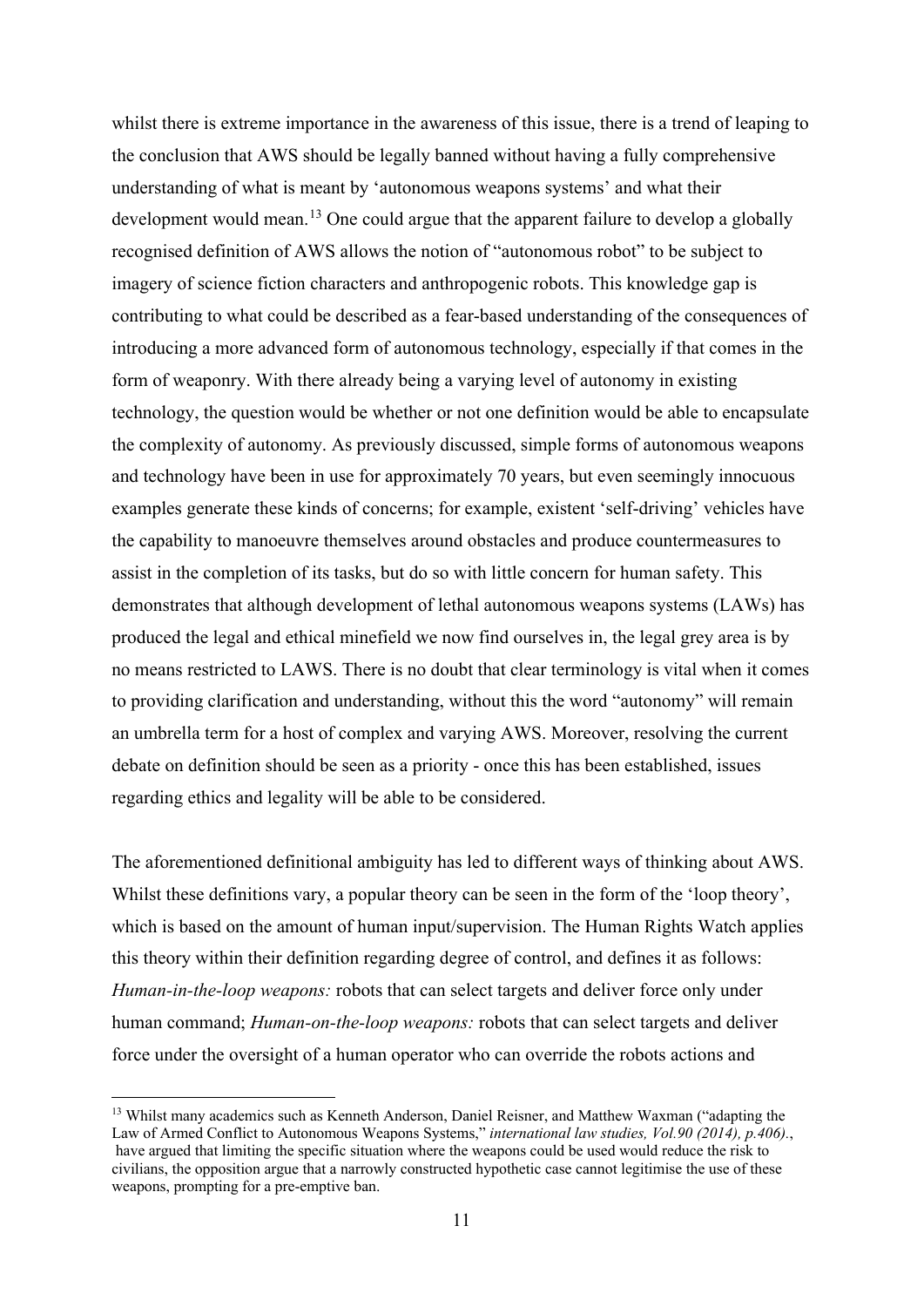*Human-out-of-the-loop weapons:* robots that are capable of selecting targets and delivering force without any human input or interaction $14$ .

One could argue that this bears resemblance to many theories including that of John Boyd's observe-orient-decide-act paradigm<sup>[15](#page-11-1)</sup>. In this paradigm, Boyd recognises that a military pilot is required to make decisions at a quicker rate than their opponent, and that this decisionmaking process can be condensed into his model of an observe-orient-decide-act paradigm (OODA). This concept is not to be considered as an entirely new concept; however, it does organise this way of thinking into a strategic system that essentially allows one to adapt to any given situation, thus coping with the uncertainties of war. When considering this paradigm in the context of AWS, the level of autonomy attributed to the AWS systems would in theory mean that they would be able to adapt to different strategic situations, however the autonomy of a robotic is vastly different to the autonomy of humans and so the approach to this paradigm would be significantly different. A human is able to apply the OODA paradigm to situations where ambiguity is clouding judgment and there is the need deliver a fast reaction. Whilst this is the case Boyd comments that our inability to properly make sense of our changing surroundings is a bigger hindrance and can potentially mean that rather than shifting their perspective of a situation, humans will simply try and address their situational ambiguity by creating solutions according to their personal experiences. However, AWS are yet to be given the self-awareness that the human mind possesses and so do not have the same perspective on a situation that a human may have. Applying this paradigm to AWS could therefore introduce a technology that has a higher effectiveness and a drastically quicker response time to any human soldier or pilot.

I am of the opinion that whilst the OODA paradigm doesn't necessarily provide a definition for AWS, it provides us with a mode of thinking that could allow us to understand the implication of AWS being developed and introduced into modern day warfare. One might argue that without this deeper understanding and the lack of comparison between the ways human soldiers and AWS would make decisions in an ambiguous situation, it is not possible to produce a definition that would sufficiently engage with the capability of such technology.

<span id="page-11-0"></span><sup>14</sup> Human Rights Watch, '*Losing Humanity: The Case Against Killer Robots'* (19 November 2012) New York: Human Rights Watch and the International Human Rights Clinic,

<span id="page-11-1"></span><sup>15</sup> William Marra and Sonia McNeil, *"Understanding 'The Loop': Regulating the Next Generation of War Machines*," (2013) 36 Harvard Journal of Law and Public Policy 36. Pages 1139–85,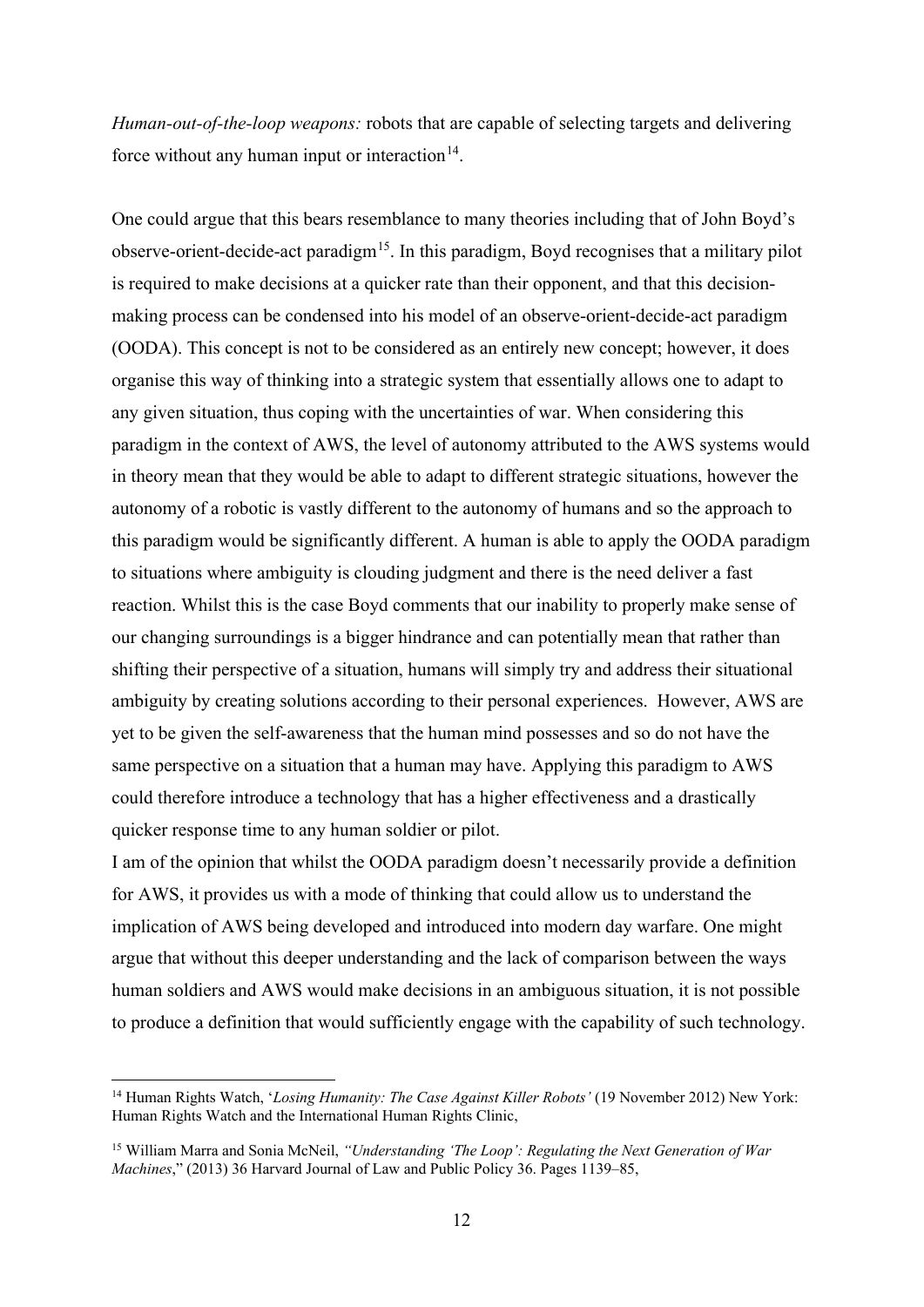One of the most widely recognised definitions of AWS is from the US Department of Defence (DOD) directive 3000.09 on AWS (2012), which defines an AWS as: *"a weapon system that, once activated can select and engage targets without further intervention by a human operator[16](#page-12-0)".* This definition distinguishes autonomous weapons from semiautonomous weapons by providing a further definition of the latter as being "*a weapon system that, once activated, is intended to only engage individual targets or specific target groups that have been selected by a human operator[17"](#page-12-1).* The same directive defines AWS as being able to "select and engage targets without further intervention<sup>18</sup>". Be that as it may, this definition is not without its ambiguities, the main concern being that the directive's attempt at distinguishing semi-autonomous weapons from autonomous weapons somewhat tarnishes the clear definition above. The main distinguishing element of autonomous and semiautonomous is the level of human responsibility involved in the selection of targets, and whilst the directive makes an effort to distinguish between the two, one could be of the same opinion of Crootof in thinking that this element remains vague and unclarified. These definitions provided by the DOD show a similar way of thinking to that of the Human Rights Watch 'loop' theory. Moreover, the DODs definition is not dissimilar to the directive set out by the British Ministry of Defence<sup>[19](#page-12-3)</sup> in which it is suggested that an autonomous system is capable of understanding a higher level intent and direction which will allow it to take the desired action in order to bring about the intended state. The MoD directive continues to state that '*autonomous systems will, in effect, be self-aware and their response to inputs indistinguishable from, or even superior to, that of a manned aircraft. As such, they must be capable of achieving the same level of situational understanding as a human…[20](#page-12-4).'* The concept of AWS being 'self-aware' is widely regarded as one of the main concerns in the development of this technology, as removing humans from the loop creates a whole host of legal and moral conundrums that will be discussed further in the following chapters. The 2014 International Committee of the Red Cross (ICRC) expert meeting on "Autonomous Weapons Systems" maintained that there was yet to be an agreed upon definition of AWS.

<span id="page-12-0"></span><sup>&</sup>lt;sup>16</sup> U.S Dep't of Defense Directive No. 3000.09, Autonomy in Weapon Systems, (Nov.21, 2012), <http://www.dtic.mil /whs/directives/corres/pdf/300009p.pdf.>

<span id="page-12-1"></span><sup>17</sup> *Ibid* 

<span id="page-12-2"></span><sup>18</sup> *ibid*

<span id="page-12-3"></span><sup>19</sup> UK Ministry of Defence, Joint Directive Note 3/10, '*Unmanned Aircraft systems: Terminology, definitions and classification',* (May 2010)

<span id="page-12-4"></span><sup>20</sup> *ibid*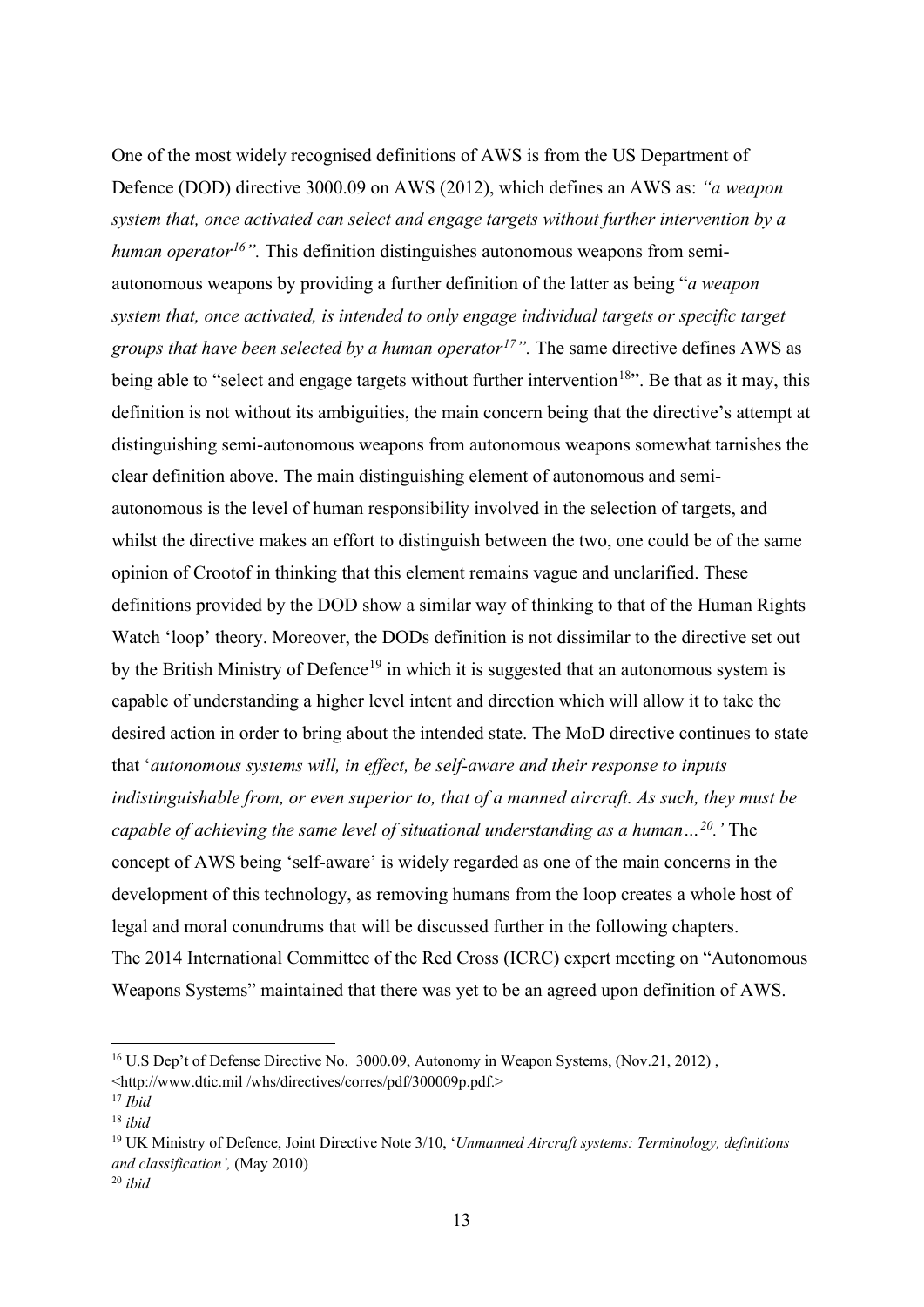Following the 2014 ICRC meeting, Rebecca Crootof made an attempt to further address the ambiguity facing defining  $AWS^{21}$ : her new definition took into account the law in relation to armed conflict rather than simply the practicality of having a working definition. Her definition stated the following: "*an 'Autonomous weapons system' is a weapons system that, based on conclusions derived from gathered information and pre-programmed constraints, is capable of independently selecting and engaging targets."* The way in which this definition has been phrased appears to address the individual concerns regarding defining AWS and takes into account the vital distinction between automated and autonomous. as well as accounting for the machine's ability to, in some sense, 'improvise' within the constraints of its programming.

Whilst there is still an element of ambiguity, it is clear that the numerous definitions that have been created all share the common theme of AWS having the ability to independently select and attack a target without human intervention; suggesting the aforementioned 'loop' principal could be seen as one of the most agreed upon definitions at present. When developing a globally recognised definition there should be a balance between the recognition of the different domestic laws that may affect its implementation and the need for clarification regarding what an autonomous weapons system is classified as. A pre-emptive ban on the use of AWS in armed conflict is, as considered above, based on hypothetical developments of this technology. Yet it is seemingly impossible and somewhat impractical to ban a system that is yet to be provided with a recognisable legal definition.

#### **1.2 Self Awareness in AWS**

In view of the above it is clear that defining AWS is at present, one of the predominant discussions amongst academics and authorities, yet one could argue that the real concern lies within the diminishing human control that AWS possess and the technology's increasing selfawareness. The extent to which humans control the decisions of AWS is diminishing so rapidly that it is not unreasonable to assume that at some point in the future AWS will possess what could be considered as complete self-awareness. This is a quality that Crootof explains provides a threat to one of the laws of armed conflicts most fundamental assumptions; that ultimately, a human being decides whether another human being lives or

<span id="page-13-0"></span><sup>21</sup> Rebecca Crootof, '*The Killer Robots are Here: Legal and Policy Implications'*, [2015] *Cardozo Law Review*, Vol 36, p.1854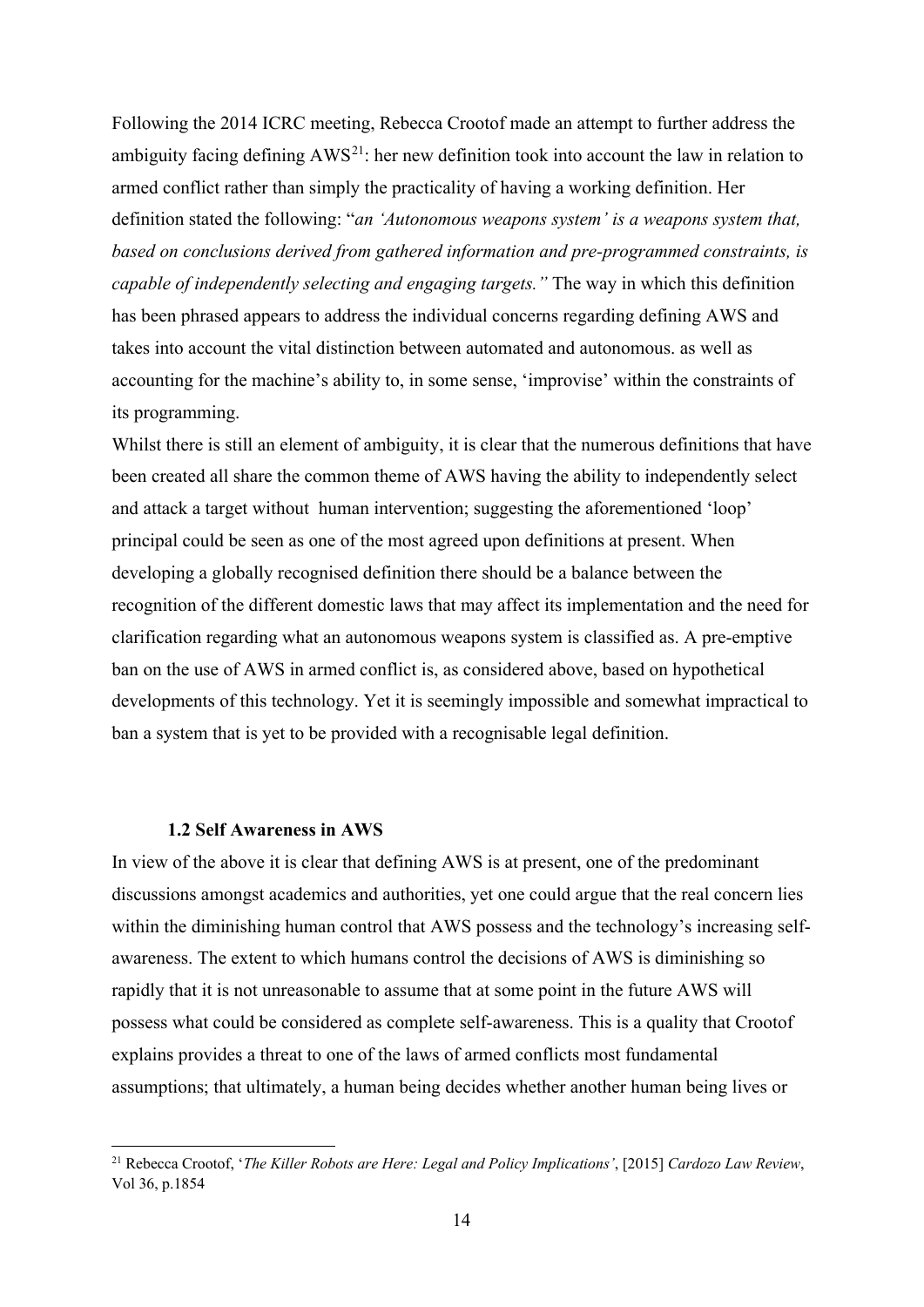dies<sup>22</sup>. This is a point that Asaro considers when stating that, "*it is the delegation of the human decision-making responsibilities to the autonomous system designed to take human lives that is the central moral and legal issue[23"](#page-14-1).* Whilst this is a point that potentially has closer links to the liability and accountability aspects in respect of decision making, the element of machine liability is what ties this to the attribution of self-awareness to AWS. One of the oldest questions in relation to the use of AWS is its capability to function like a human, make 'human like' decisions and to think and reflect on its actions in the way in which a human is capable of doing. By giving technology the ability to essentially make its own decisions, developers risk removing things such as the degree of empathy, common sense, and creativity exhibited by a human soldier on the battlefield. Moreover, if AWS achieve a level of self-awareness that a human may possess, we leave ourselves with a number of questions that touch on a somewhat philosophical approach yet will also provide a unique perspective for the legal responsibility that could be given to AWS. For example, if the level of self-awareness increases, would this therefore mean that it is capable of making moral judgements, and if so, could it be held responsible for its actions? Murray Shanahan discusses the idea of Brain-inspired AI, and what the consequences of this would mean for humans and AI alike. However, more relevant to AWS would be the AI that has been manufactured from scratch and has not been modelled with the intention of replicating the way in which the human brain functions and is more focused on 'artificial general intelligence'. AWS are not designed to mimic the appearance and behaviour of humans, but to resemble and act as weapons, as the name suggests. Whilst this means AWS do not emulate a traditional form of consciousness, they would be capable of showing basic cognitive qualities such as awareness, purpose and integration - all qualities that are inevitably going to be a product of artificial general intelligence.

As with most technologies, there are varying levels of capability and advancement, and this is certainly the case for autonomy and self-awareness of AWS. If we take the basic example of a landmine, it is an entirely independent device that is capable of performing the task it has been assigned without the need for further human intervention. It will be activated when someone walks over it or if a vehicle drives over it, yet this is the extent of its autonomy. It cannot discriminate between those who it has been placed there to kill or those who are innocent in this scenario. It simply knows two states, either exploding according to the

<span id="page-14-0"></span><sup>22</sup> Ibid, p. 1845

<span id="page-14-1"></span><sup>&</sup>lt;sup>23</sup> Peter Asaro, 'On Banning autonomous weapon systems: human rights, automation, and the dehumanization of lethal decision-making', (International Review of the Red Cross, Summer 2012) Volume 94 Number 886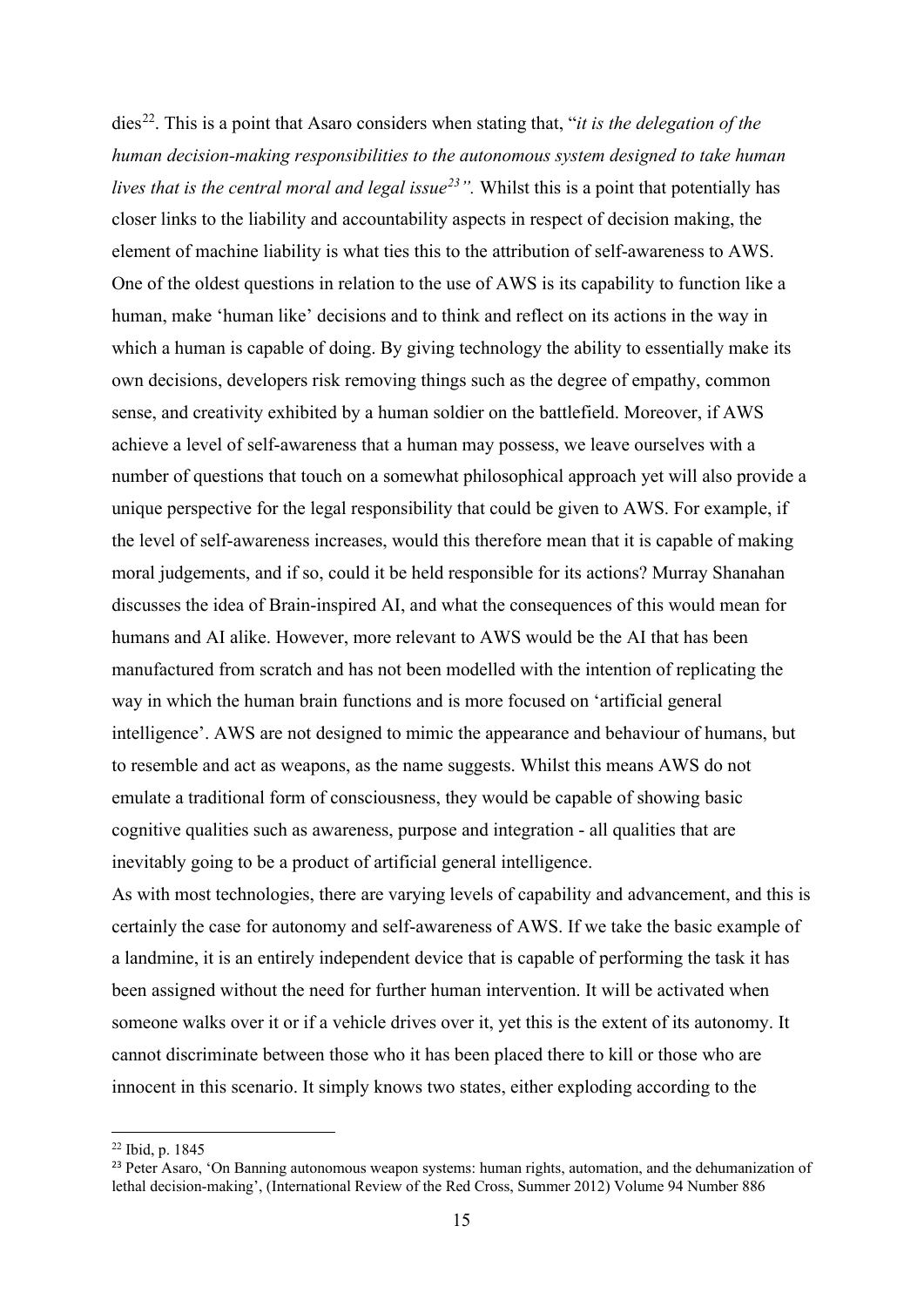pressure applied, or not exploding. This device would not be placed in the same category as a targeting system, for example. A targeting system would be functioning on a much higher level of autonomy, as it is designed to distinguish between many states and possibilities in order to achieve its desired outcome<sup>[24](#page-15-0)</sup>; it therefore demonstrates a level of autonomy that links to cognitive skills. From these simple examples a clear trend emerges: the greater the responsibility given to an AWS, the greater the degree of cognitive skill required, and thus the higher the level of autonomy. By assigning a device a higher level of autonomy we are essentially reducing how much it depends on humans when performing its tasks. The theory behind autonomous vehicles can also be closely linked to that of autonomous weapons due to the similarity behind their operational functions. The prospect of autonomous vehicles on our roads does not seem as deadly as an autonomous drone designed for warfare, yet as alluded to earlier, the legal and moral questions remain the same. Moreover, the in the loop system can also be applied here: with vehicles becoming increasingly autonomous, the purpose of the driver changes from being in charge of operating the vehicle to essentially monitoring how the vehicles system is operating. Therefore, like the relationship between operators and autonomous weapons the 'driver' of an autonomous car is essentially removed of its purpose to drive; the driver has to be assumed as completely out of the loop<sup>[25](#page-15-1)</sup>. Both autonomous weapons and vehicles must be able to act autonomously with a level of selfawareness in order to deal with critical situations and assess what the appropriate actions and responses are for any situations it may come across.

As stated by the authors of "self-awareness in Autonomous Automotive systems", a general challenge for self-aware autonomous systems is the fact that they are operated in an environment that allows only limited predictability. In most cases not all the effects that impact the system can be fully anticipated<sup>[26](#page-15-2)</sup>. Armed forces around the world already have some autonomous functions, such as navigation, communication and detection, and the level of autonomy these systems show ranges from remotely piloted to fully autonomous. Whilst these systems are highly advanced, there will still be a certain level of unpredictability that will only be noticed when the system faces a certain degree of uncertainty where it is challenged to adapt and apply the relevant countermeasure to combat any issues that arise. If we take the example of an autonomous missile device that is programmed to get to a certain

<span id="page-15-0"></span><sup>24</sup> Giulio Tononi, 'Consciousness as integrated information: a provisional manifesto', (2008) The Biological Bulletin, Vol. 215 No. 3

<span id="page-15-1"></span><sup>25</sup> Johannes Schlatow et al., "Self-awareness in Autonomous Automotive Systems." *Design, Automation & Test In Europe Conference & Exhibitin.* (2017).

<span id="page-15-2"></span><sup>26</sup> *ibid*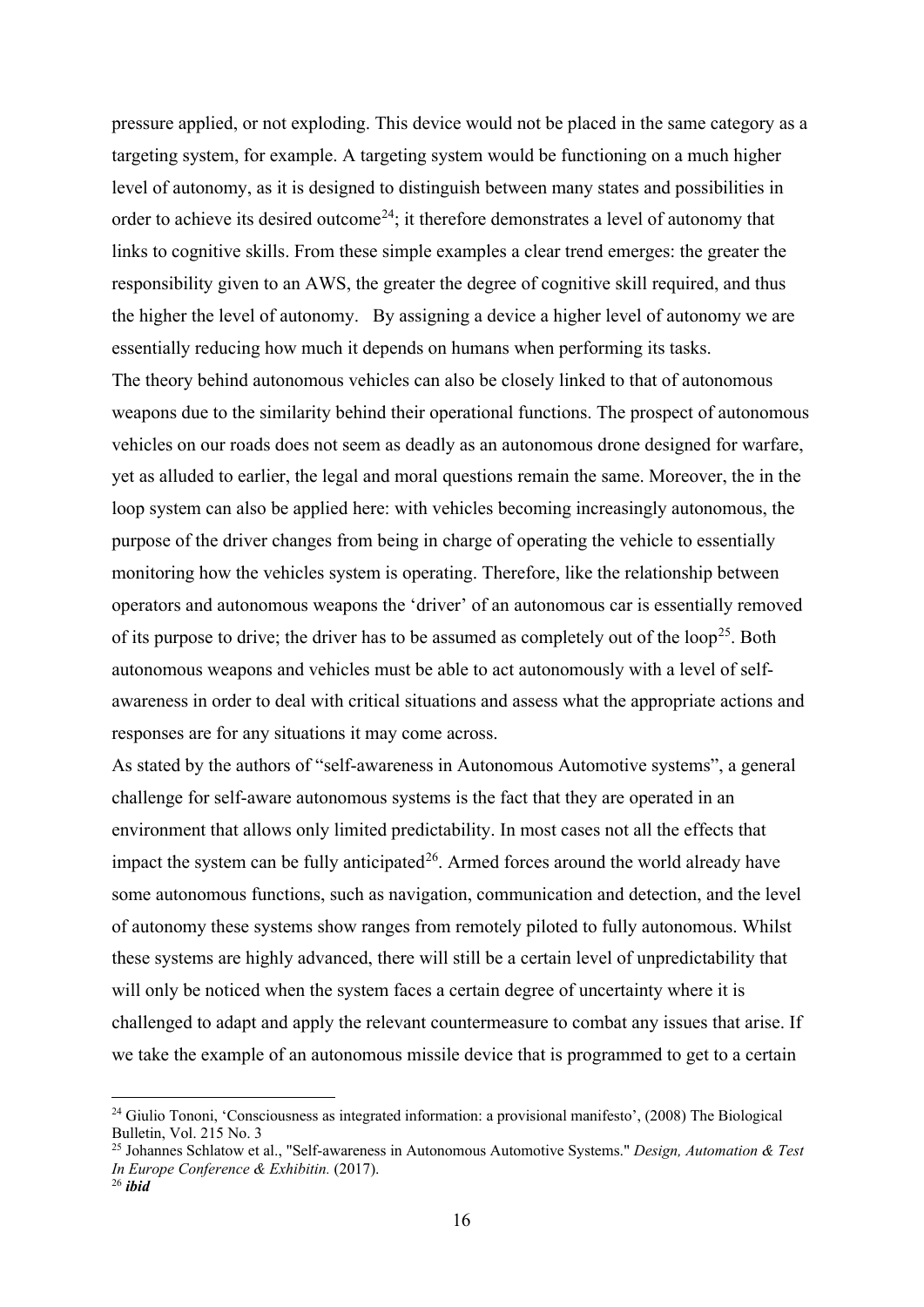location, it is impossible to predict all scenarios which could occur on its journey and so a certain level of self-awareness is vital to allow such systems to operate effectively. A final point to make in relation to the self-awareness of AWS is the notion of the bar being set too high in regard to what is deemed as autonomous. The legal view of fully autonomous weapons being merely hypothetical is not misplaced and is grounded in the confusion surrounding differentiating between 'automated', 'autonomous' and 'semi-autonomous' and the conflicting definitions of what classifies as an AWS. An example of this can be seen in the U.K MoDs definition of "autonomous systems" in which it states that "…as long as it can be shown that the system logically follows a set of rules or instructions and is not capable of human levels of situational understanding, then they should only be considered to be automated<sup> $27$ </sup>. One could argue that this definition fails to take into account that as it stands, AI is unlikely to reach the same level as a human in terms of understanding of its situation and its surroundings, this remains a skill unique to the cognitive ability of humans.

Having considered the definitional ambiguity surrounding AWS, it seems as though this is one of the main contributing factors that has led to the laws in this area being insufficient. A clear lack of structure and understanding is preventing a universally recognised definition from being developed, in turn one could argue that this has the potential to contribute to an accountability gap where responsibility and accountability is concerned. The following chapter is going to concentrate on the concepts of responsibility and accountability and how they are applicable to the discussion at hand.

<span id="page-16-0"></span><sup>&</sup>lt;sup>27</sup> UK Ministry of Defence, Joint Doctrine note, 2/11: "The UK Approach to unmanned aircraft systems" 2-3 (2011)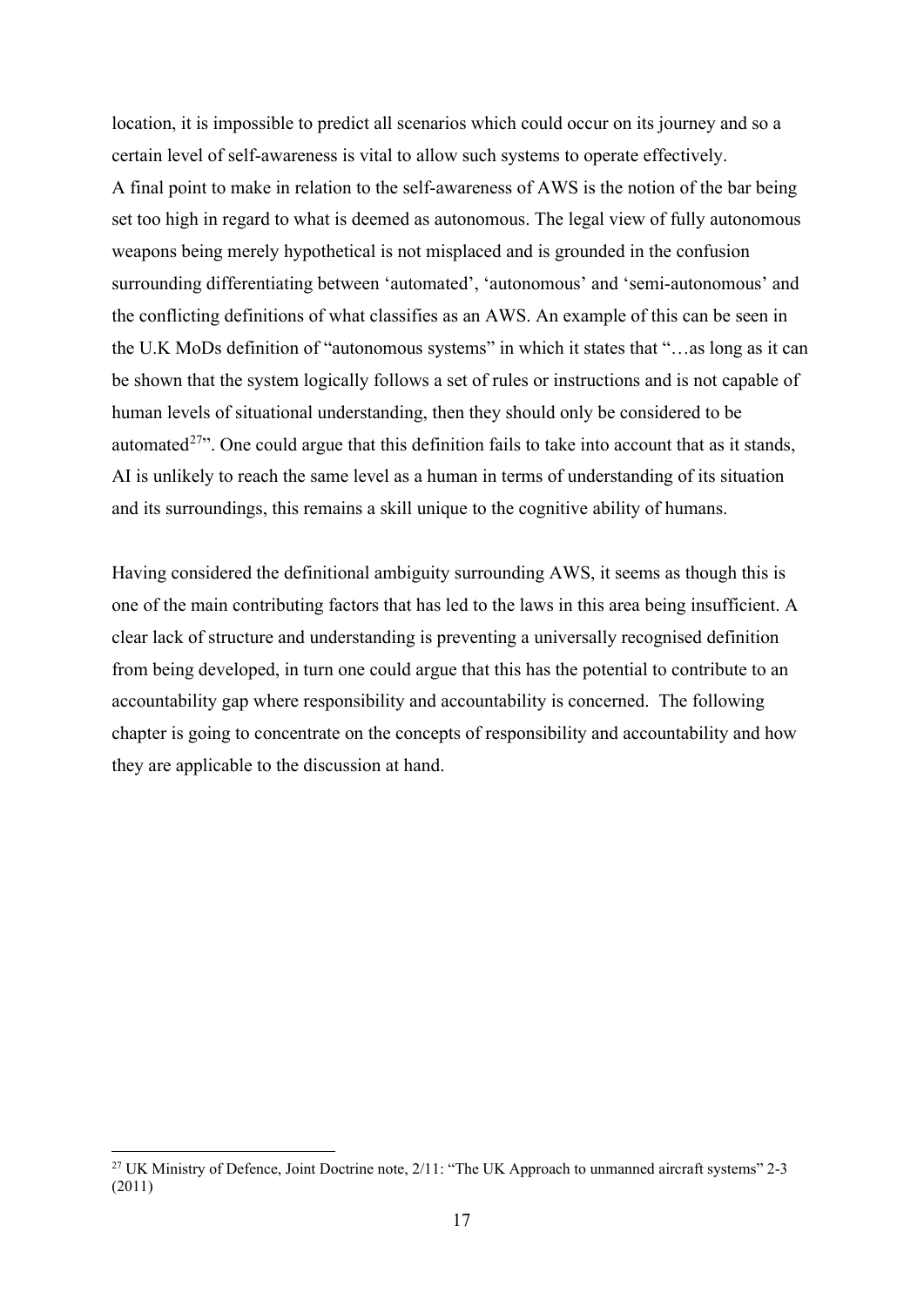#### **Chapter 2: Responsibility and Accountability**

The discussion in the previous chapter regarding self-awareness of AWS posed interesting questions both legal and ethical. However, once we emerge from the conversation regarding definitional ambiguity, we are left with the development of weapons systems that can act without direct human intervention. Thus, providing the prospect of technology advancing to the level at which AWS could be fully autonomous and thus rendering human input surplus to requirement. We are then faced with yet another legal ambiguity which opens up a unique conversation regarding the challenges of attributing individual responsibility. Put simply, who is responsible for the actions of AWS?

By design, AWS and LAWS have a whole host of human agents who contribute to its functioning; this considered we are then presented with various individuals that could be candidates for legal responsibility of the actions of  $AWS^{28}$  $AWS^{28}$  $AWS^{28}$ . It has been identified by UN Special Rapporteur Christof Heyns that those who could face individual responsibility include 'the software programmers, those who build or sell hardware, military commanders, subordinates who deploy these systems and political leaders who authorize them<sup>'[29](#page-17-1)</sup>. Whilst this is true, one must consider the practicalities as well as the legal boundaries involved in holding these parties responsible.

The previous chapter touched on the issue of AWS becoming fully self-aware and capable of making its own decisions, however, this is not reality at present. Because of this, the attribution of responsibility to AWS itself will be difficult as it is incapable of acting in a manner that could be subject to criminal liability. It is inevitable that the software running this technology will continue to be developed, increasing its complexity, therefore adding to the fact that not one person is involved in its creation or its functioning. It is thought that with the increase in people working on this software, it will reduce the likelihood that one individual will have complete understanding on how the software functions as a whole, it therefore follows that its functioning could be unpredictable as well<sup>[30](#page-17-2)</sup>. We must also then consider the prospect that in the future, near or distant, fully autonomous weapons systems

<span id="page-17-0"></span><sup>28</sup> Nehal Bhuta, Susanne Beck, Robin Geiß, Hin-Yan Liu and Clause Kreß, *Autonomous Weapons Systems, Law, Ethics, Policy, (Cambridge University Press 2016), pages, 303-324.*

<span id="page-17-1"></span>*<sup>29</sup> United Nations General* Assembly, 'Report of The Special Rapporteur on Extrajudicial Summary or Arbitrary Executions' (United Nations General Assembly, Human Rights Council 2013) A/HRC/23/47

<span id="page-17-2"></span><sup>&</sup>lt;sup>30</sup> James G Foy, 'Autonomous Weapons Systems: Taking the Human out of International Humanitarian Law', (2014) Vol.23, Dalhousie Journal of Legal Studies p.58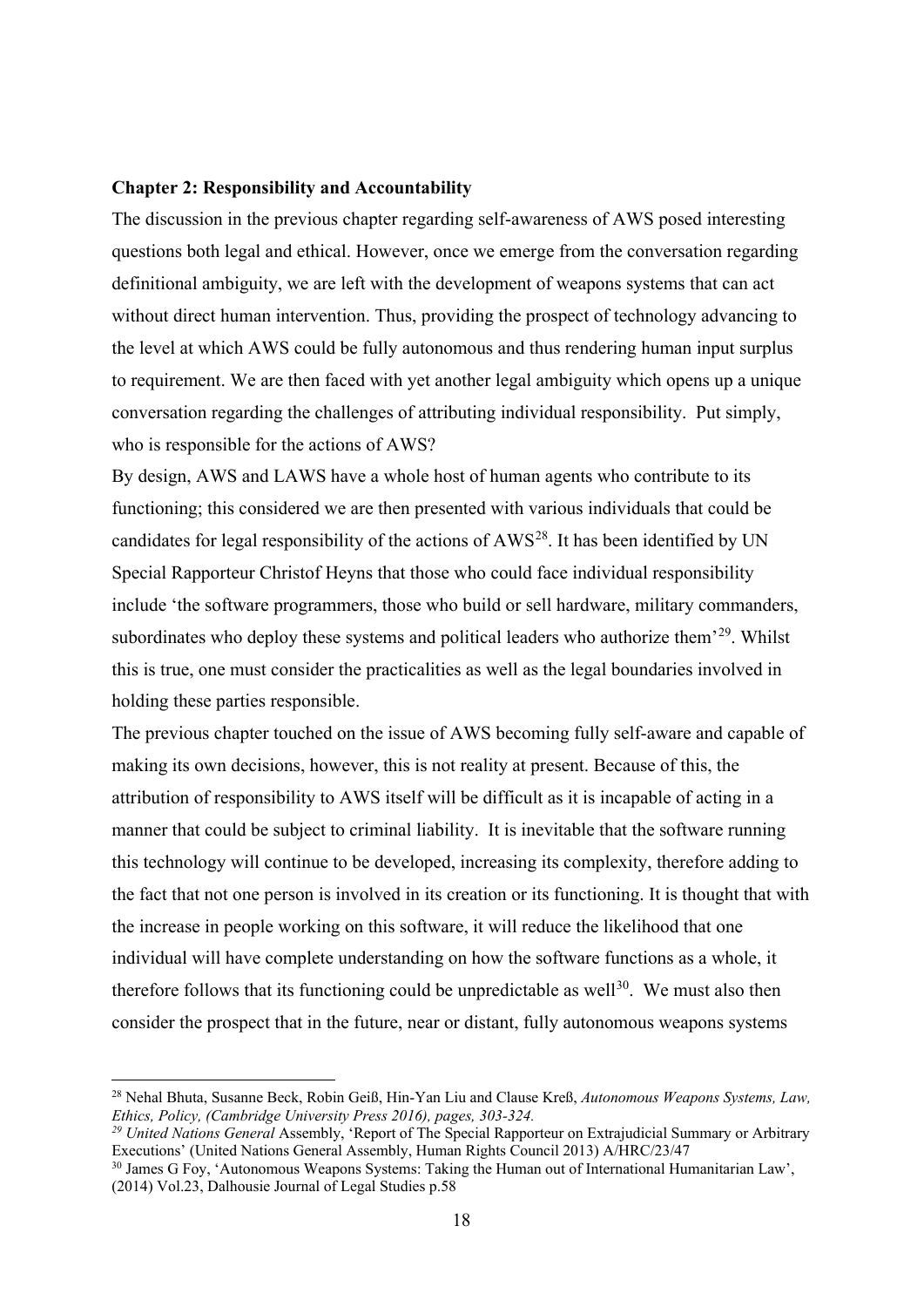may be reality, removing the human input element and creating a further concern regarding attributing responsibility to technology.

Considering the above, in the situation where the conduct of AWS violates the laws of war or if a malfunctioning of the technology, faulty programming or misguided deployment results in international crimes being committed, who are we holding responsible for such violations? More importantly who should be held responsible?

#### **2.1 Criminal Responsibility**

When considering the practical and legal standing of applying responsibility then a logical starting point would be to consider the elements of criminal responsibility both domestic and international.

The basic principal of criminal responsibility is that when a person commits an offence that is deemed to be criminal in nature, they will be held criminally responsible for the commission of this crime. The perpetrator will then receive a penalty in the form of a fine, a community order or imprisonment. The presumption that someone can be held responsible for their actions can be rebutted in certain circumstances, for example if the perpetrator is a group, corporation or state, when the subject of the blame is an animal or non-human object, or where exemptions apply which mean that the individual responsible for committing the crime cannot be subject to blame; this can be in situations where the perpetrator is a minor or has diminished mental capacity.

Current laws regarding responsibility and accountability have long been integrated into criminal and civil law both domestically and internationally. However, such laws vary depending on which country they belong to, with Germany having a more complex and versatile set of laws that recognise the concept of direct and indirect perpetrators. German law recognises that a person who commits and act through another is an indirect perpetrator[31](#page-18-0), signifying that the indirect perpetrator (*Hintermann*) has control over the direct perpetrator (*Vordermann*). The Hintermann often exploits a certain deficit that the Vordermann possess, this can be something as simple as lacking the intent for the offence. The German concept of someone being held criminal responsible by acting through another person is also acknowledged on an international level, with Article 25(3) (a) of the Rome Statute of the International Criminal Court providing 'whether as an individual, jointly with

<span id="page-18-0"></span><sup>31</sup> German Criminal Code, in the version promulgated on 13 November 1998, *federal Law Gazette [bundersgesetxblatt] I, p. 3322,* last amended by article 1 of the law of the 24 September 2013, *federal Law gazette I,* p. 3671 and with the text of Article 6(18) of the Law of 10 October 2013, *federal gazette I,* p. 3799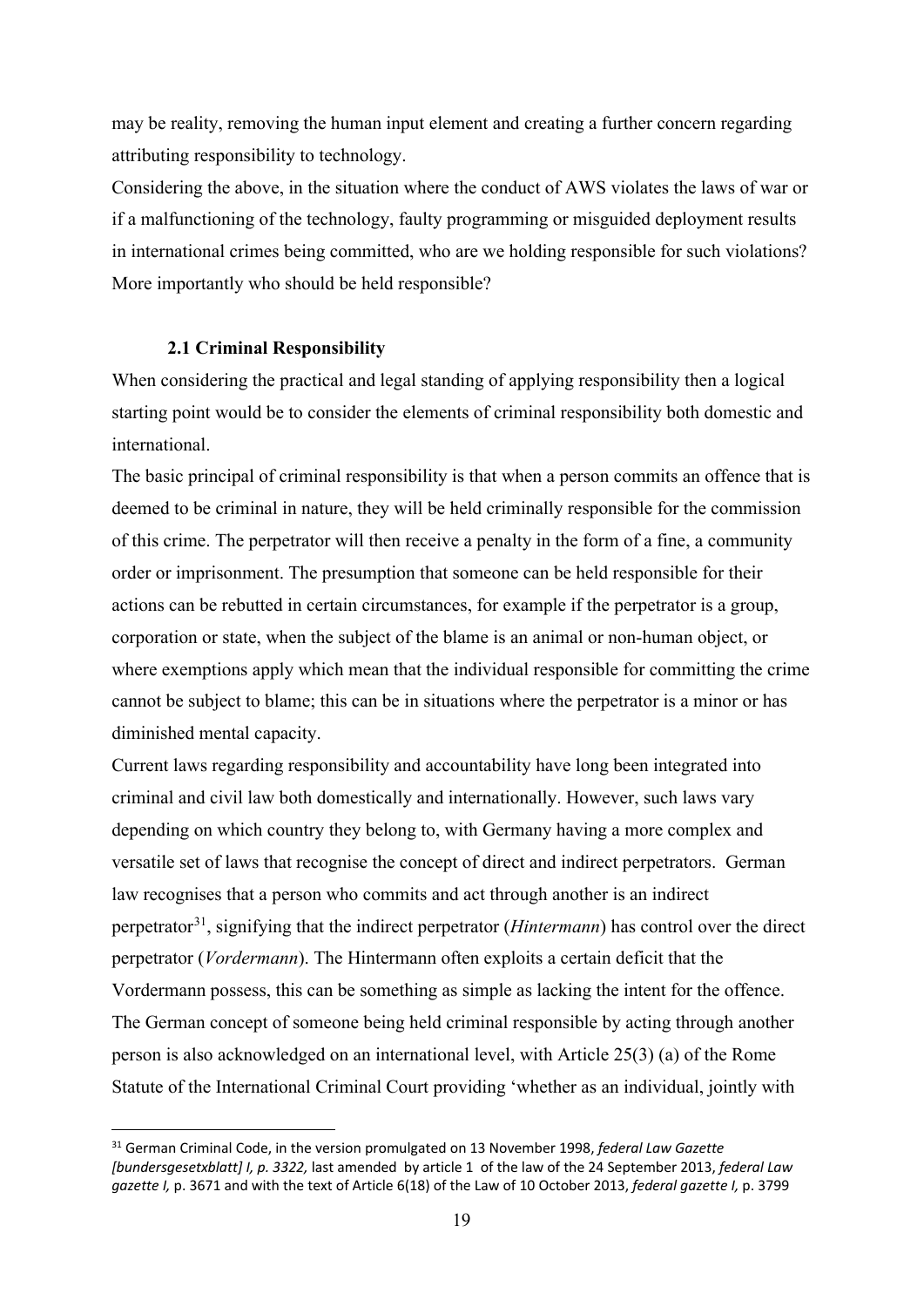another or through another person, regardless of whether that other person is criminally responsible  $32$ <sup>2</sup>. In view of this, an analogous comparison can be made between AWS and the Vordermann; whilst AWS are programmed to adapt and to make decisions based on the algorithms it has been assigned, at present it lacks the human ability to intend to commit an offence. Moreover, with intent comes the element of Mens Rea, an element which is designed to establish whether there was intent surrounding an action. Article 30 of the Rome Statute states that in order to act with intent, the perpetrator must mean to engage in the conduct and mean to cause or be aware that the consequences will occur in the ordinary course of events<sup>[33](#page-19-1)</sup>. AWS have been developed to operate in hostile environments and the functioning of the AWS itself is inherently unpredictable, this considered it is unlikely that one would be able to argue that is actions fit the requirements of the Mens Rea. Whilst there are inherent difficulties in applying laws that have been designed for human application only to AWS, the general principals embedded within them provide potential foundations to re-design the laws in the context of AWS.

We are all aware that the development of AWS was facilitated in order to provide strategical advantages in armed conflict; with this in mind it seems only natural that they could be used to commit crimes capable of being recognised as war crimes. With this comes further questions regarding not only the legal implication of responsibility and accountability but also the ethical whirlwind surrounding AWS being in charge of kill decisions. This is an area that will be discussed in detail in a later chapter. Given that this is a very real prospect, attention should be given to Criminal responsibility being applied on the international stage in relation to international crimes such as war crimes and crimes against humanity. Individual criminal responsibility for war crimes committed in International Armed Conflicts has been the basis for prosecutions under the Charters of the International Military Tribunal of Nuremberg and at Tokyo, under the statute of the International Criminal Tribunal for the former Yugoslavia and the statute of the International Criminal Court<sup>[34](#page-19-2)</sup>. There have been countless examples of war criminals having been tried on the basis of this principle. Of some significance is the case of Tadić in 1995 which was seen in the Appeals Chamber of the International Criminal Tribunal for the former Yugoslavia; the conclusion in this case was that there was in fact individual criminal responsibility for war crimes committed in non-

<span id="page-19-0"></span><sup>&</sup>lt;sup>32</sup> Rome Statute of the International Criminal Court, UN Doc A/CONF, 183/9, I July 2002

<span id="page-19-1"></span><sup>&</sup>lt;sup>33</sup> Article 30 of the Rome Statute

<span id="page-19-2"></span><sup>34</sup> IMT Charter (Nuremberg), Article 6; IMT Charter (Tokyo), Article 5; ICTY Statute, Articles 2–3); ICC Statute, Articles 5 and 25.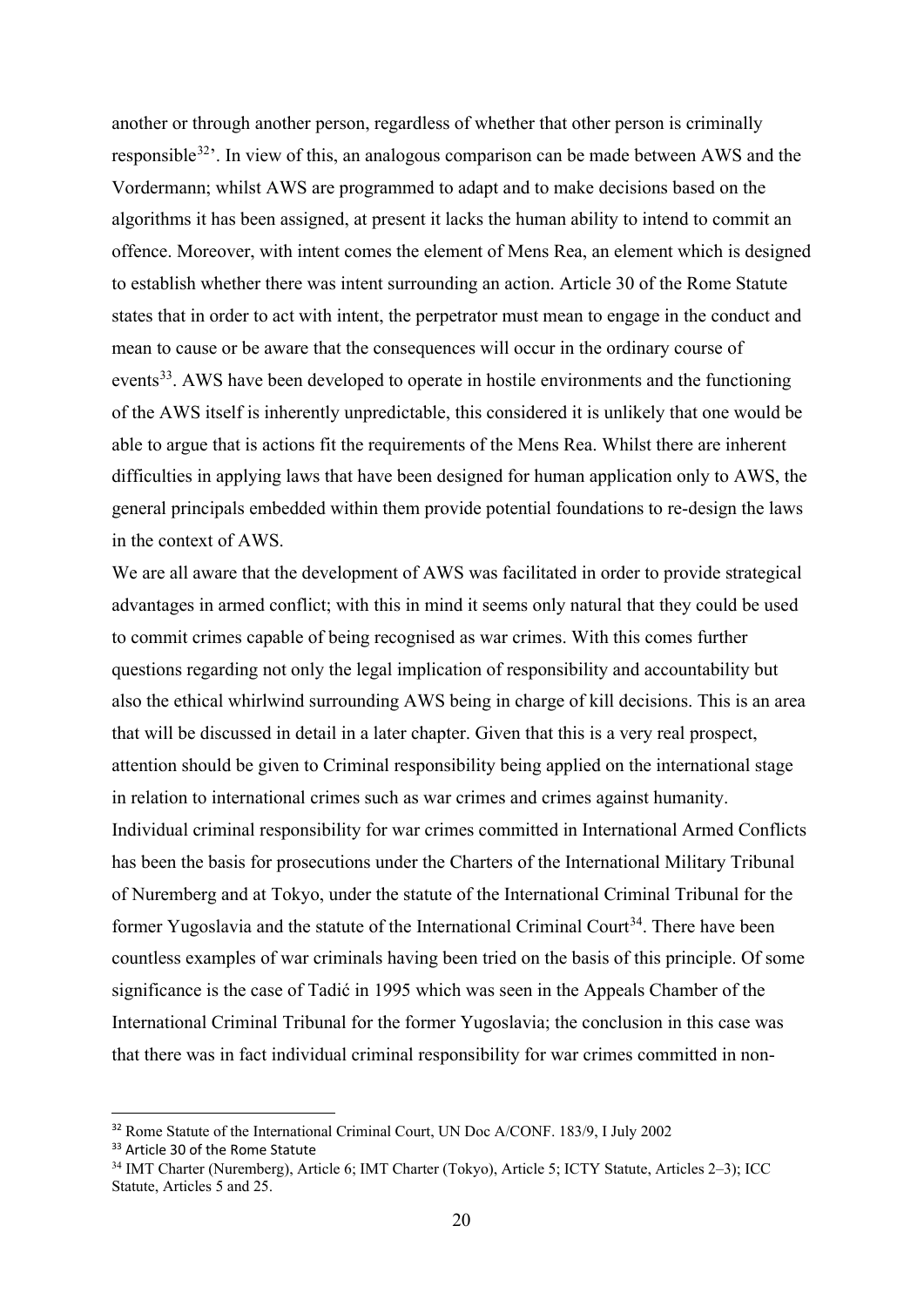international armed conflicts<sup>35</sup>. One could argue that the significant developments in the 1990s of individual criminal responsibility in non-international armed conflict was somewhat of a turning point in IHL (international humanitarian law), allowing those who had been at the forefront of such internal atrocities to be held responsible for their actions. Amongst these developments, the case of Tadić now provides us with a precedent for individual criminal responsibility for war crimes being committed in non-international armed conflicts. However, as with the majority of the laws governing armed conflict (international or noninternational), the issues arise when it comes to determining responsibility for war crimes committed by the likes of AWS and LAWS. Based on the fact that individuals who commit war crimes are individually responsible for them under IHL and ICL, one could argue that those who deploy an autonomous weapon system which has been programmed to carry out acts that amount to crimes under either domestic or international law should therefore be criminally liable. This is an issue that will be discussed later on as whilst the solution seems somewhat simple, prosecuting such individuals would prove extremely difficult due to the necessary levels of understanding and proving that the intention for the crime in question to be committed was present.

Elements of the ICTY decision can be seen to have been adopted from The Elements of Crimes document which considered the substantive crime within the Rome Statute. Within this, it stated that for every war crime there was a requirement that the alleged conduct "took place in the context of and was associated with an [international or non-international depending upon the precise provision of the statute] armed conflict<sup>[36](#page-20-1)</sup>.

Moreover, it is also the case that criminal responsibility in the context of a war crime has also been applied to individuals who have attempted to commit war crimes, as well as for those individuals who have assisted in, facilitated or aided or abetted the commission of a war crime. One could argue that this bares close resemblance to the approach seen in German law.

One could consider this by approaching AWS as being akin to a Vordermann, who possesses some defect or deficit, such as the lack of capacity to act intentionally. The fact that AWS lacks the human qualities it takes to carry out an intentional act separate to its programming makes it an innocent agent as its actions can be controlled or caused by a human agent. It is

<span id="page-20-0"></span><sup>&</sup>lt;sup>35</sup> Prosecutor v Dusko Tadic a/k/a "DULE", 'Decision on the defence motion for interlocutory appeal on jurisdiction' (International Criminal Tribunal for the former Yugoslavia)

<span id="page-20-1"></span><sup>36</sup> International Criminal Court, Elements of Crimes art. 8 into, U.N. Doc. PCNICC/2000/1/Add.2 (June 30, 2000)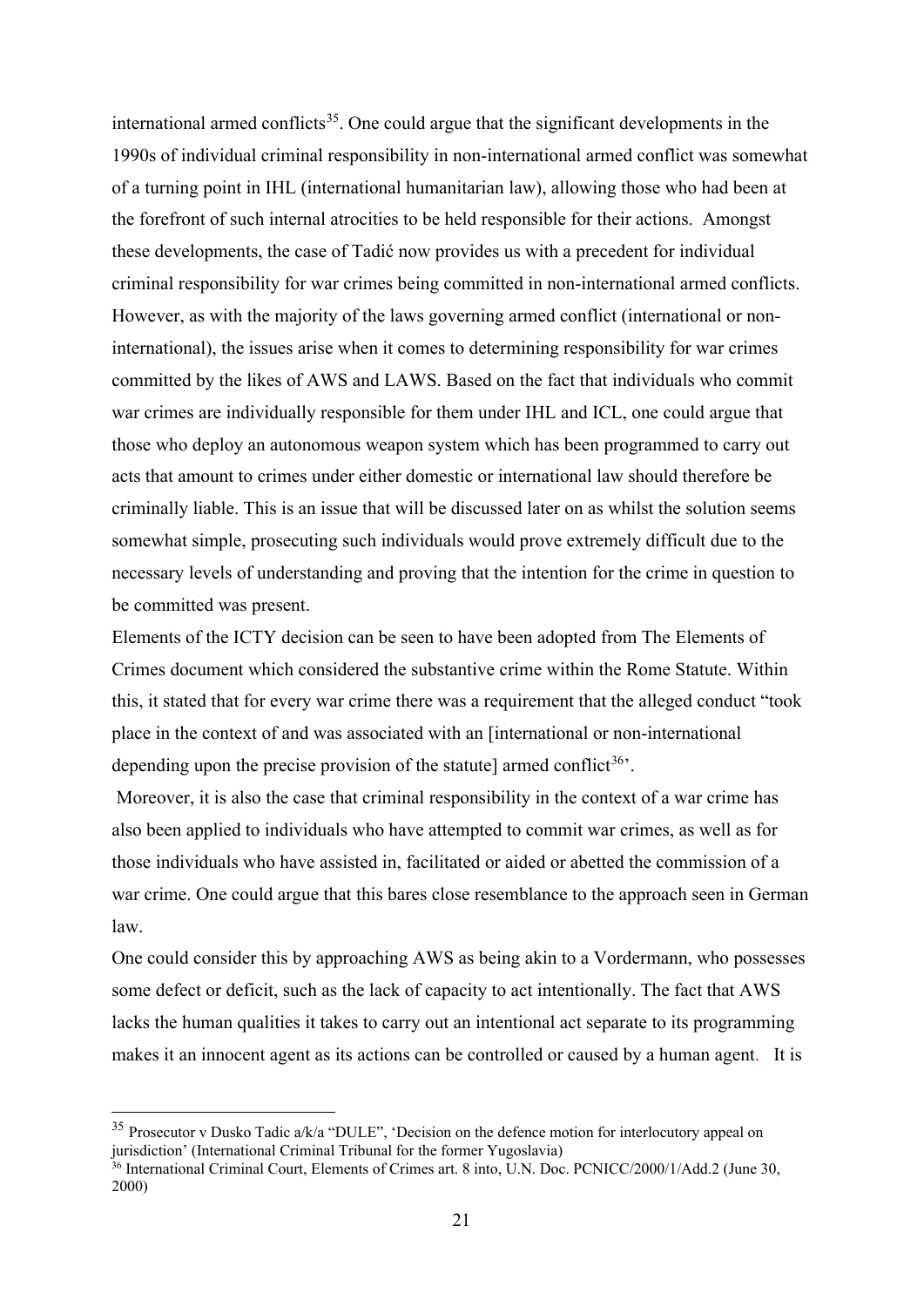no mystery that AWS and LAWS have been developed in order to be integrated into warfare to reduce human involvement and in theory soldier casualties and fatalities. Naturally this comes with the benefit that such technology has a precision that cannot be obtained by a human and so a more accurate form of warfare can be engaged. Considering the above it is possible to argue that these elements could be adapted and applied in order to allocate responsibility and accountability, be it criminal or civil, to those involved in the commission and actions of AWS.

#### **2.2 Developer/Manufacturers' Liability**

The concept of criminal responsibility is evidently well established within both domestic and international policy; however, the dynamic is bound to shift when this concept is required to be applied to AWS. As stated previously, Christof Heyns identified that there are a number of parties who are exposed to potential liability, this includes the developer/manufacturer of this technology.

AWS have been developed to be able to operate with a capacity to manage their own operation, with various components working together to amplify its effectiveness. AWS technology was developed to provide specific advances, by creating algorithms that allow AWS to manage the operation of itself without explicit human operator input, moreover the speed and accuracy of modern computation means that AWS are able to function more efficiently in situations where a human operator lacks the capability of making such rapid fire decisions, especially in the heat of battle.<sup>[37](#page-21-0)</sup> The developers are programming AWS to be able to process information at a greater rate than a human would ever be capable and in turn creating what could be considered as more efficient warfare. This demonstrates the operational advantages driving the development in this area.

The process is undoubtedly complex, and it would not be possible for those involved to accurately estimate the possible consequences of their deployment,<sup>[38](#page-21-1)</sup> therefore making it extremely difficult to attribute responsibility to the manufacturer and developer. One could argue that if you were to hold the developer accountable for each death or war crime committed using one of the AWS weapons they helped to develop, then you could also hold

<span id="page-21-0"></span><sup>&</sup>lt;sup>37</sup> Tim McFarland and Tim McCormack, 'Mind the Gap: Can developers of autonomous weapons systems be liable for war crimes?', (2014) International Law studies, U.S Naval War college. volume 90

<span id="page-21-1"></span><sup>&</sup>lt;sup>38</sup> Geiss Robin, 'The international-law Dimension of Autonomous Weapons Systems', (October 2015), International Policy Analysis, Germany, p.209.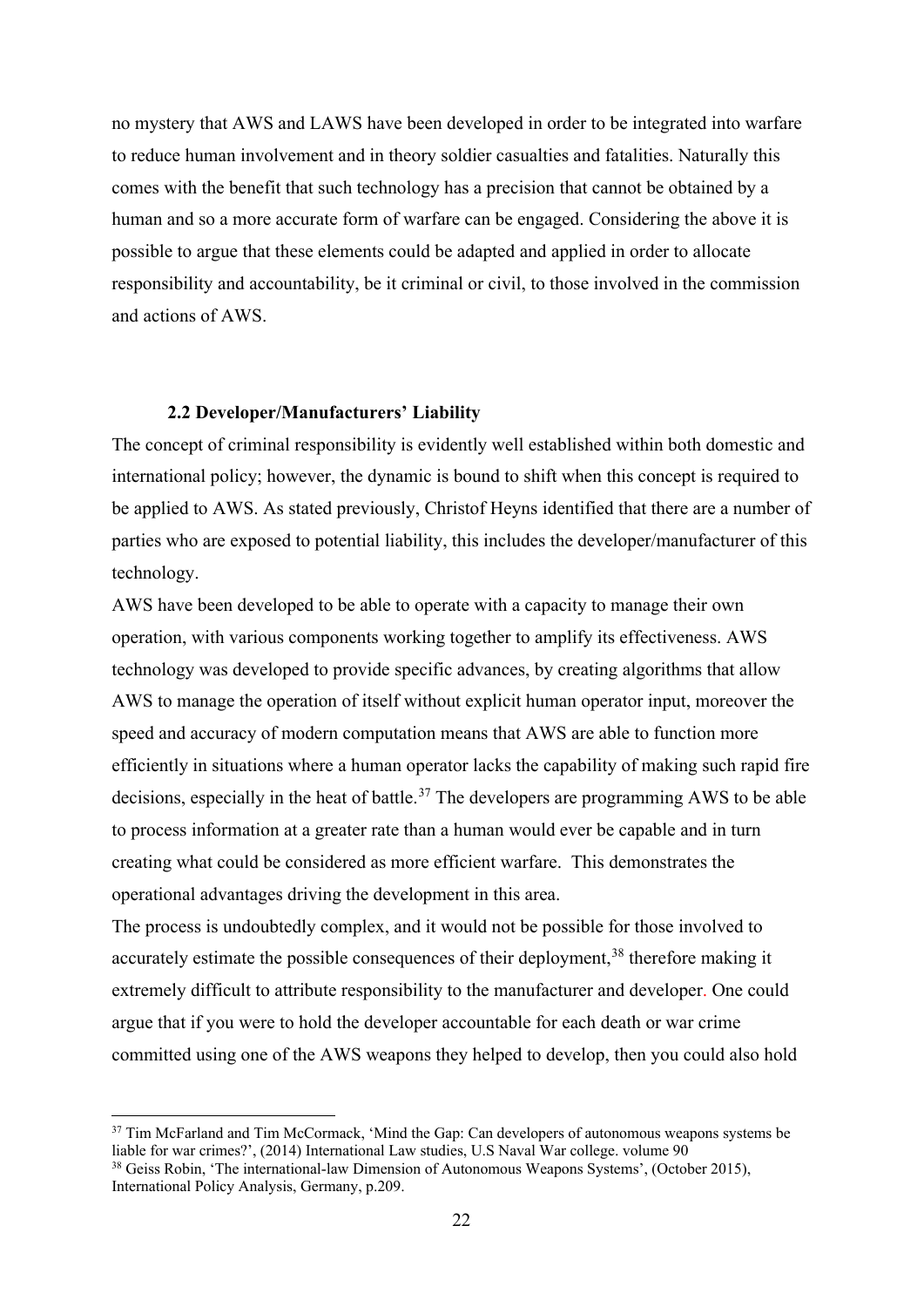the developer of every gun, grenade, explosive and generic weapon accountable for the deaths, injuries and crimes their development has contributed to. However, it is worth noting that the Protection of Lawful Commerce in Arms Act  $(PLCAA)^{39}$  $(PLCAA)^{39}$  $(PLCAA)^{39}$  is implemented in US laws and was created in order to protect firearms manufacturers and also the dealers of these products from being held liable if crimes are committed using the products they have produced or sold.[40](#page-22-1) Whilst this is the case, the above parties will not escape liability if damage is caused by defective products, breach of contract or criminal misconduct. Similarly, they may also have liability for negligent entrustment,<sup>[41](#page-22-2)</sup> which involves them having reason to believe the gun is intended to be used for criminal purposes. From the implementation of the PLCAA we can see that it is in fact a legal possibility to exempt manufacturers from being held accountable for the use of their technology, could it therefore be said that a similar set of laws should be created that have the same effect to manufactures of AWS? Furthermore, if this became a reality and we used the PLCAA as a precedent, and manufactures sold AWS to various Armed Forces or leaders of countries involved in noninternational armed conflict and were fully aware that they could be used to engage in War Crimes or strikes on civilians, would they be liable for negligent entrustment? The difficulty and impracticability in holding manufacturers responsible for the actions of AWS is discussed by Sparrow, who considers that if you were to hold programmers or manufacturer's responsible for the actions of their creation once it becomes autonomous, it "would be analogous to holding parents responsible for the actions of their children once they have left their care".<sup>[42](#page-22-3)</sup>

A Human Rights Watch report stated that it would not be possible to hold the manufacturer liable for any harm caused, if: (i) the specification for LAWS was approved by the government, (ii) the weapons conformed to those specifications, and (iii) the manufacturer did not deliberately fail to inform the government of any expected or known danger from the weapon system. [43](#page-22-4)

<span id="page-22-0"></span> $39$  "S.397 – 109<sup>th</sup> Congress: The Protection of Lawful Commerce in Arms Act", 2005

<span id="page-22-1"></span><sup>40</sup> Vivian S. Chu, 'The Protection of Lawful Commerce in Arms Act: An Overview of Limiting Tort Liability of Gun manufacturer', (2012) Congressional Research Service

<span id="page-22-2"></span><sup>&</sup>lt;sup>41</sup> PLCAA defines "negligent entrustment" as "the supplying of a qualified product by a seller for use by another person when the seller knows, or reasonably should know, the person to whom the product is supplied is likely to, and does, use the product in a manner involving unreasonable risk of physical injury to the person or others",

<span id="page-22-4"></span><span id="page-22-3"></span> $42$  Robert Sparrow, 'Killer Robots', (2007) Journal of Applied Philosophy, Vol. 24, No. 1.<br><sup>43</sup> Human rights watch, 'Making the case: The Dangers of Killer Robots and the Need for a Pre-emptive Ban' (2016)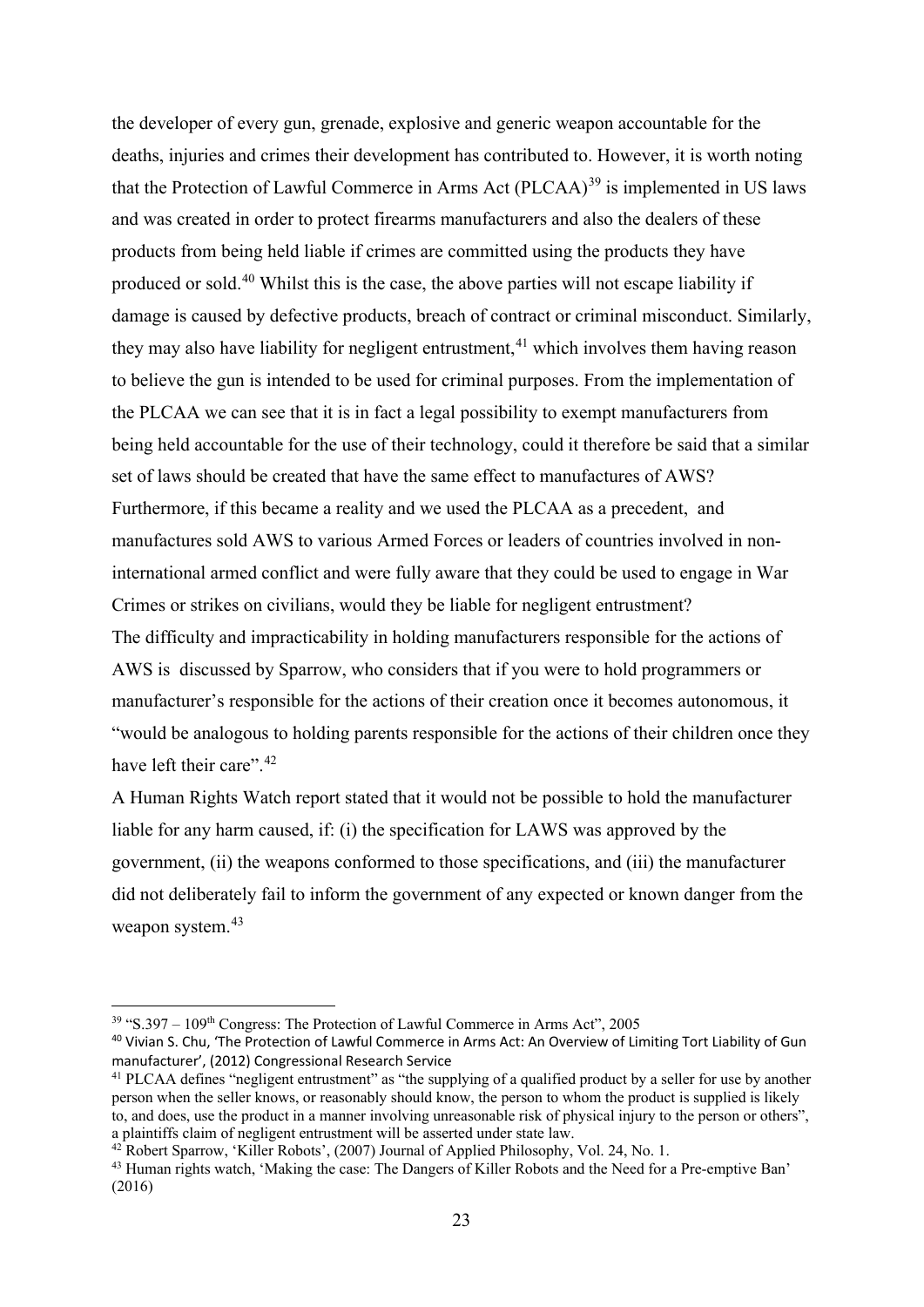If we are to search for individuals to direct responsibility and accountability to, then one should consider that there would be overwhelming challenges in applying this to the developer. There is such uncertainty surrounding this field that to predict future developments and the way that the technology will be used would be ill-advised and challenging. Further to this, without knowing the outcome of future developments the task of saying how activities of the developers may constitute acts proscribed by the law of armed conflict is also extremely difficult.<sup>[44](#page-23-0)</sup>

#### **2.3 State Liability**

The development and deployment of AWS undoubtedly provides a new level of precision when it comes to armed conflict, the technology that is being developed allows AWS to react at greater speeds than any human soldier, providing strategic advantages and potentially reducing the mortality rate of human soldiers. However, this all comes at a cost; despite numerous states having commissioned the development and use of AWS technology there has been seemingly little consideration to the legal and ethical issues that come with them. As with any weapon commissioned by the state, there should be an obligation to ensure that the weapons are not being used in a way that violates International Humanitarian Laws or the human rights of those that come into contact with it.

However, the conversation regarding state responsibility and risk management for when things go wrong is highly controversial. Robert Geiss considered that whilst the deployment of AWS is not unlawful when used responsibly, it is a high-risk activity that is not fully understood and so there is a level of predictable unpredictability. [45](#page-23-1) Considering this, Geiss states that a State that benefits from the strategic gains associated with AWS should be held responsible whenever such unpredictable risks are realised.<sup>[46](#page-23-2)</sup> It is clear from this that state liability is something that is being taken seriously and developments are being made in this area. One could argue that the State should hold a high level of responsibility for issues brought about by AWS as in theory, they are the party that is making the decision to integrate them into their own militaries and deploy them into combat.

<span id="page-23-0"></span><sup>&</sup>lt;sup>44</sup> Tim McFarland and Tim McCormack, 'Mind the Gap: Can developers of autonomous weapons systems be liable for war crimes?', (2014) International Law studies, U.S Naval War college. volume 90

<span id="page-23-1"></span><sup>45</sup> Robert Geiss, 'Autonomous Weapons Systems: Risk Management and State Responsibility' (2016) Third CCW meeting of experts on lethal autonomous weapons systems (LAWS) Geneva, 11-15 46 *Ibid*

<span id="page-23-2"></span>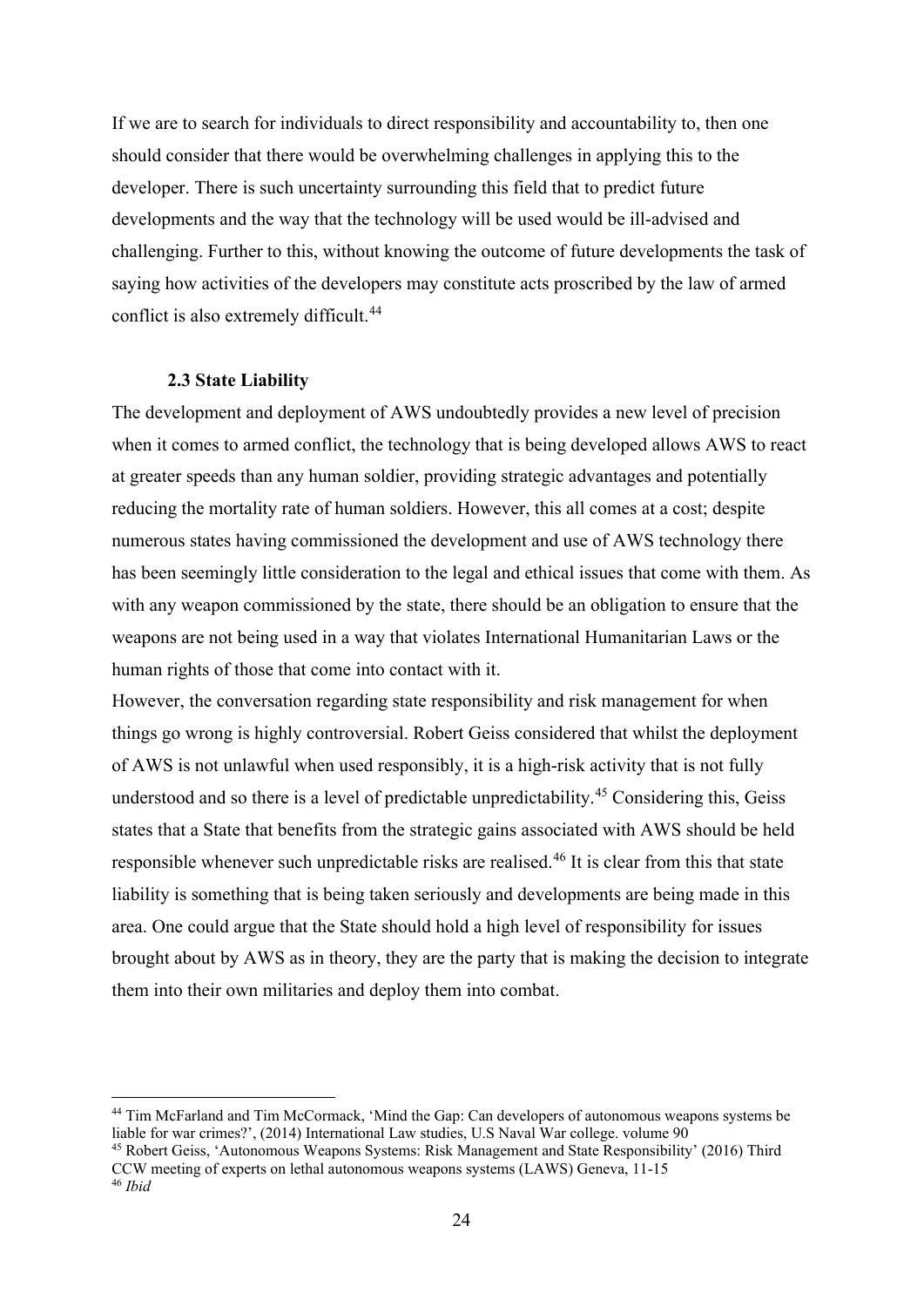If States are capable of being held responsible for the actions of AWS in the event an unpredictable risk occurs, then it would make sense to implement preventative measures that would reduce the harm that such occurrences could cause. An essential component of this is for States to acknowledge their due diligence obligations that are aimed at risk prevention and harm reduction – state responsibility arises in the event that such obligations are violated. The Law of Armed Conflict clearly provides for the way in which states should conduct themselves in conflict and the repercussions of breaching such conduct, building on the element of 'due diligence'. Furthermore, Article 1 of the Geneva Convention I-IV requires States to 'ensure respect' for the laws of armed in conflict in *all circumstances.* **[47](#page-24-0)** There is therefore no reason that it would be misplaced in interpreting this to include armed conflict that involves the use of AWS. This being said there are still elements of ambiguity that call for clarification in order to diminish the opportunity of any State claiming that their actions do not amount to a violation of the Law of Armed Conflict. Geiss considers that the problem is not that there is a lack of legal basis per se, but that there is a lack of clarity surrounding the meaning of '*due diligence to ensure respect'* in the context of autonomous weapons systems.<sup>[48](#page-24-1)</sup> If we examine this, it is apparent that the issue here stems from the fact that this legal basis has been created in order to address human error not that of AWS, and that due diligence requires there to be a given circumstance, such as combat, and what a reasonable party would do if placed in these circumstances. The problem therefore arises when this is applied to the conduct of AWS, it is difficult to know what could and should be considered as reasonable when the technology in use is new and there are no precedents set to use as a point of reference when making this decision.

An interesting point that Geiss raises is that whilst human beings are in charge of the deployment of AWS, accountability can be determined using the pre-established rules of attribution.<sup>[49](#page-24-2)</sup> This essentially means that if a member of the military of any given state decides to deploy AWS in the course of combat then the activities the AWS carries out will be attributable to that State and not the AWS itself – a weapons system possessing some autonomous capabilities does not alter this. It can be said that this accurately deals with the fact that whilst AWS exist, they are not fully autonomous (as previously discussed) and therefore humans still remain in the loop to a certain extent.

<span id="page-24-0"></span><sup>47</sup> Article 1 of the Geneva Convention I-IV

<span id="page-24-1"></span><sup>48</sup> Robert Geiss, 'Autonomous Weapons Systems: Risk Management and State Responsibility' (2016) Third CCW meeting of experts on lethal autonomous weapons systems (LAWS)

<span id="page-24-2"></span><sup>49</sup> *ibid*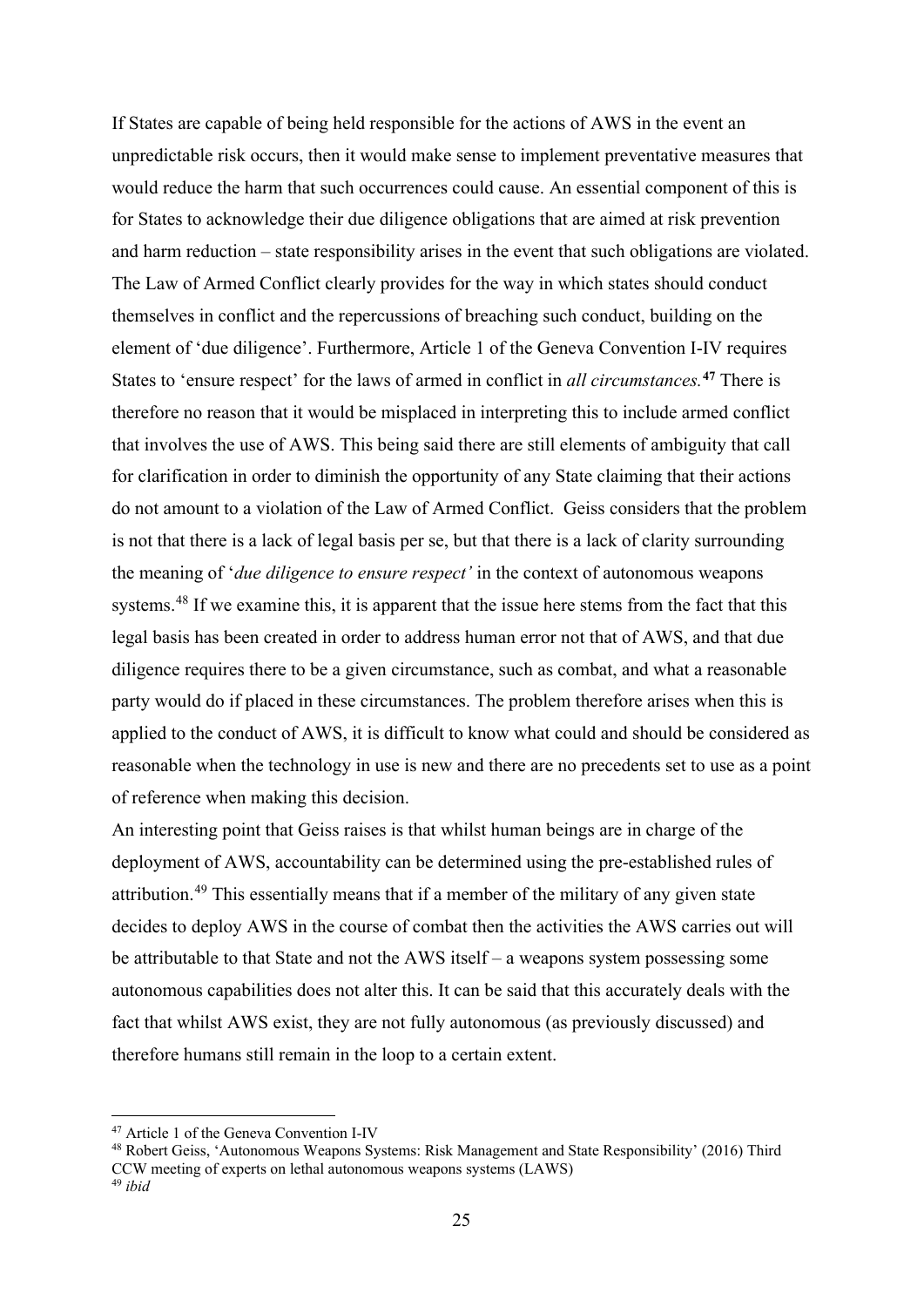A further obstacle to state liability is that of jurisdiction; only states are able to submit contentious cases for ICJ adjudication, because of this, the Courts lack jurisdiction to deal with any applications from individuals, non-governmental organisations, corporations or private parties.<sup>[50](#page-25-0)</sup> Simply being a member of the U.N does not mean that automatically gives the Court jurisdiction, it would in fact require both states to have given consent to the Courts Authority.<sup>[51](#page-25-1)</sup> If we consider the consequences of a state submitting itself to the court's jurisdiction, it is evident that there is little to no incentive for them to do so as simply admitting liability would increase the risk of significant adjudication costs, costs that would increase substantially if the State in question was found guilty.

#### **2.4 Command responsibility**

Command responsibility, also known as indirect responsibility, is another branch of International Criminal Law that presents the possibility of holding a military commander or a civilian superior liable (criminally). It could potentially occur if a superior is found to have failed to take reasonable measures when preventing or punishing a subordinate if they have committed a criminal act.<sup>[52](#page-25-2)</sup> This is due to the fact that the superior effectively has control over the actions of the subordination, and therefore as soon as they are aware that one of their subordinates has committed a criminal act, they have a duty to act on this. This was discussed in the case of Prosecutor v Halilović,<sup>[53](#page-25-3)</sup> which stated that command responsibility will hold the superior accountable for dereliction of duty. Superior or command responsibility is a concept that has been historically been applied to a number of cases following the Second World War.<sup>[54](#page-25-4)</sup> Article 28 of the Rome Statute provides a provision for the 'Responsibility of Commander and Other Superiors'. The acts states that: '*a military commander or person effectively acting as a military commander shall be criminally responsible for crimes within the jurisdiction of the court committed by forces under his or her effective command and control, or effective authority and control as the case may be, as a result of his or her failure* 

<span id="page-25-0"></span><sup>50</sup> Daniel N, Hammond, 'Autonomous Weapons and the Problem of State Accountability' (2015), Chicago Journal of International Law: Vol 15, No.2

<span id="page-25-1"></span><sup>&</sup>lt;sup>51</sup> Statute of the International Court of Justice, 59 Stat, 1055 (1945), arts 34-39; Practical information: frequently asked questions, The international court of justice

<span id="page-25-2"></span><sup>&</sup>lt;sup>52</sup>Prosecutor v Delalić and others, The International Criminal Tribunal for the Former Yugoslavia 1997-1999, page 462

<span id="page-25-3"></span><sup>53</sup> Prosecutor v Halilvić, ICTY, Case No. IT-01-48-T, Judgment (Trial Chamber), Nov, 26, 2005, para. 54

<span id="page-25-4"></span><sup>54</sup> Wg Cdr (Dr) U C Jha (Retd), '*Killer Robots: Lethal Autonomous Weapons Systems Legal, Ethical and Moral Challenges'*(VIJ Books (India) Pty Ltd, 2016), Page 80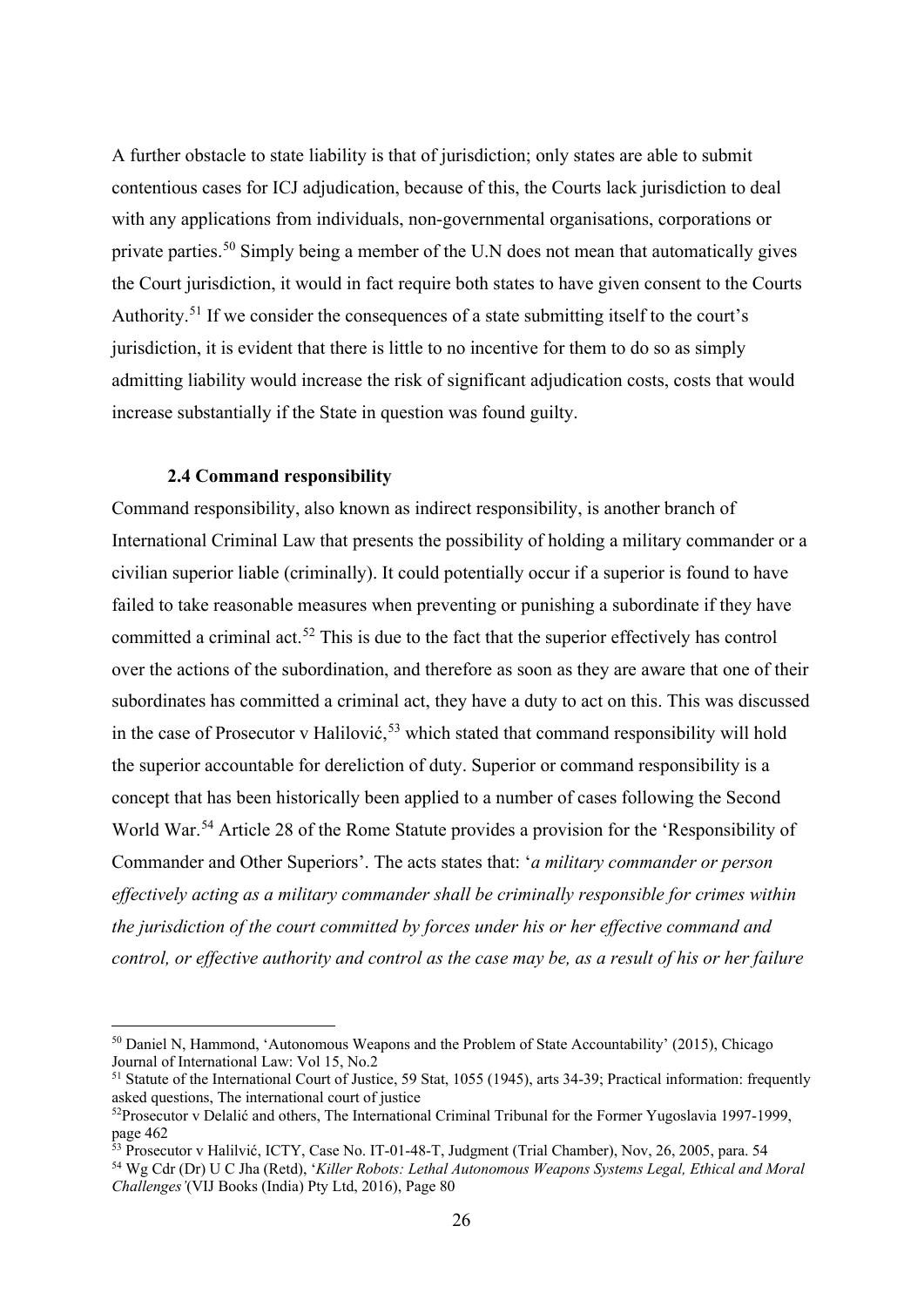*to exercise control properly over such forces…..'[55](#page-26-0)* The accountability discussed here is activated if the superior should have known that the forces were committing or about to commit such crimes or that he had failed to take all necessary and reasonable measures to prevent or repress their commission. An important element to note if you were to pursue this level of responsibility would be the fact that it must be proven that there was a commander/superior and subordinate relationship between the parties. If this is unable to be shown, then the necessary elements would not have been satisfied and criminal responsibility of the superior would be unsuccessful.

On one hand, this could be seen as analogous of AWS due to the nature of them being weapons and so functioning in a similar context to soldiers (subordinates) – this considered it could be said that there are potential grounds to trigger the doctrine or superior responsibility. However, AWS, if fully autonomous, have a certain ability to make their own independent decisions and judgments relating to target selection and engaging with a threat, with advanced technology embedded in them specifically designed in order for them to operate independently from a superior. If they are not under the direct command of a superior it would be unreasonable for one to expect superiors to have anywhere near the appropriate level of knowledge to trigger the doctrine of command/superior responsibility. It could also be argued that the rapid rate at which AWS technology makes its decisions would make it near impossible for superiors to foresee that the forces were about to commit such a crime that could then make them subject to command liability.

If we were to consider that the robot was able to communicate its decision to the commander prior to acting, then this would in theory mean the commander would have sufficient knowledge of the impending criminal act and it could therefore could be held responsible. Be that as it may, this would only be in the case of a 'human-in-the-loop' system, if however, the system was fully autonomous, there would be a dramatic reduction in communication with a superior and the decisions would be made without the need of approval. Moreover, it has been established that a commander must have sufficiently alarming information in order to investigate,<sup>[56](#page-26-1)</sup> without receiving such information they cannot be held liable for negligently failing to find out information. Furthermore, in Prosecutor v Strugar, it was noted that knowledge of past offenses by a particular subordinate may constitute as 'sufficiently

<span id="page-26-0"></span><sup>&</sup>lt;sup>55</sup> The Rome Statute of The International Criminal Court, Article 28 (Responsibility of Commanders and other superiors)

<span id="page-26-1"></span><sup>56</sup> Prosecutor v Strugar, ICTY, Case No. IT—1-42- A, Judgement (appeals chamber), July 17, 2008, paras. 297- 98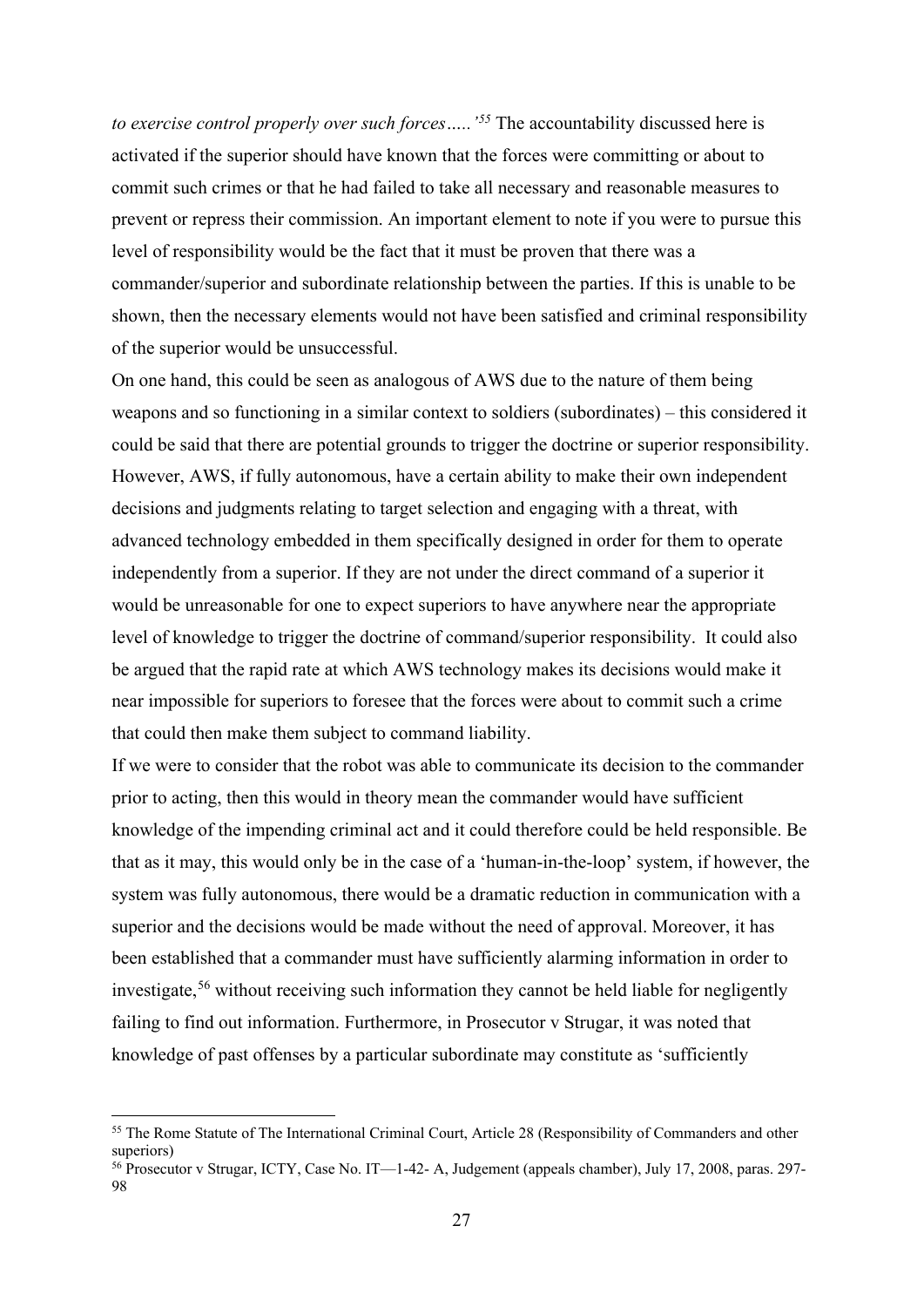alarming' information, therefore the superior would have sufficient knowledge that the subordinate in question could commit future criminal acts, $57$  thus the mens rea of command responsibility would be satisfied.

Taking this into account, we are then left with the confusion surrounding what the threshold is for 'past unlawful acts' that have been committed by AWS. AWS technology has been developed primarily as an aid to combat and due to its adaptability, there are different scenarios that this technology can be placed in and different tasks that it can be assigned. If we therefore consider a situation where one AWS robot engages in conduct that violates international laws are we to assume that this conduct is setting a precedent for a past unlawful act that can be applied to all robots of that variety and with that same programming or is this only going to be applicable to that individual robot? We could then contemplate a scenario where one specific algorithm has been programmed into a model of AWS robots that means they are to target combatants - however one of them mistakes a civilian as a combatant, strikes and kills the civilians. This scenario has the capability of becoming reality, so in the event that this does in fact happen, are we to consider its inaccurate judgment of proportionality to be unique to that individual robot, or should the entire model have this on their record as a 'past unlawful act', given the unpredictability of it has already been demonstrated by one robot. Moreover, as previously discussed, the AWS technology is rapidly advancing and is complex in nature, in theory, in order for a commander to be able recognise that an AWS robot is going to commit a criminal act imminently, then they would have to have a some-what in depth understanding on the way the technology works, the nature of its programming and the level of autonomy it presents. It could be argued that this is highly unrealistic as well as unreasonable, there for it seems likely that commander responsibly could be avoided.

The issue of fast development and decision making in AWS also links to the concept that there must be effective control over a subordinate in order for commander responsibility to be applicable. According to the judgement in Prosecutor  $v$  Delalicet al,<sup>[58](#page-27-1)</sup> effective control comes specifically from the "material ability to prevent or punish criminal conduct"; punishment of AWS is not only pointless but also fairly impossible and the preventative aspect of this has already been identified as difficult due to all the varying qualities of AWS. Further to this, the

<span id="page-27-0"></span><sup>57</sup> *ibid*

<span id="page-27-1"></span><sup>58</sup> Prosecutor V Delalicet. Et al, ICTY Judgement of 16 November 1998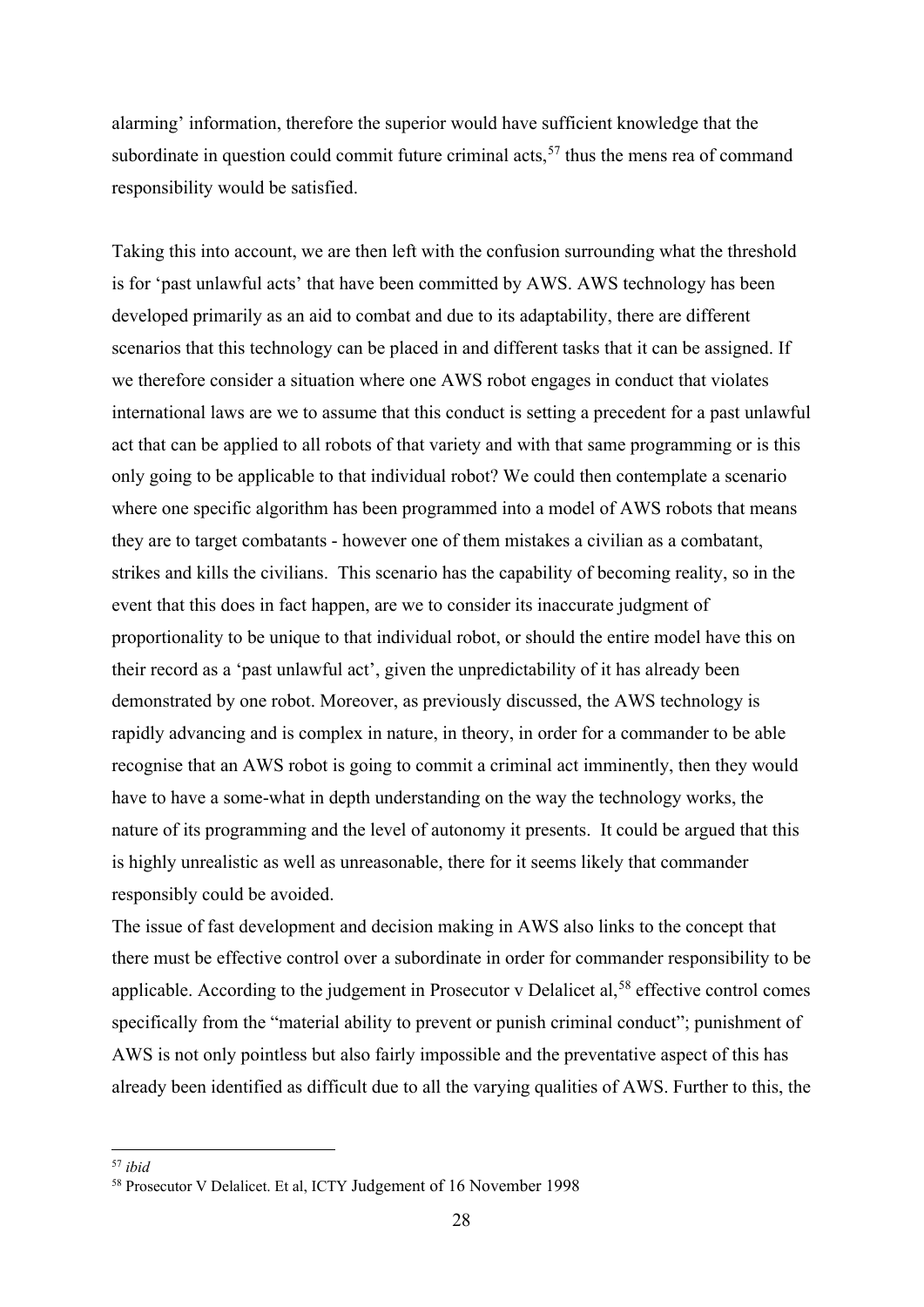unpredictability of AWS means that there are any number of circumstances that cannot be foreseen, or alternatively, can be foreseen but nothing can be done about it, this all contributes to the application of effective control being questionable. Examples of the unpredictability mentioned could be signal interference, errors in its programming and the fast processing speed of AWS. If one of these situations occurred then the ability for a commander to intervene and call off the attack is diminished, demonstrating that effective control is not in place.

One could therefore reach the conclusion that the application of command responsibility would be confronted with numerous issues revolving around insufficient knowledge and lack of effective control and consequently command responsibility would be an unrealistic form of responsibility to pursue.

#### **2.5 The accountability gap**

In the discussion surrounding responsibility and accountability, whether we are looking at state, commander or even criminal responsibility, a common feature is the gap in accountability. This gap has emerged due to the fact that the laws surrounding legal responsibility are yet to be adapted to accommodate the advanced nature of AWS and the fact that they are not human entities and so do not possess the human qualities referred to in countless laws regarding responsibility and accountability. Whilst one could analogously apply laws to the functioning of AWS, the accuracy of the conclusions would be heavily scrutinised, and it is unlikely that it would stand in a court of law.

If we are to consider that AWS are likely to become more advanced and will be deployed more regularly, the likelihood of an international law violation is somewhat inevitable – when this violation occurs those involved will search for someone to be held accountable. Accountability is one of the most essential elements in international law, it aims to deter and prevent violations, and so protecting potential victims of human rights abuses and war crimes.<sup>[59](#page-28-0)</sup> The rules of International Humanitarian Law and Human Rights law are in place to protect people against violations to their rights, including the rights to life; yet the unpredictability of AWS technology means that they do not have the capability to comply

<span id="page-28-0"></span><sup>&</sup>lt;sup>59</sup> Robert Sparrow, 'Killer Robots' 24, Journal of Applied Philosophy (Sparrow can be seen to argue that being able to attribute legal or moral responsibility to someone forms one of the fundamental elements of a just war)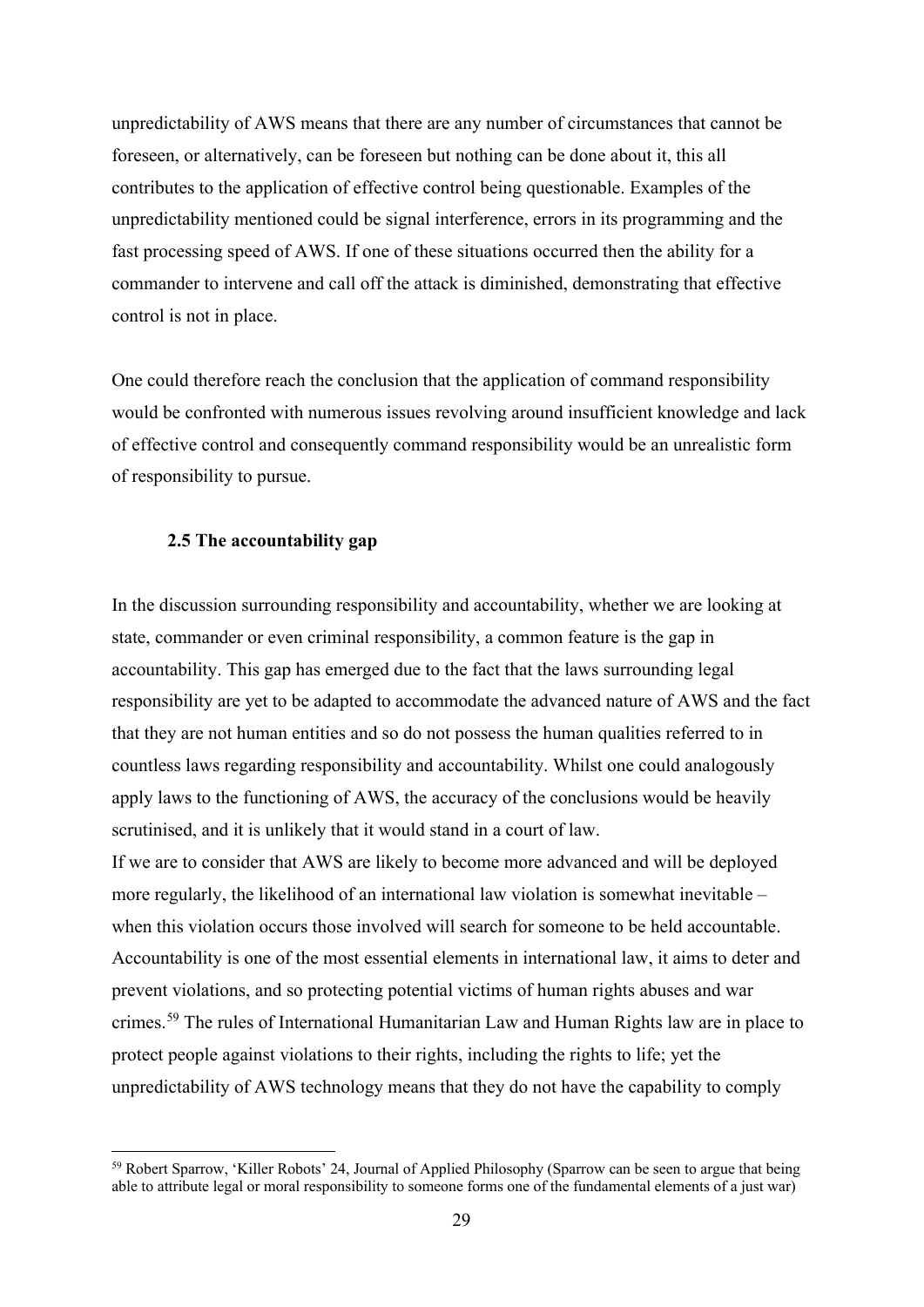with these rules, leaving people vulnerable to immense violations of their human rights. If civilians are wrongly targeted by AWS, the accountability gap means that there would be disputes regarding who is legally responsible for these violations. An accountability gap is dangerous for several reasons; however, one could argue that the most important reason is that if there are no consequences for human operators or commanders in the circumstances where such violations occur, then there is no deterrent for other states regarding future criminal acts. Bonnie Docherty, senior arms division researcher at Humans Rights Watch suggested that "no accountability means no deterrence of future crimes, no retribution for victims, no social condemnation of the responsible party".<sup>[60](#page-29-0)</sup> If this is the case and there is a failure to produce a deterrent, then the same violations will be repeated by the AWS as there has been no intervention with its programming that would direct it away from the decisions it was making. Moreover, the violations that are being referred to are those that are inflicted on civilians, the lack of actual meaningful human control possessed by the weapons would therefore make it near impossible to hold anyone criminally or civilly liable for such violations and unlawful acts.

Academics and experts alike argue that the presence of an accountability gap gives weight to the argument that there should be a pre-emptive ban on AWS production and deployment until the law can accommodate all eventualities of AWS. Human Rights Watch has said that whilst military commanders could potentially be found liable if they intentionally deployed a fully autonomous weapon to commit a crime, such justice would likely be eluded as the most likely situation is where there is a violation due to unforeseen actions of AWS that human intervention wasn't able to stop.<sup>[61](#page-29-1)</sup> Whilst one could predict the potentially dramatic outcomes the accountability gap will create, the unknown still remains one of the biggest enemies, until predictions become reality and the violations have been committed, it is unlikely that a proactive effort to fill the void will be attempted. In the meantime, any incidents caused by AWS will continue to evade justice and be marked down as an accident or even a glitch, $62$  in doing so the accountability gap is being allowed to act as a scapegoat for potential violations and by continuing to acknowledge this we merely risk trivializing the serious harm that could be done.

<span id="page-29-0"></span><sup>60</sup> Bonnie Docherty, Senior Arms Division researcher at Human Rights Watch and the reports lead author to

<span id="page-29-1"></span><sup>&#</sup>x27;The 'Killer Robots' Accountability Gap: Obstacles to Legal Responsibility Show Need for Ban' (2015) <sup>61</sup> Human Rights Watch, "The 'Killer Robots' Accountability Gap: Obstacles to Legal Responsibility Show Need for Ban'. (2015).

<span id="page-29-2"></span> $62$  Bonnie Docherty, Senior Arms Division researcher at Human Rights Watch and the reports lead author to 'The 'Killer Robots' Accountability Gap: Obstacles to Legal Responsibility Show Need for Ban' (2015)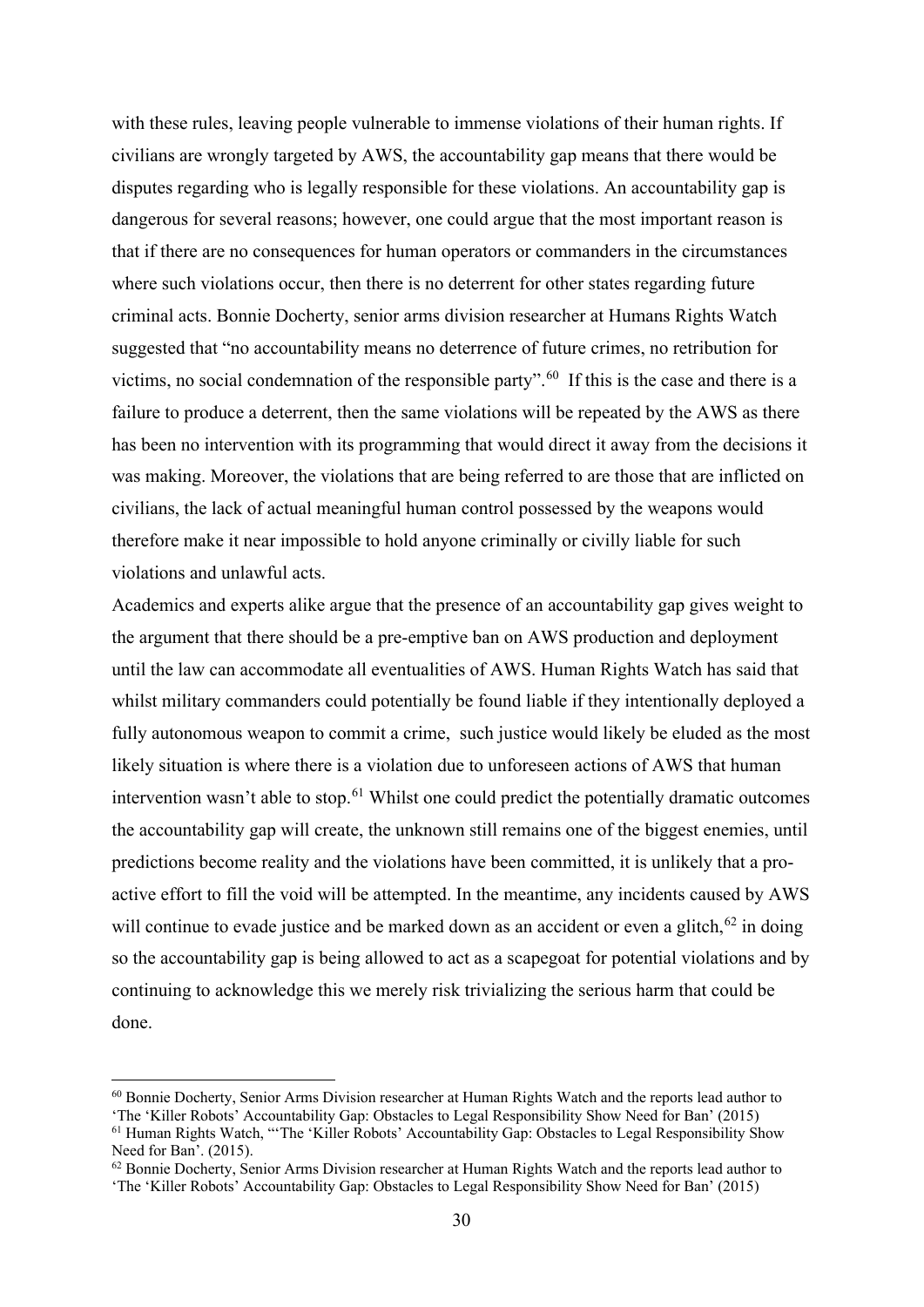#### **Chapter 3: Legal and Ethical Implications**

So far, this dissertation has provided an insight into how the ambiguity and lack of clarity surrounding the definition of AWS has further contributed to the development of problems in this area. The previous chapter drew on the points made in chapter 1 and explored how the lack of a clear universal definition has contributed to insufficient laws surrounding responsibility and accountability as well as how elements of international law could be used to somewhat fill the void in this area. This chapter aims to consider the legal and ethical implications of AWS, contemplating the impacts of this technology on a global scale rather than limiting it to domestic implications.

The integration of AWS into armed conflict inevitably provides a cross-over between the legal and ethical implications of AWS; however, the legal aspects involved in the deployment and development of this technology seem to be overshadowing the ethical implications that have and are likely to continue to increase as this technology advances. To say that legality is overshadowing ethics is not to say that the legality is insignificant, rather, that legality and ethics should be considered simultaneously in order for AWS to be assigned with appropriate regulations. As discussed in the previous chapter, the accountability gap provides the perfect opportunity for ethical implications to go somewhat under the radar. The unpredictability of AWS not only means that they lack the capability of adhering to the legality of International Humanitarian Laws (IHL), but their inability to simulate human qualities such as empathy and morality means that they are also incompatible with the ethical consideration embedded in IHL and Human Rights Laws.

One could argue that 'Human dignity' is one of the most important formulas embedded in international politics – once introduced in Article 1 of the United Nations Universal Declaration of Human rights, the concept of human dignity became an umbrella term that was used to bridge the gaps in ideological gulfs.<sup>[63](#page-30-0)</sup> In turn, this provided a unified terminology allowing the concept of human dignity open to a certain level of interpretation that allows each member state to speak with one voice. Human dignity as a concept has become increasingly incorporated in international documents and treaties, underpinning the majority of IHL elements such as distinction and proportionality; because of this I believe that it is a principle that forms the foundations for the legal, political and ethical implications of AWS.

<span id="page-30-0"></span><sup>63</sup> Universal Declaration of Human Rights, UN GA Res. 217 (III) A, 10 December 1948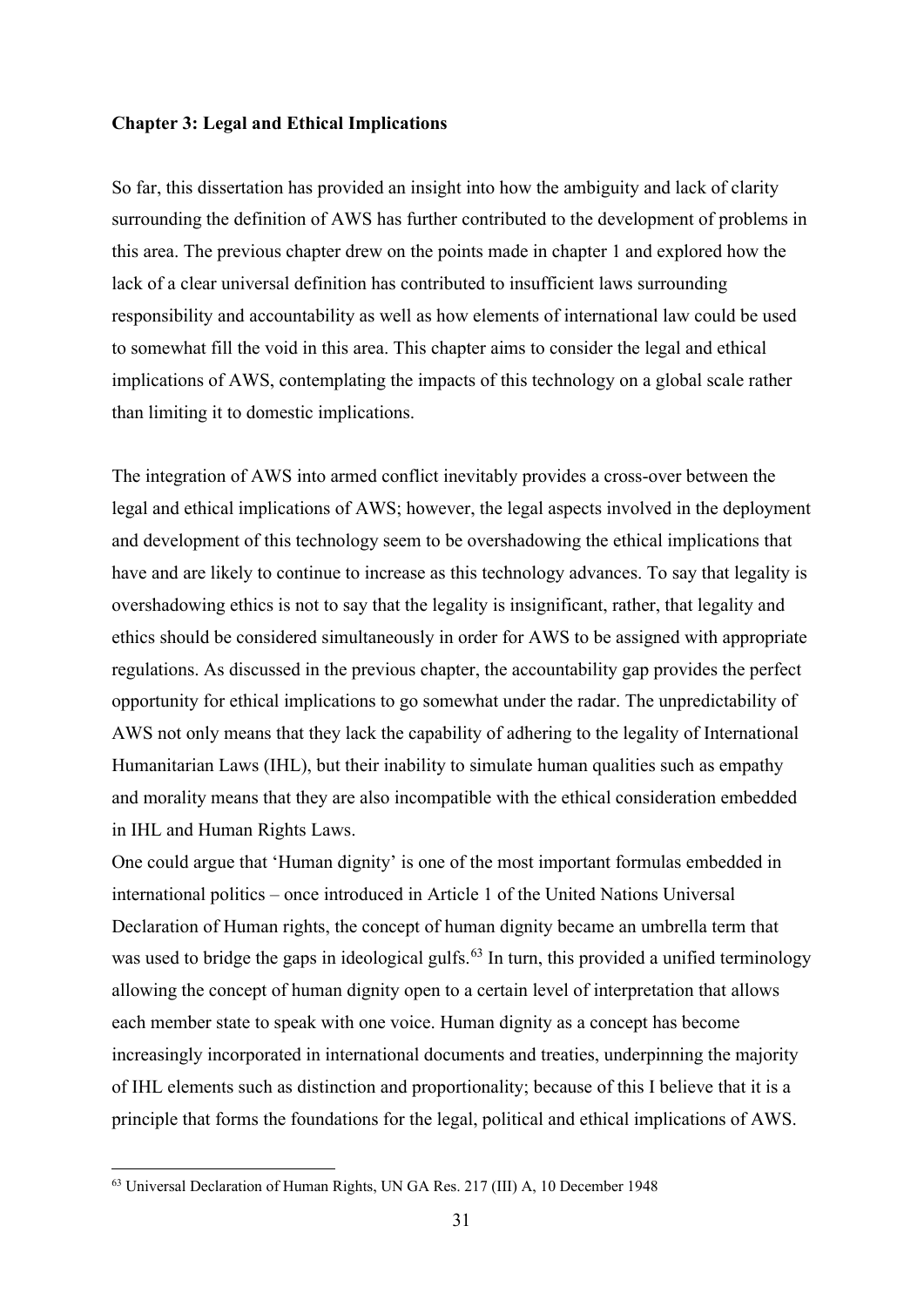### **3.1 International Humanitarian Laws**

International Humanitarian Law (IHL), stems from international law that has been put in place in order to manage and monitor the use of violence in armed conflict; the two-fold aim of this is to save civilians from the consequences of armed conflict and to protect soldiers from unnecessary suffering. The rate at which this technology is now advancing therefore brings new challenges to the basic principles of IHL. Whilst there are internationally recognised agreements to ban or regulate a number of problematic weapons such as expanding bullets, poisonous gases, antipersonnel landmines, biological and chemical weapons, blinding lasers, incendiaries and cluster munitions, <sup>[64](#page-31-0)</sup> these principals were created at a time where the technology involved in LAWS and AWS had not been developed and so making provisions for them in IHL would have been a moot point. This has now led to a reality where such technology is advancing at such a rapid rate that it is now exceeding the parameters of IHL.

#### **3.2 Distinction**

A core element of IHL that is threatened by the advancements of AWS technology is the principle of Distinction. This principle is made up from two components: combatants must be able to distinguish (i) between civilians and enemy combatants,  $65$  and (ii) between civilian and military objects.<sup>[66](#page-31-2)</sup> Moreover, this principal has been codified in Article 48 of the Additional Protocol I to the Geneva Convention: 'i*n order to ensure respect for and protection of the civilian population and civilian objects, the Parties to the conflict shall at all times distinguish between the civilian population and combatants and between civilian objects and military objectives and accordingly shall direct their operations only against military objectives.['67](#page-31-3)*

When we consider distinction in relation to AWS, the main problem is that in an area of conflict the people present are not restricted to soldiers, there are a whole host of people involved including civilian workers, medics and injured combatants. The concern lies with

<span id="page-31-0"></span><sup>64</sup> Wg Cdr (DR) U C Jha (Retd) 'Killer Robots: Legal Autonomous Weapons Systems, Legal, Ethical and Moral Challenges' 2016

<span id="page-31-1"></span><sup>65</sup> International Humanitarian Law, Volume II, Chapter 1, Section A, Rule 1. 'The Principle of Distinction between Civilians and Combatants'

<span id="page-31-2"></span><sup>&</sup>lt;sup>66</sup> International Humanitarian Law, Volume II, Chapter 2, Section A, Rule 7, 'The Principle of Distinction between Civilian Objects and Military Objects'

<span id="page-31-3"></span><sup>67</sup> *Protocol Additional to the Geneva Convention of 12 August 1949, and relating to the Protection of Victims of International Armed Conflicts (Protocol I),* 8 June 1977, 1125 UNTS 3, art 48, (entered into force 7 December 1979) [*additional Protocol I]*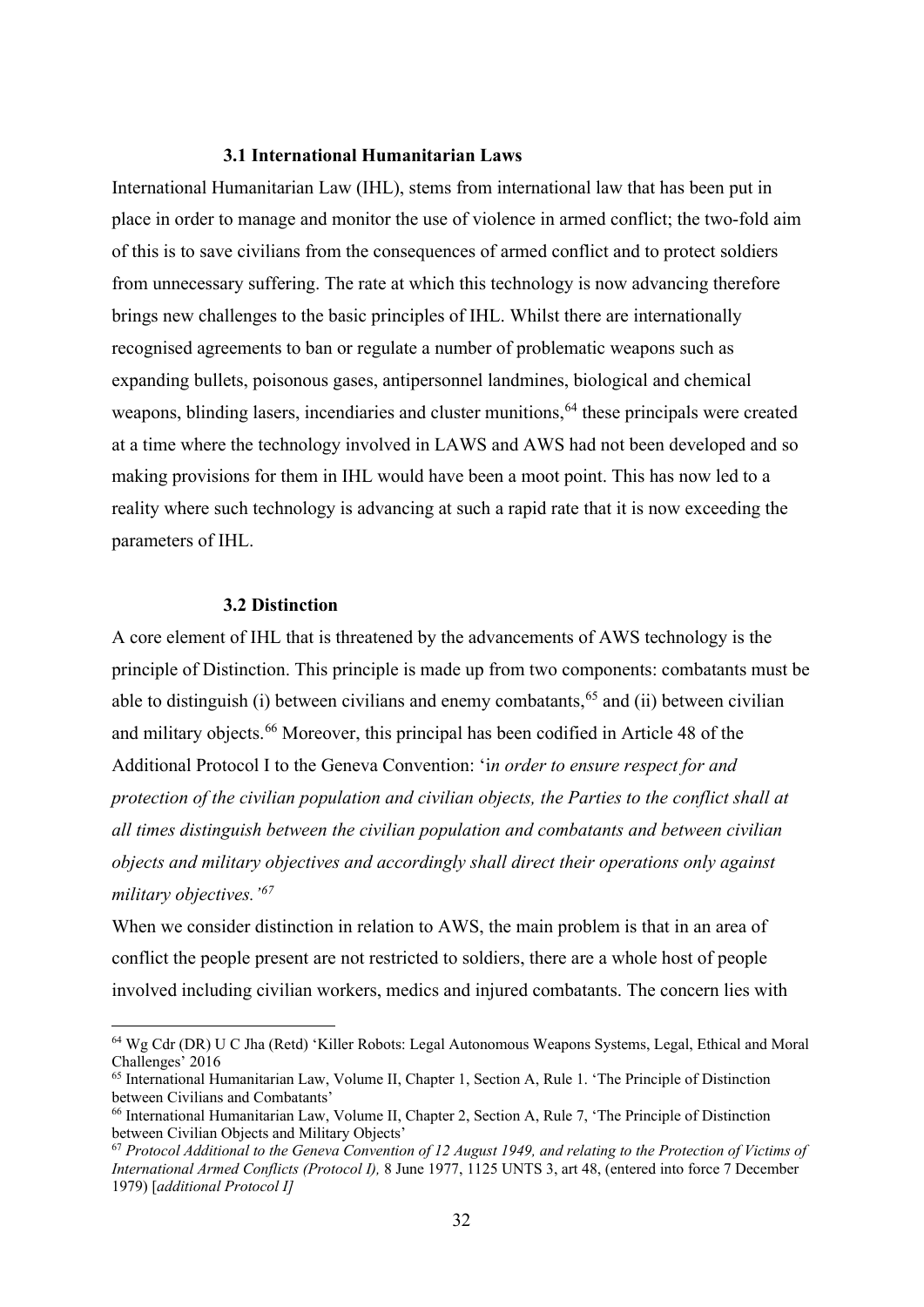the fact that AWS <sup>[68](#page-32-0)</sup> and LAWS technology is unable to discriminate between combatants and non-combatants that may be present during conflict. Furthermore, when we consider that the ability to exercise the principal of distinction requires an individual to have their own set of moral and ethical guidelines in order to make decisions, we are once again confronted with the fact that AWS technology does not have the ability to simulate the relevant human qualities which could allow it to construct its own set of moral and ethical principles. Human soldiers are able to take positive steps in coming to their decision as to whether the subject they are engaging with is a combatant or a non-combatant, something that also requires a certain amount of common sense. Further to this, another important feature that relies on distinction is the ability to recognise when someone is surrendering; Sparrow successfully identifies this as an important shortcoming of AWS, discussing that because this technology does not have the capacity to recognize someone surrendering, there are ethical implications in relation to the deployment of such weapons systems.<sup>[69](#page-32-1)</sup> Being able to differentiate between someone surrendering legitimately and someone using their body language to deceive the opposition is an extremely subjective decision and involves having the capacity to interpret the actions and intentions of the other person – this is not a quality that AWS technology currently possesses.

A further issue is presented in the form of definition ambiguity surrounding the legal definition contained in the Geneva Conventions of 1949 and AP I, such ambiguities mean that elements are left open to a certain level of subjectivity. If we are unable to implement a clear definition that it follows that it would be virtually impossible to integrate the concept of discrimination into the programming of AWS. Moreover, in order for a robot to be able to discriminate, they must first have the ability of recognition. It wouldn't necessarily be beyond the capability of designers to allow AWS to have the ability of recognising basic signals (such as surrendering), however, the difficulty of this is the fact that war is volatile and unpredictable and takes place in unpredictable terrain. If you consider all the environmental factors involved, then programming that allows AWS to have basic object recognition and classification skills are rendered useless. [70](#page-32-2) Whilst programming basic recognition/distinction software may not be entirely unrealistic, creating software that can be implanted in AWS programming that gives them the same sophisticated capacity of interpretation of human

<span id="page-32-0"></span><sup>&</sup>lt;sup>68</sup> Robert Sparrow, 'Twenty Seconds to Comply: Autonomous Weapon Systems and the Recognition of Surrender', *international law studies,* Vol. 9, 205, p.299 - 728 <sup>69</sup> *ibid*

<span id="page-32-2"></span><span id="page-32-1"></span><sup>70</sup> Krishnan Armin, '*Killer robots: legality and ethicality of autonomous weapons, USA: Ashgate' (2009), p.98*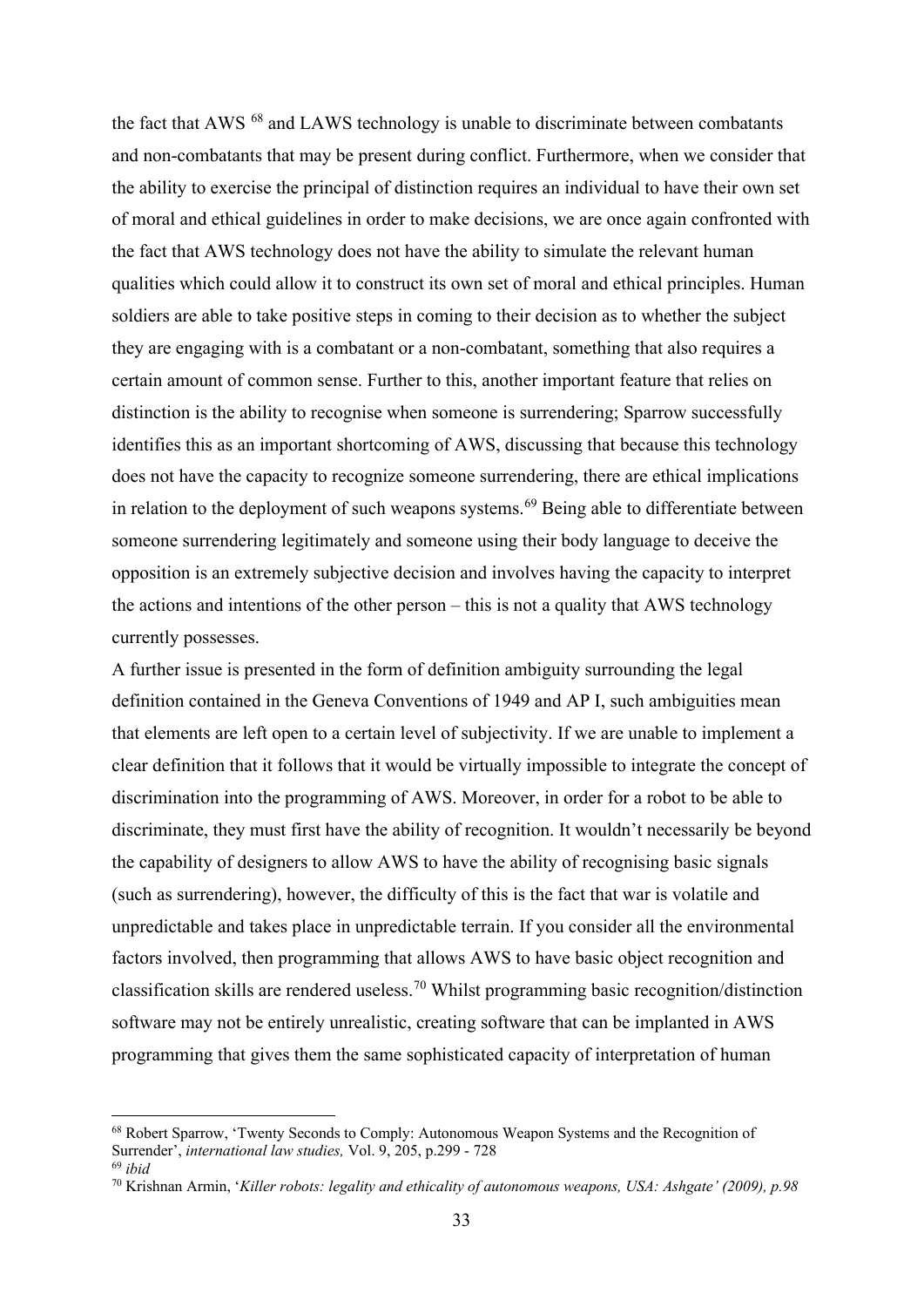reactions is something that is extremely complex and unlikely to be reality in the near future.<sup>[71](#page-33-0)</sup>

One could argue that because of this factor, the ability for AWS to comply with IHL is unrealistic and its lack of ability to distinguish between combatant and non-combatants is the reason that could be deemed unsuitable for integration into armed conflict.

#### **3.3 Proportionality**

The prospect of civilian causalities is inevitable in armed conflict and there is no way in which this can be eliminated from war altogether despite the best efforts of IHL implementing concepts such as proportionality in an effort to protect the civilian population in war zones. The rule of proportionality is defined in Article 51 (5) (b) of Additional Protocol I. It states that a violation of proportionality will be "an attack which may be expected to cause incidental loss of civilian life, injury to civilians, damage to civilian object, or a combination thereof, which would be excessive in relation to the concrete and direct military advantage anticipated".<sup>[72](#page-33-1)</sup> It is clear from this definition that the principal of proportionality seeks to mandate that where there is collateral damage to civilian population, it must be proportional to military advantage.

The concept of proportionality is applied in a military context when considering if the damage to civilian objects, civilian death or injury is anticipated prior to targeting a military object, an assessment is given in which the anticipated military advantage is weighed against the anticipated 'collateral' damage to protected civilians or civilian objects.<sup>[73](#page-33-2)</sup> In comparison to distinction, proportionality provides us with a more realistic opportunity to create programming that would enable AWS to make basic decisions that would present a certain level of compliance to the rules of proportionality; however, this would be very limited. Even if we were to assume that such programming could successfully embed basic proportionality understanding in AWS technology, we are once again faced with the same issue that can be seen to underlie many legal and technological hurdles facing AWS. Noel Sharkey also identifies this as a crucial barrier in AWS proportionality, the technology simply does not

<span id="page-33-0"></span><sup>71</sup> Robert Sparrow, 'Twenty Seconds to Comply: Autonomous Weapon Systems and the Recognition of Surrender', *international law studies,* Vol. 9, 205, p.299 - 728

<span id="page-33-1"></span><sup>72</sup> *Protocol Additional to the Geneva Convention of 12 August 1949, and relating to the Protection of Victims of International Armed Conflicts (Protocol I),* 8 June 1977, 1125 UNTS 3, art 48, (entered into force 7 December 1979) [*additional Protocol I]*

<span id="page-33-2"></span><sup>73</sup> Wg Cdr (DR) U C Jha (Retd) *'Killer Robots: Legal Autonomous Weapons Systems, Legal, Ethical and Moral Challenges Killer robots'*, (VIJ Books (India) Pty Ltd, 2016) p.73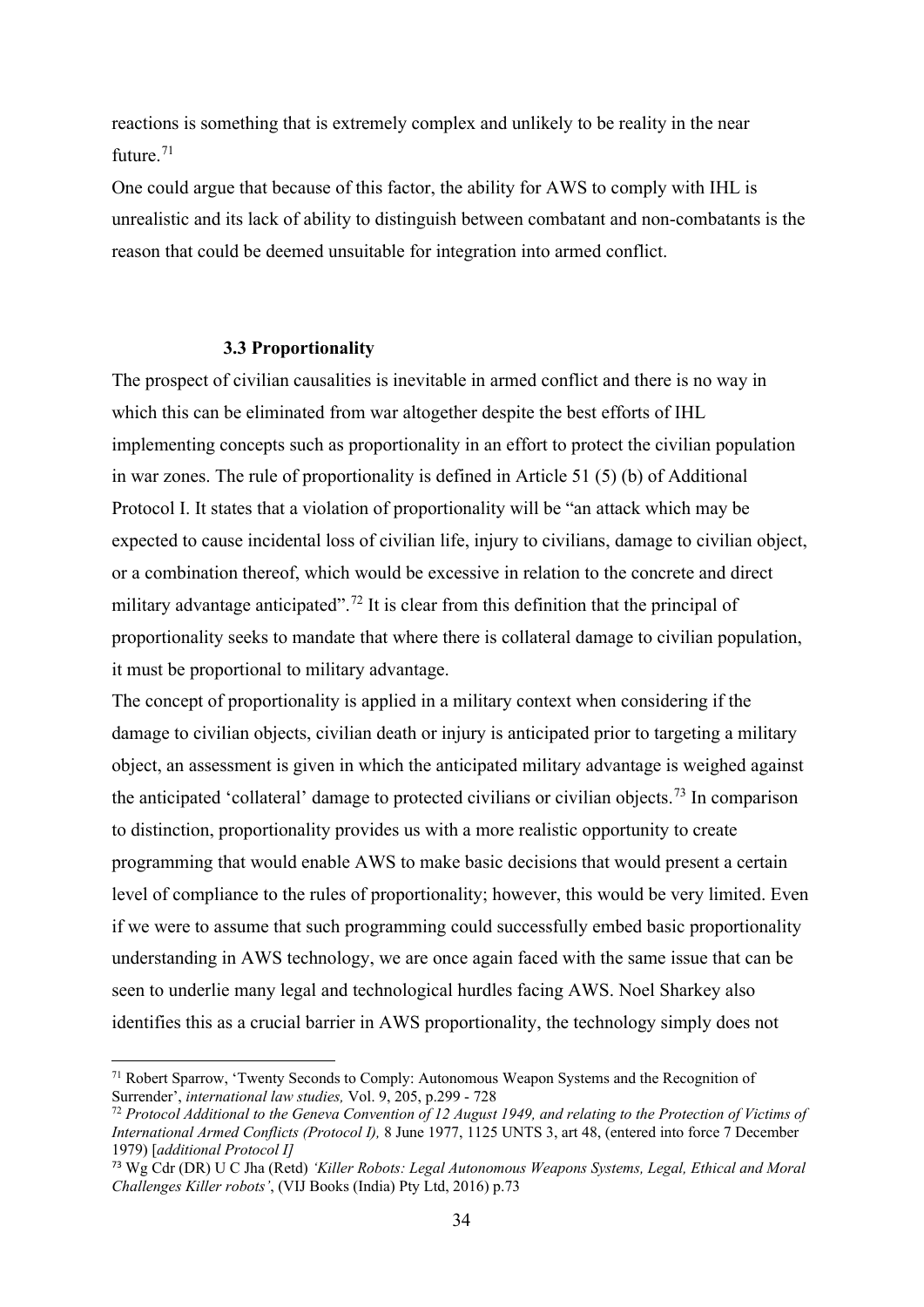possess the relevant human qualities to decide on when the damage to civilians would exceed the aforementioned anticipated military advantage provided by the attack.<sup>[74](#page-34-0)</sup> Considering this, one could say that Kastan is correct in saying that despite potential technological advancements the future may hold, the necessary analysis and assessment involved in the principle of proportionality would have to be left to humans.<sup>[75](#page-34-1)</sup> Additionally, one must also take into account the infinite number of scenarios that AWS might be confronted with, this alone makes it almost impossible to program this technology to replicate the decision process of a combatant.

If there is no way in which this issue can be resolved, then it appears as though AWS violates IHL in such a serious way that it could be considered as a war crime under the 1998 Rome Statue of the International Criminal Court.<sup>[76](#page-34-2)</sup>

#### **3.4 Human Rights Agreements**

With the rapid growth of AWS development over the past few years the debate surrounding their use has intensified, with the primary concern being the legality of them. Despite the fact that legality has seemingly taken centre, the implication arising from potential human rights violation is an issue that deserves equal attention. The lack of importance allocated to human rights in this conversation seems completely misguided; civilians are the unwilling victims of armed conflict, by deploying AWS into combat there is an automatic increase risk and concern regarding human rights violations. The use of force human soldiers apply will eventually be applied by AWS, and with the rapid development of technology this could occur sooner rather than later. One could argue that the consideration of Human Rights should not be considered as a separate issue and should in fact be considered alongside IHL due to the fact that they are complementary of each other when applied in the situation of armed conflict. As discussed by Christof Heyns, the question we should be concerned with is: 'is the use of AWS to apply force permissible under human rights law, and is so under what

<span id="page-34-0"></span><sup>74</sup> Noel E. Sharkey, 'The Evitability of Autonomous Robot Warfare', *international review of the red cross (2012), Vol. 94, No. 886, p.789*

<span id="page-34-1"></span><sup>75</sup> Kastan Benjamin, 'Autonomous Weapons Systems: A coming Legal "singularity"? ', 2013 Journal of Law, Technology and Policy, 45 (2013) 45-82

<span id="page-34-2"></span><sup>&</sup>lt;sup>76</sup> Article 85, para 3 (b) of the additional protocol I and article 8 (b) (iv) of the Rome statue of the international criminal court. See also; Margalit Alon, 'The Duty to Investigate Civilian Casualties During Armed Conflict', Yearbook of the international humanitarian law, Vol. 15, 2012, Springer: Cambridge University Press, P. 155 - 186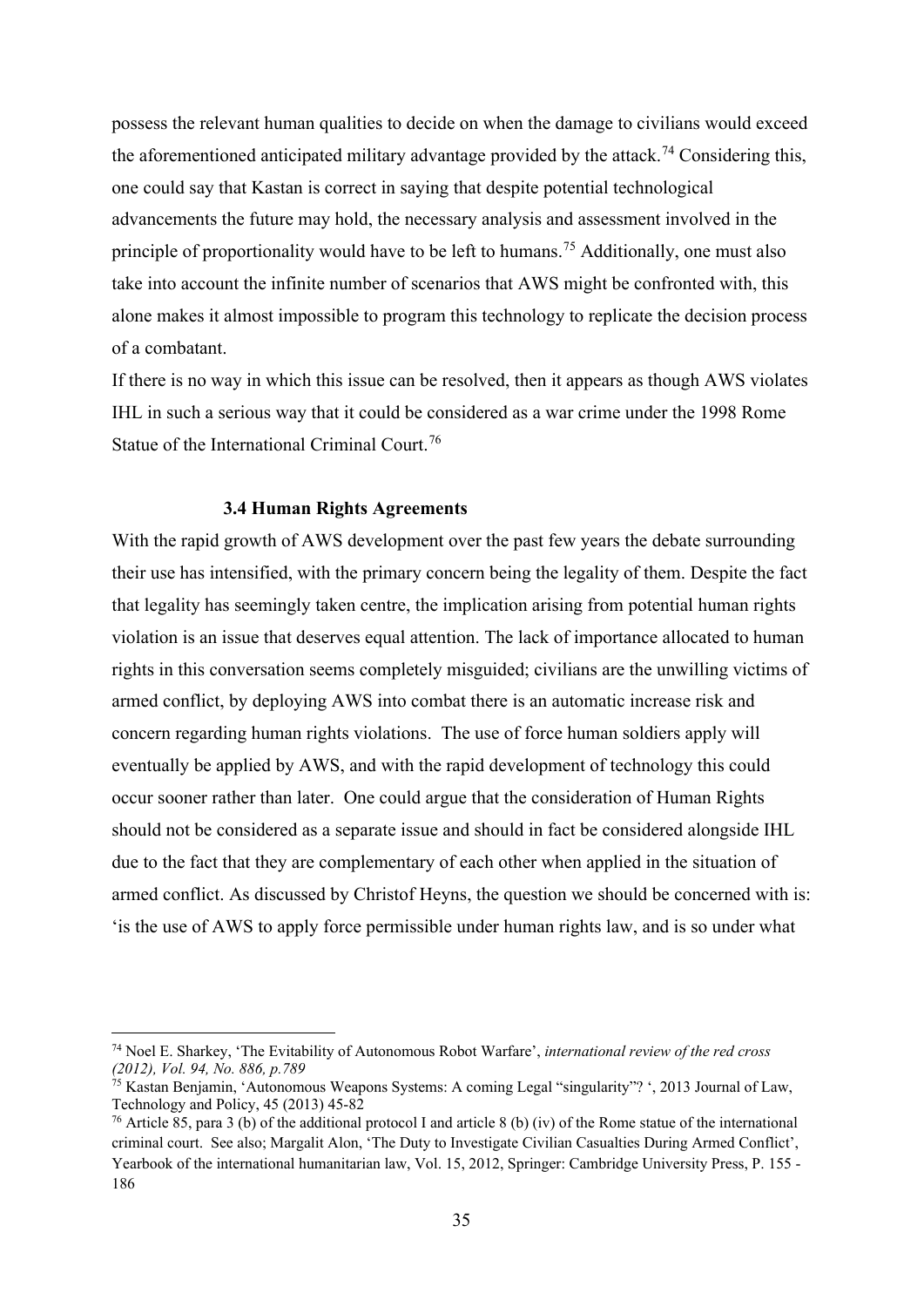circumstances'.[77](#page-35-0) In his report Heyns breaks this question down into 7 areas that all hold equal importance, however it could be argued that the main point of focus should be which human rights are at risk of being infringed if AWS are to dispense force either in a lethal or non-lethal way. The right to life and the right to human dignity present themselves as the most noticeable rights that are exposed to potential infringements, these two rights are widely recognised and are not only included in the main human rights treaty but can also be found in customary international law.

If we first consider the right to life, according to article 6 (1) of the ICCPR, 'every human being has the inherent right to life. This shall be protected by law. No one shall be arbitrarily deprived of his life'.[78](#page-35-1) The potential violation here occurs due to the fact that one of the assumptions under international human rights laws is that the 'kill decision' must be reasonable and carried out by a human. The concept of 'reasonableness' is inherently human and stems from a combination of strategy and emotion that can only be displayed by a human. Despite machines having a certain level of self-development in the form of machine learning, the extent of this does not reach to emotional development, and so it is not possible for machines to 'reason' in the same way a human does, and it therefore follows that if a machine cannot 'reason' it also cannot take a 'reasonable' decision. Like Heyns, if we consider Article 1 of the Universal Declaration of Human Rights, it provides that 'all human beings are endowed with reason and conscience and should act towards one another in a spirit of brotherhood.'[79](#page-35-2) Whilst the terminology is somewhat archaic, the meaning remains relevant and maintains a strong emphasis on the human being the party that exercises reasoning and interaction, not AWS or any other technology that may be developed to act autonomously in combat. This considered, if we allow AWS to make their own decision when it comes to force then there will certainly be an infringement to the right to life. With the inability to feel emotion and make reasonable decisions, it is extremely doubtful that that AWS will be able to distinguish between a person surrendering and a person whom has the intention to attack. Without this element of distinction, we are allowing the machines programming to determine whether to act with lethal effect, therefore presenting a grave risk to the right to life.

<span id="page-35-0"></span><sup>77</sup> Christof Heyns, 'Autonomous Weapons Systems and Human Rights Law, presentation made at the informal expert meeting organized by the state parties to the Convention on Certain Conventional Weapons' 13 – 16 May 2014, Geneva, Switzerland

<span id="page-35-1"></span><sup>78</sup> International Covenant on Civil and Political Rights, Adopted and opened for signature, ratification and accession by general assembly resolution 2200A (XXI) of 16 December 1966 entry into force 23 March 1976, in accordance with Article 49

<span id="page-35-2"></span><sup>79</sup> Article 1 of the Universal Declaration of Human Rights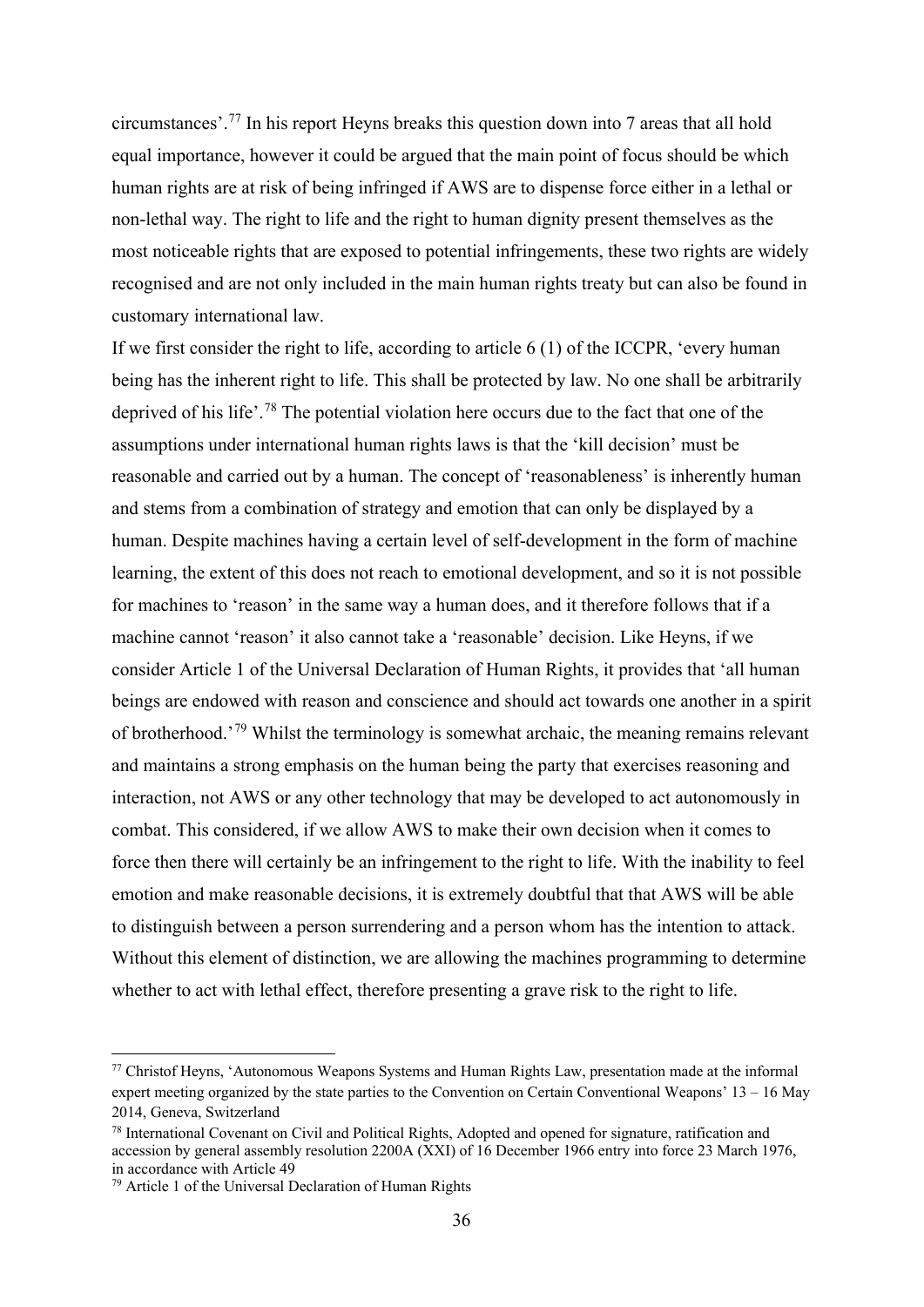The second human rights issue that should be considered is the potential violations to the right to human dignity; this right is seen to be at the heart of all human rights and should be consider in conjunction with other human rights, such as the right to life. Article 1 of the Universal Declaration of Human Rights provides the following: 'all human beings are born free and equal in dignity and rights. They are endowed with reason and conscience and should act towards one another in a spirit of brotherhood.<sup>[80](#page-36-0)</sup> The concept of human dignity has distinct moral grounds and in saying that there has been a violation of human dignity you are implying that the action committed is morally problematic. When considering the violation of human dignity at the hands of AWS, a common theme amongst academics is that it is the removal of human agents from the decision to kill is the ultimate indignity; Heyns uses the example of the 'Riobot'<sup>[81](#page-36-1)</sup> to demonstrate this. Whilst it is not currently autonomous in relation to the use of force, it is not farfetched to assume that this could become a reality. The idea that the miners are being herded like cattle by an autonomous robot strips the miners of their dignity and de-humanises them. The so called 'death by algorithm'<sup>[82](#page-36-2)</sup> essentially means that AWS would be treating people as interchangeable entities and so will have total disregard for their dignity. In his report to the United Nations General Assembly Heyns, voices his concern regarding this and writes: '*delegating this process [of deciding on targets] dehumanizes armed conflict even further and precludes a moment of deliberation in those cases where it may be feasible. Machines lack morality and mortality and should as a result not have life and death powers over humans'.[83](#page-36-3)* One could say that 'machines lack morality and mortality' is the most significant aspect of this discussion. We are aware that AWS do not have the emotional capacity of a human, nor do they possess any quality that resembles empathy or reasonableness; this is simply something that cannot be programmed and remains a distinctive human feature. Because of this, AWS cannot possibly comprehend the implications of killing or injuring a human being.

There are, of course, various candidates that could be affected by the use of AWS in combat, if we split these into two categories: active players (combatants) and passive players (civilians), we can begin to see whose dignity would be at stake. One could argue that the civilians are at greater risk of being stripped of their dignity due to them being passive

<span id="page-36-0"></span><sup>80</sup> Article 1 of the Universal Declaration of Human Rights, UN GA Res. 217 (III) A, 10 December 1948

<span id="page-36-1"></span><sup>&</sup>lt;sup>81</sup> The 'Riobot' is being developed in order to control unrest on the mines in Africa.

<span id="page-36-2"></span><sup>82</sup> Christof Heyns, 'Autonomous weapons systems and human rights law, presentation made at the informal expert meeting organized by the state parties to the Convention on Certain Conventional Weapons' 13 – 16 May 2014, Geneva, Switzerland

<span id="page-36-3"></span><sup>&</sup>lt;sup>83</sup> Christof Heyns, 'Report of the Special Rapporteur on extrajudicial, summary or arbitrary executions', UN Doc. A/HRC/23/47, 9 April 2013, 17.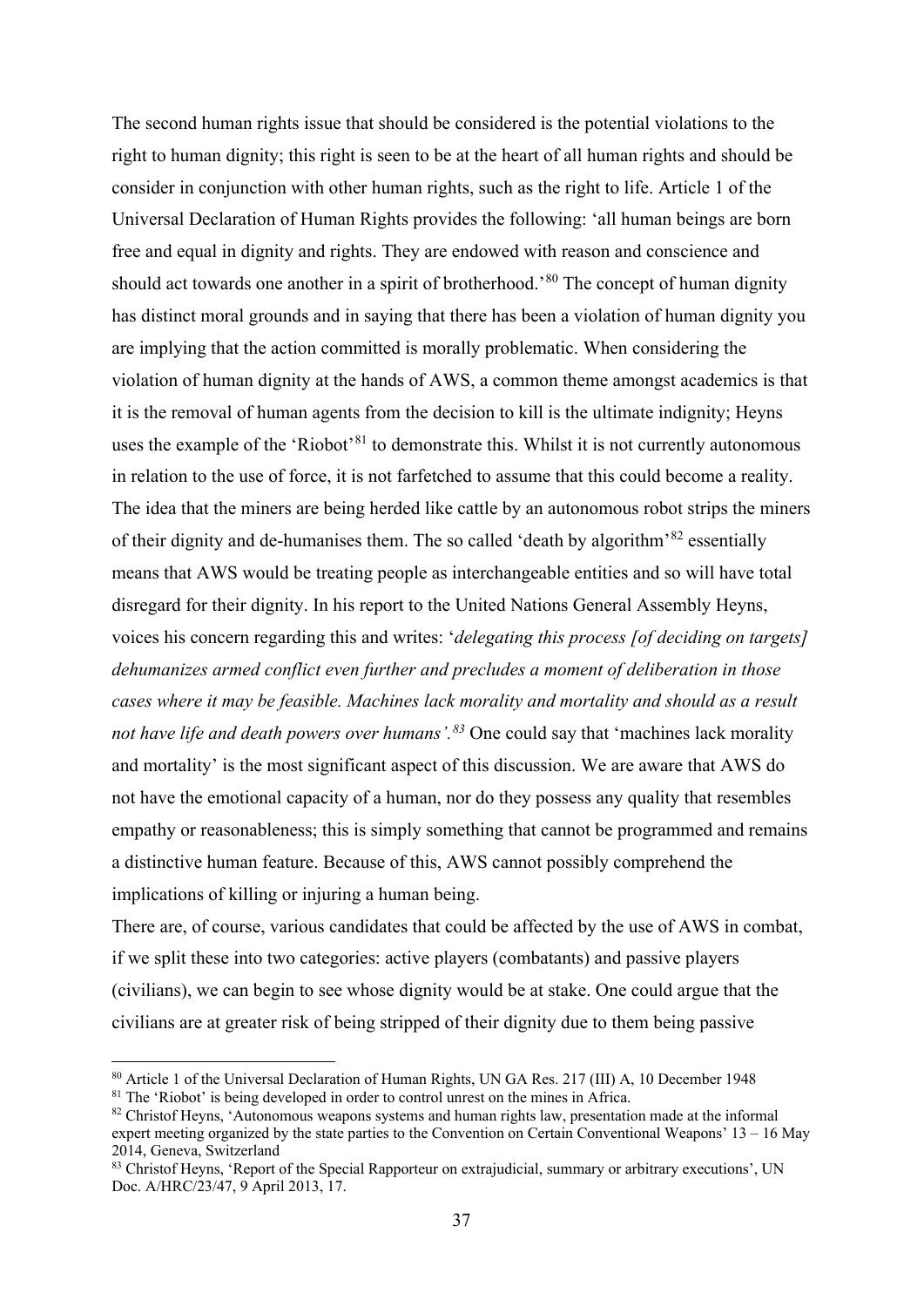players in combat, they have little regard to the rule of war due to the fact that they are not actively engaging in the war, unlike the combatants, they are unable anticipate what could happen and taking refuge is often not an option. Furthermore, if we consider that both passive and active players in combat will be inhabiting the same geographical area, the issues of distinction (as discussed above) becomes an issue. Without the capacity to discriminate between combatants and non-combatants and to combine this distinction with the rules of proportionality, how are we to expect that AWS will not violate the human right to dignity by indiscriminately killing a civilian trying to surrender?

The issue of AWS violating human dignity is complex, whilst there are unknown factors and limitations to AWS, it does not take away the fact that they are programmed to have a high level of accuracy and in some senses provide more benefits than human combatants. There is a great deal of focus on the fact that human dignity is violated because a human commander is able to display mercy and compassion and robots do not posses such abilities, whilst this is true it does not stand to mean that human commanders *will* show mercy and compassion. A question raised by Dieter Birnbacher<sup>[84](#page-37-0)</sup> is whether or not an attack by a terror bomber is less cruel because the commander of the aeroplane might in principle be merciful whereas an autonomous system would not.[85](#page-37-1) In answer to this, it could be argued that there is a higher level of cruelty involved if an individual possesses the ability to be merciful yet actively chooses not to. In the discussion regarding AWS violating human dignity, it is imperative that there is a realisation that the mere capability to display mercy and compassion does not equate to a 'safer' warzone and a reduced risk to violations of human rights. By dismissing AWS because of their lack of human emotion is in some ways idealising human warfare by making the assumption that humans will always exercise correct and merciful judgment in the heat of a battle. It could be argued that humans are capable of violating the dignity of other humans in more ways than AWS are; robots lack the emotional capacity of humans and are yet to have full autonomy and so are limited to their programming. Humans, however, are capable of making their own decisions, and both historic and current war crimes demonstrate horrific violations of dignity and other human rights violations that were inflicted by humans without the aid of AWS.

<span id="page-37-1"></span><span id="page-37-0"></span><sup>84</sup> Dieter Birnbacher, (2016). Are autonomous weapons systems a threat to human dignity? In N. Bhuta, S. Beck, R. Geiβ, H. Liu, & C. Kreβ (Eds.), *Autonomous Weapons Systems: Law, Ethics, Policy* (pp. 105-121). Cambridge: Cambridge University Press. doi:10.1017/CBO9781316597873.005 <sup>85</sup> *Ibid*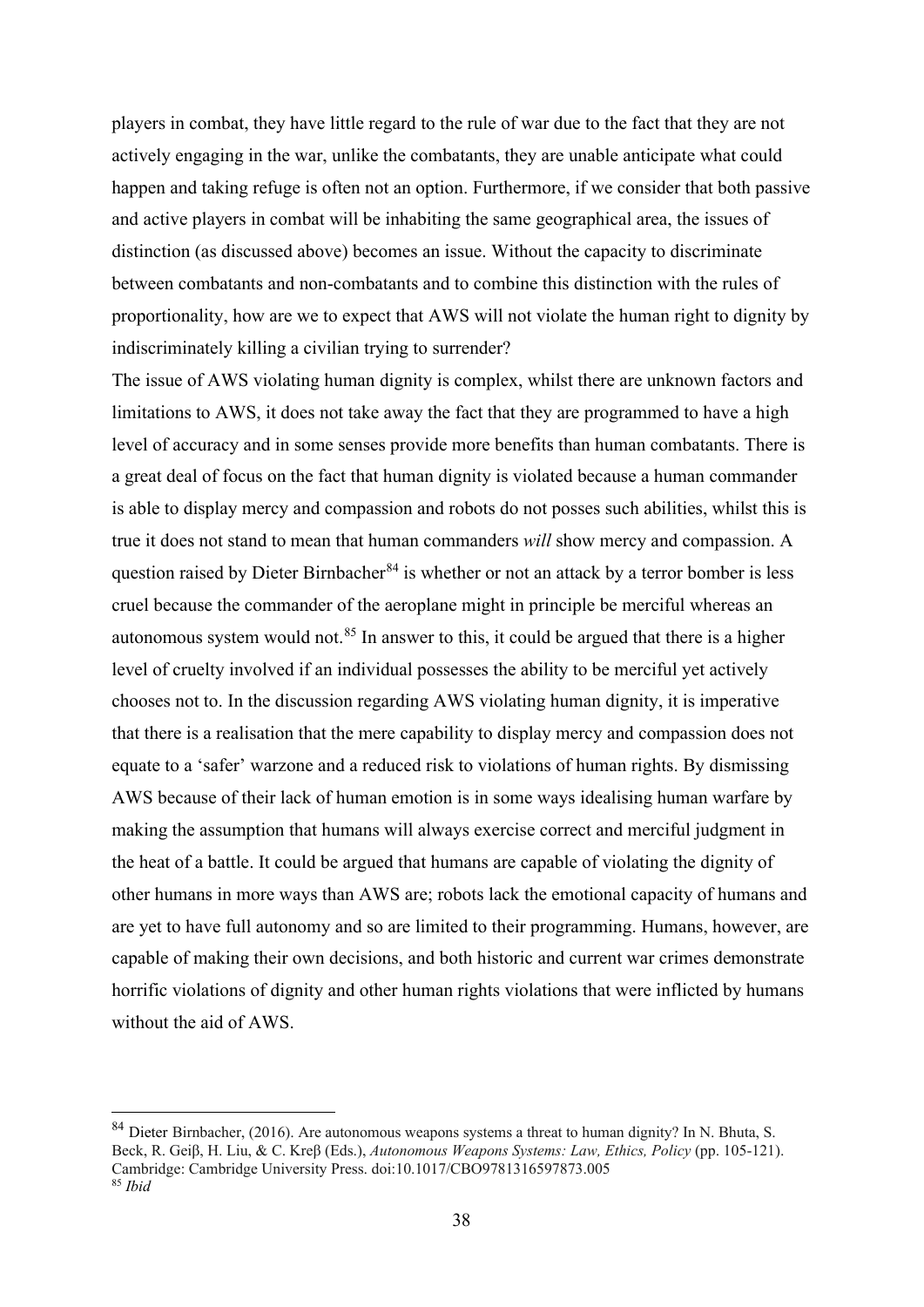There is no doubt that AWS present us with dangers and uncertainties that should be dealt with and many of these include ethical considerations, however we should be cautious in thinking that AWS introduces a new quality of warfare.<sup>[86](#page-38-0)</sup>

#### **3.5 Ethical and Moral implications**

The concept of ethics and morals hold great significance in the discussion regarding AWS; as previously discussed, the human rights implications and potential violations create a worrying narrative when it comes to introducing this technology into modern warfare and integrating it into society. Some may argue that these concepts have been pushed to one side in a bid to advance this technology as quickly as possible and with limited hurdles. Whilst the terms are often used with a great level of interchangeability, 'ethics' and 'morals' are in fact two distinct concepts. When we consider what is meant by morals, we are referring to notions that can be seen as right and wrong, such notions influence us individually in our daily life and should be seen as subjective;<sup>[87](#page-38-1)</sup> ethics however are norms that are shared by a group and are formed around mutual reciprocal recognition.<sup>[88](#page-38-2)</sup> Clearly the differences here are somewhat subtle yet they are important non-the-less; this chapter will focus mainly on the ethical implications of AWS and will consider how such ethics exist in the broader international community.

The legality of implementing AWS has been at the forefront of the discussion regarding their development and deployment into armed conflict, however, the technological developments involved in this weaponry raise some serious concerns in relation to IHL, human rights and disarmament agreements. As with any new weapons development, each country strives to be in possession of the most advanced technology in order to put themselves at a strategical advancement. With the US government making the prediction of the automation of armed conflict for the year 2032,<sup>[89](#page-38-3)</sup> it would be logical to assume that the 40 countries currently developing AWS for their militaries will be anxious to be in possession of the most up to date technologies. This considered, the continued development of AWS and LAWS has the potential to trigger global arms race, a concern raised by several experts, including Robert

<span id="page-38-0"></span><sup>86</sup> Nehal Bhuta, Susanne Beck, Robin Geiß, Hin-Yan Liu and Clause Kreß, 'Autonomous Weapons Systems, Law, Ethics, Policy', (2016) Page 121

<span id="page-38-1"></span><sup>87</sup> Geoffrey C Jr Hazard, 'Law, Morals and Ethics' (1995) 19 S llI U L J 447, Page 451

<span id="page-38-2"></span><sup>88</sup> Geoffrey C Jr Hazard, 'Law, Morals and Ethics' (1995) 19 S lII ULJ 447, Page 453

<span id="page-38-3"></span><sup>89</sup> Wg Cdr (DR) U C Jha (Retd) 'Killer Robots: Legal Autonomous Weapons Systems, Legal, Ethical and Moral Challenges Killer robots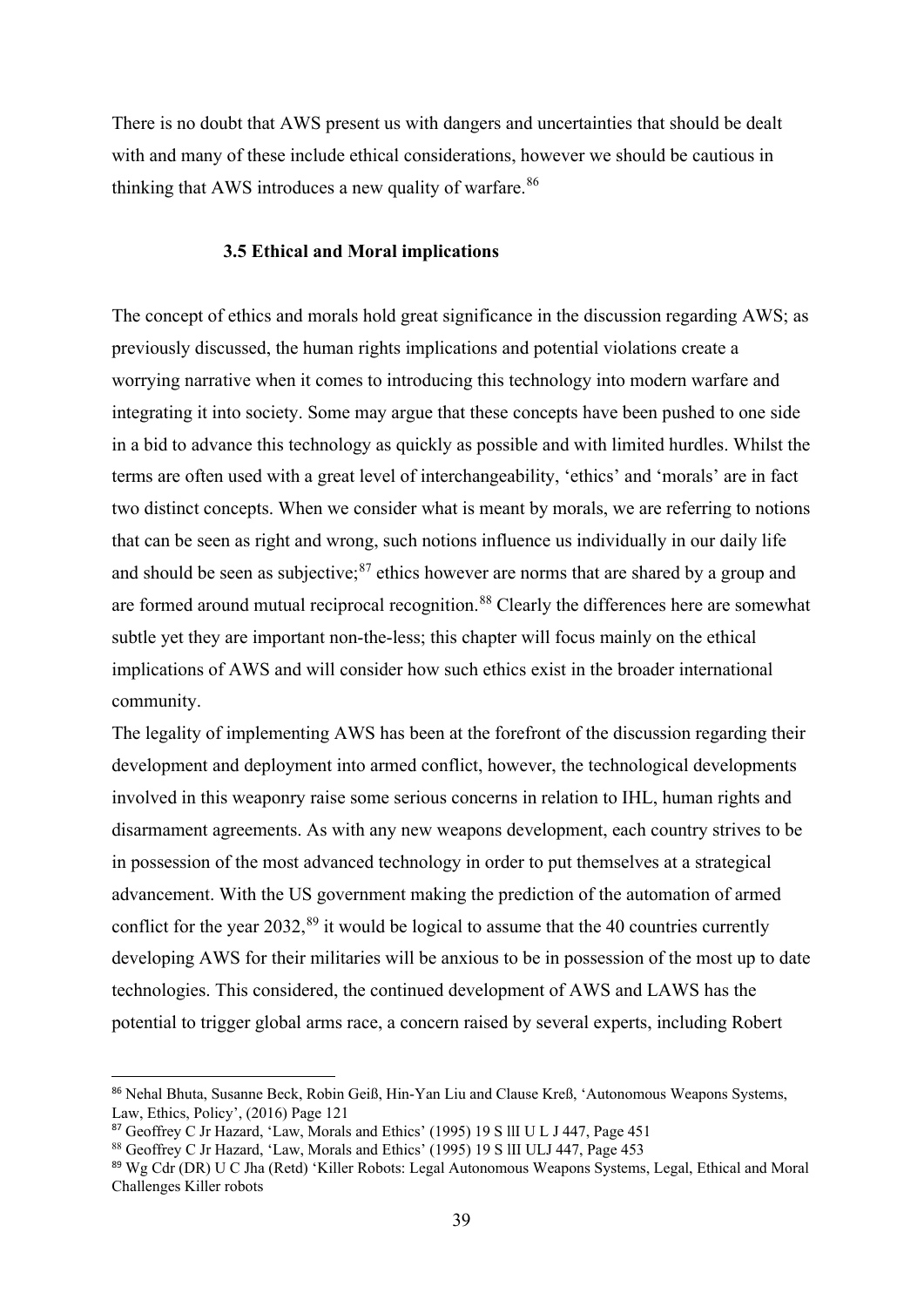Sparrow.<sup>[90](#page-39-0)</sup> The Human Rights Watch made the following statement regarding this point: "*But the temptation will grow to acquire fully autonomous weapons, also known as 'lethal autonomous robotics' or 'killer robots'. If one nation acquires these weapons, others may feel they have to follow suit to avoid falling behind in a robotic arms race*",<sup>[91](#page-39-1)</sup> if one considers what is meant by this, we a brought back to the reason why AWS were developed in the first place and that is to play a valuable role in armed conflict and reduce the mortality rate of soldiers. Autonomous systems as a whole provide countless advantages to the human race, the introduction of Autonomous systems into biology, neuroscience and cybernetics have made the impossible a possibility and the advancements in these areas are not showing any signs in slowing down. However, this is not the area of robotics that has sparked calls for a pre-emptive ban; the robotic revolution in military weaponry is where the core fear stems from and the developments in this area raise numerous ethical and moral questions. The kind of autonomous weapons that feature in science fiction films are of course not the technology that we are dealing with as it is yet to be developed, however one could argue that the calls for a pre-emptive ban are in fact based on these sci-fi orientated depictions of AWS becoming a reality and the ethical minefield that will be attached to this.

Attempts have been made to create some kind of laws or set of rules that would be able to govern AI in order for them to make ethical decision for their own actions. One attempt comes in the form of The Three Laws of Robotics put forwards by Isaac Asimov. These rules provide us with an elegant set of ethical principals in relation to robotics, the three laws are as follows: (i) "a robot may not injure a human being, or through inaction, allow a human being to come to harm", (ii) "A robot must obey the orders given it by human beings, except where such orders would conflict with the first law", (iii) "a robot must protect its own existence as long as such protection does not conflict with the first or second law.<sup>[92](#page-39-2)</sup> Whilst these laws are successful in the realms of science fiction, they have very little practical implications for the contemporary autonomous military reality that we are being faced with, and academics such as Ronald Arkin generally regard the rules as an inadequate basis for machine ethics. [93](#page-39-3)

<span id="page-39-1"></span><sup>91</sup> A quote given by the Human Rights Watch on the discussion regarding the advancement of AI in the development of AWS and how these advancements are likely to revolutionize the way wars are fought, October 21, 2003.

<span id="page-39-0"></span><sup>90</sup> Robert Sparrow, Killer Robots, *Journal of Applied Philosophy,* Vol. 24, No. 1, 2007, p.62-77

<span id="page-39-2"></span><sup>&</sup>lt;sup>92</sup> Isaac Asimov, The Three Laws of Robotics

<span id="page-39-3"></span><sup>93</sup> Ronald Arkin, 'Governing Lethal Behaviour in Autonomous Robots' 48 (2009); see also Aaron Saenz, '*Myth of Three Laws' (May 10, 2011) <* [https://singularityhub.com/2011/05/10/the-myth-of-the-three-laws-of](https://singularityhub.com/2011/05/10/the-myth-of-the-three-laws-of-robotics-why-we-cant-control-intelligence/)[robotics-why-we-cant-control-intelligence/>](https://singularityhub.com/2011/05/10/the-myth-of-the-three-laws-of-robotics-why-we-cant-control-intelligence/)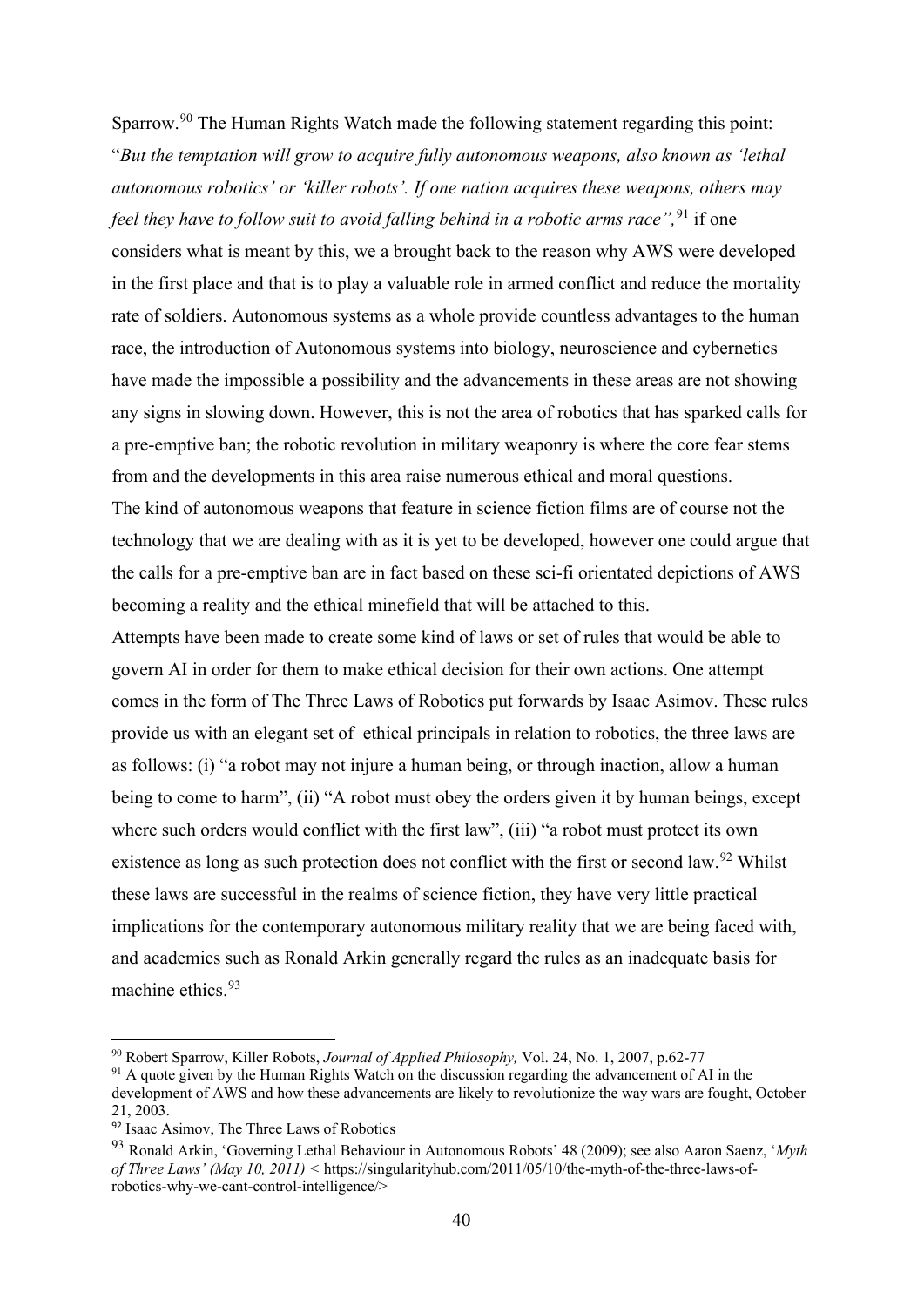Whilst Asimov's Laws can essentially be disregarded in this discussion, the concept of applying some degree of ethical thinking and moral responsibility to AWS is something that cannot be ignored, and one would argue that the ethics surrounding AWS hold a higher level of importance to the actual legality of them. This seems like a somewhat drastic view to take however, the implementation of AWS, and indeed the rapid development of AWS technology, provides a legal anomaly and an accountability gap. The race to keep up with the development in this area has seemingly blinded the parties involved to their moral and legal responsibilities and whether or not this technology would be able to comply with international humanitarian laws, human rights law or the laws of armed conflict. Having said this, there has not been a complete failure in this department; The Martens Clause, <sup>[94](#page-40-0)</sup> which appears in the Geneva Convention, creates a legal obligation for states to consider moral implications when assessing new technology. Its application becomes necessary in the event there is no specific existing law on the topic, therefore would be applicable in relation to AWS and LAWS due to the limited laws in place to deal with them. In particular, this clause highlights the requirement for new technology to comply with the principles of humanity and dictates a public conscience. Many of the AWS that are in use are Human-on-the-loop weapons,<sup>[95](#page-40-1)</sup> yet with the technological advancements that in progress, the machines have a quicker reaction time than humans; this therefore removes the ability for a human operator to override the robots actions before impact. If we consider this fact in conjunction with the Martens clause, we notice that the technology indicates there is a gap in international law that threatens the human right to dignity and provides an ethical conundrum.

Fundamental ethical implications of AWS have been highlighted by Lin in 2008, this came in the form of three core ethical implications:  $96$  (i) whether LAWS would be able to follow established guidelines of IHL and the rules of engagement, as specified in the Geneva Conventions; (ii) whether they would know the difference between military and civilian personnel; (iii) whether they would recognize a wounded soldier and refrain from shooting<sup>[97](#page-40-3)</sup>.

<span id="page-40-0"></span><sup>&</sup>lt;sup>94</sup> The Martens Clause is part of the laws of armed conflicts, appearing in the preamble to the 1899 Hague Convention (II) with respect to the Laws and Customs of War on Land.

<span id="page-40-1"></span><sup>&</sup>lt;sup>95</sup> robots that can select targets and deliver force under the oversight of a human operator who can override the robots actions and

<span id="page-40-2"></span><sup>&</sup>lt;sup>96</sup> Whilst the three core ethical principles make reference to LAWS, due to the inherent similarities between LAWS and AWS, for the purpose of ethical consideration Lin's three fundamental ethical implications can be used in relation to the conversation on AWS.

<span id="page-40-3"></span><sup>&</sup>lt;sup>97</sup> Lin Patrick, George Bekey and Keith Abney, 'Autonomous Military Robotics: Risk, Ethics and Design, report prepared for the US Department of Navy, Office of Naval research', 2008, p.21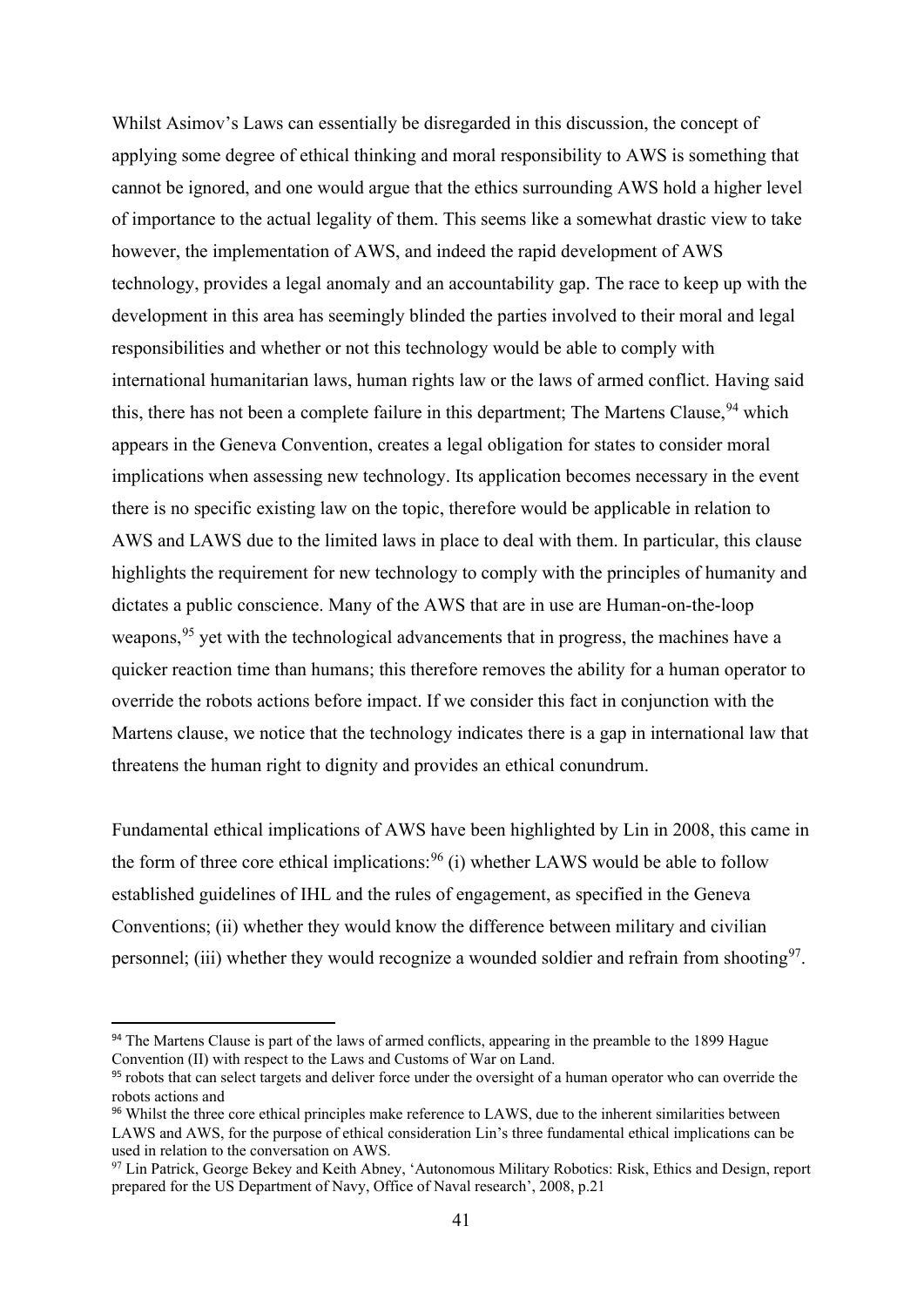When considering these implications, it becomes apparent that these all relate back to issue of responsibility and accountability for AWS; all of the questions posed by Lin's ethical implication can be answered if asked in relation to humans due to the fact that they are able to process information in both a logical and emotional way, something that AWS lacks. If we are to discuss these matters in the context of AWS, we start asking the following questions: if a robot acts for itself or in an unpredictable way that the human controllers don't understand, who will be held responsible for it? This is a question that has been considered in chapter 2 in relation to the legality of assigning responsibility and accountability to AWS, however if we look at it from an ethical standpoint, we are dealing with the lives of innocent civilians whom the technology could not identify as such. If we take the example of an AWS in the form of a drone that has been programmed to protect a boarder, this drone then erroneously identifies a mother and child seeking asylum as a hostile threat and shoots them both dead. If this duty was given to a human solider then they would be able to distinguish between a threat and a civilian, yet at present AWS do not have this capability.

Separate, yet not dissimilar to the ethical concerns raised by AWS technology is the morality of AWS, with one of the main concerns being whether or not their algorithms can be considered to be discriminatory enough. This takes us back to the issue regarding distinction discussed above and provides us with one main question that is integral to this discussion: should we relinquish the decision to kill a human to a non-human machine?<sup>[98](#page-41-0)</sup> This is a question that Aaron M. Johnson and Sidney Axinn discuss in their paper on the morality of autonomous robots, a question that one may argue is at the centre of all discussion be that legal, ethical, political or moral. The engineering involved in the development of AWS allows this technology to advance in a way that in theory makes them more compliable with IHL, calculating and performing tasks with levels of accuracy and efficiently than any human could possibly achieve. Yet despite this, it still fails to consider the moral judgments involved in these decisions; regardless of the progress made in machine development, the concept of integrating empathy and real human emotions such as love, guilt and mercy into a machine, is nothing short of science fiction. For example, if we consider a situation in armed combat where an enemy soldier finds themselves in the firing line of the oppositions AWS and makes an attempt to surrender, or pleads to be taken as a prisoner, the robot simply does not have an

<span id="page-41-0"></span><sup>98</sup> Aaron M. Johnson & Sidney Axinn (2013) 'THE MORALITY OF AUTONOMOUS ROBOTS', Journal of Military Ethics, 129-141, DOI: 10.1080/15027570.2013.818399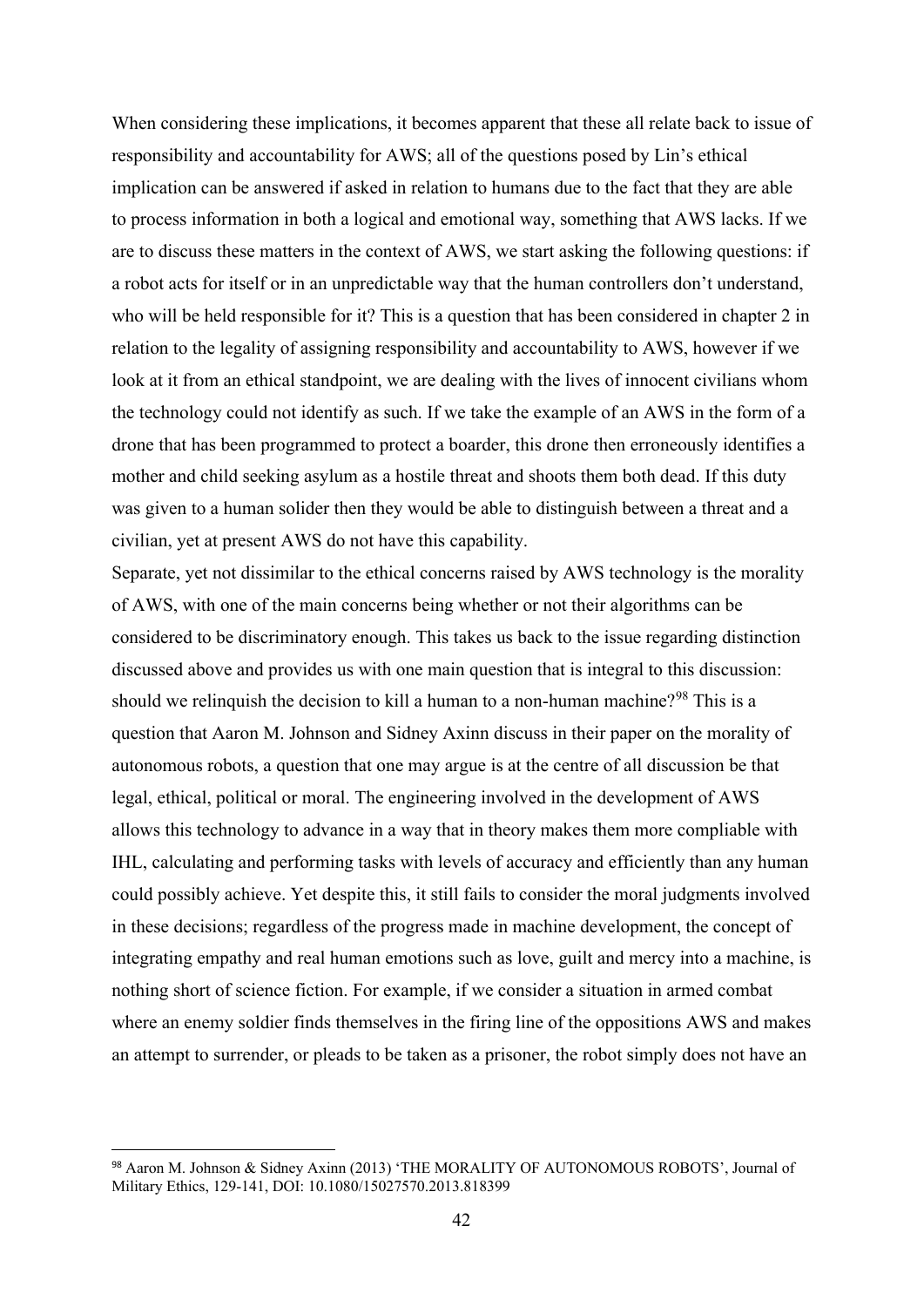emotional capacity to make a judgment based on morals. The enemy soldier will consequently end up being shot and killed as this is the programming of the AWS. It is not unreasonable to assume that this scenario has the capability of becoming a reality, nor is it unreasonable to assume that at some point in the future, robotics will develop to the stage at which they have an artificial sense of morality and are able to make decisions based on basic human morals that have been embedded into their algorithms. Hellstrom takes the view that futuristic robots will be programmed with highly advanced cognitive abilities to perceive, plan and learn as well as a multitude of complex behaviour. He argues that this increase in autonomy could open up the possibility of Military commanders treating them as though they were human soldiers, directing orders at them and expecting tasks to be carried out in the same way in which a human would.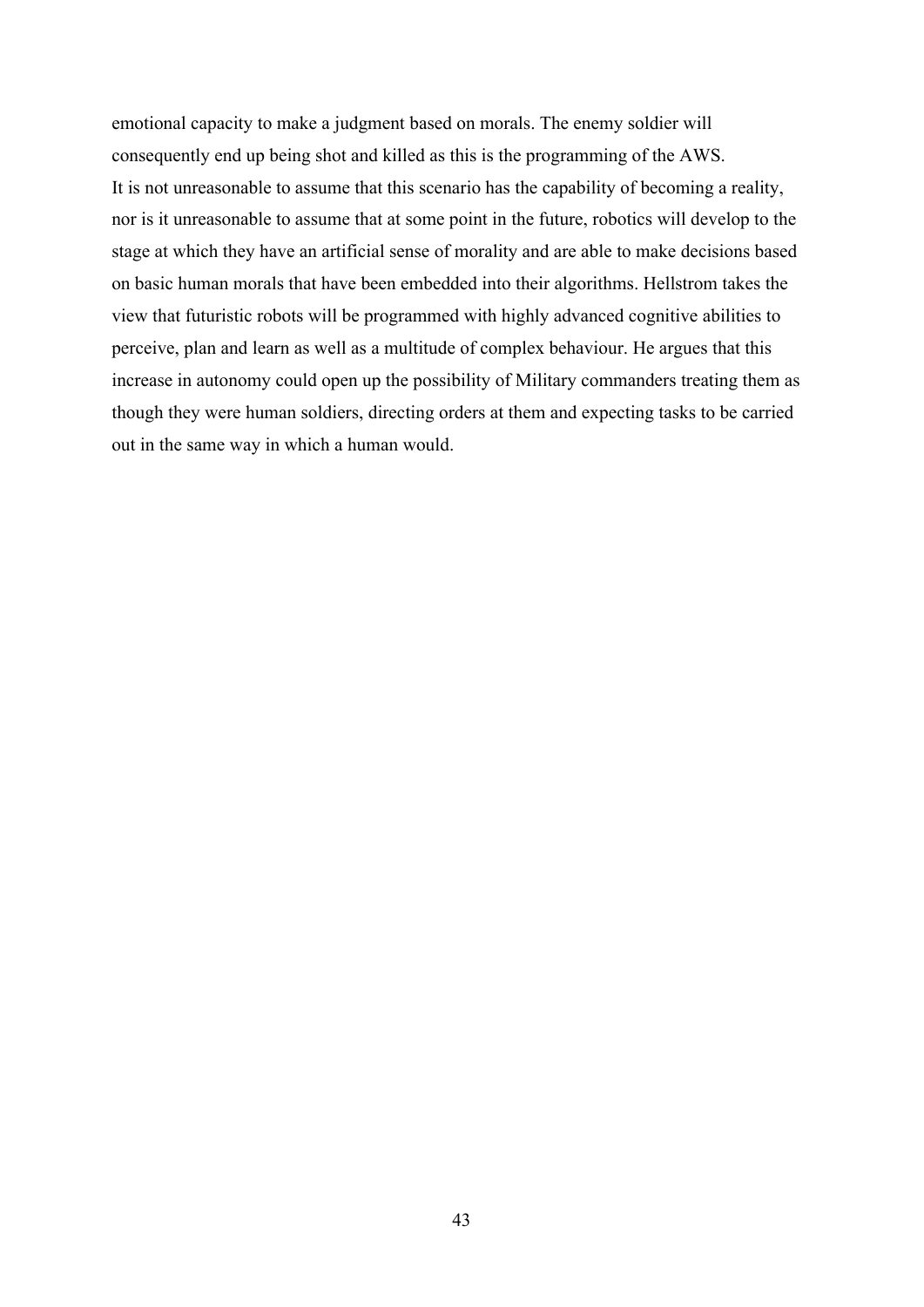#### **CONCLUSION:**

The questions this dissertation was seeking to address regarded the way in which AWS sit within legal frameworks and ethical frameworks and if these were suitable. The work will look at and evaluate these findings, then postulate some future suggestions that may be appropriate.

Chapter one provided some definitional parameters that allowed the discussion regarding AWS to develop, and in doing so provided us with foundations of the issues at hand. Autonomous weapons are not an entirely new form of technology, with basic forms such as antipersonnel land mines first used on a wide scale in World War II. Whilst these land mines work on the basis that there need not be any direct human intervention in setting it off, the Autonomous weapons that are being developed currently are embedded with extremely sophisticated software that allow for a more effective and advanced weapon. At the forefront of this discussion was the fact that AWS technology is being developed at an increasingly rapid rate with little consideration regarding the legal or ethical implications of such developments. Furthermore, the lexicography surrounding AWS is failing to adapt at an efficient rate, consequently paving the way to a dramatic definition ambiguity. An example of such ambiguity can be seen by the way in which 'autonomous' and 'automation' are being used interchangeably yet have different meanings and applications.

Whilst the misuse of certain terminology could be seen as trivial, it actually provides us with a serious issue that is deeply embedded in the legislation governing the use of AWS. With approximately 30 countries either deploying or developing defensive systems that can be placed somewhere on the spectrum of 'autonomous', this is not simply a domestic issue, but an issue that has international implications. One of the most central points in relation to definitional parameters is the fact that at present, fully autonomous weapons are essentially a thing of science fiction and do not currently exist in the way people believe they do. The prospect of a 'killer robot' and the potential dangers they pose has sparked fear and unease into civilians and academics alike, with a widespread call for a pre-emptive ban. However, the research that was conducted for the purpose of this dissertation has led me to believe that whilst there should be caution and perhaps a certain level of apprehension regarding the development of AWS, a pre-emptive ban could be seen as a fear-based decision based on the imagery of anthropogenic robots depicted in science fiction. A global consensus on what is deemed to be an Autonomous Weapon would provide much needed clarity, allowing

44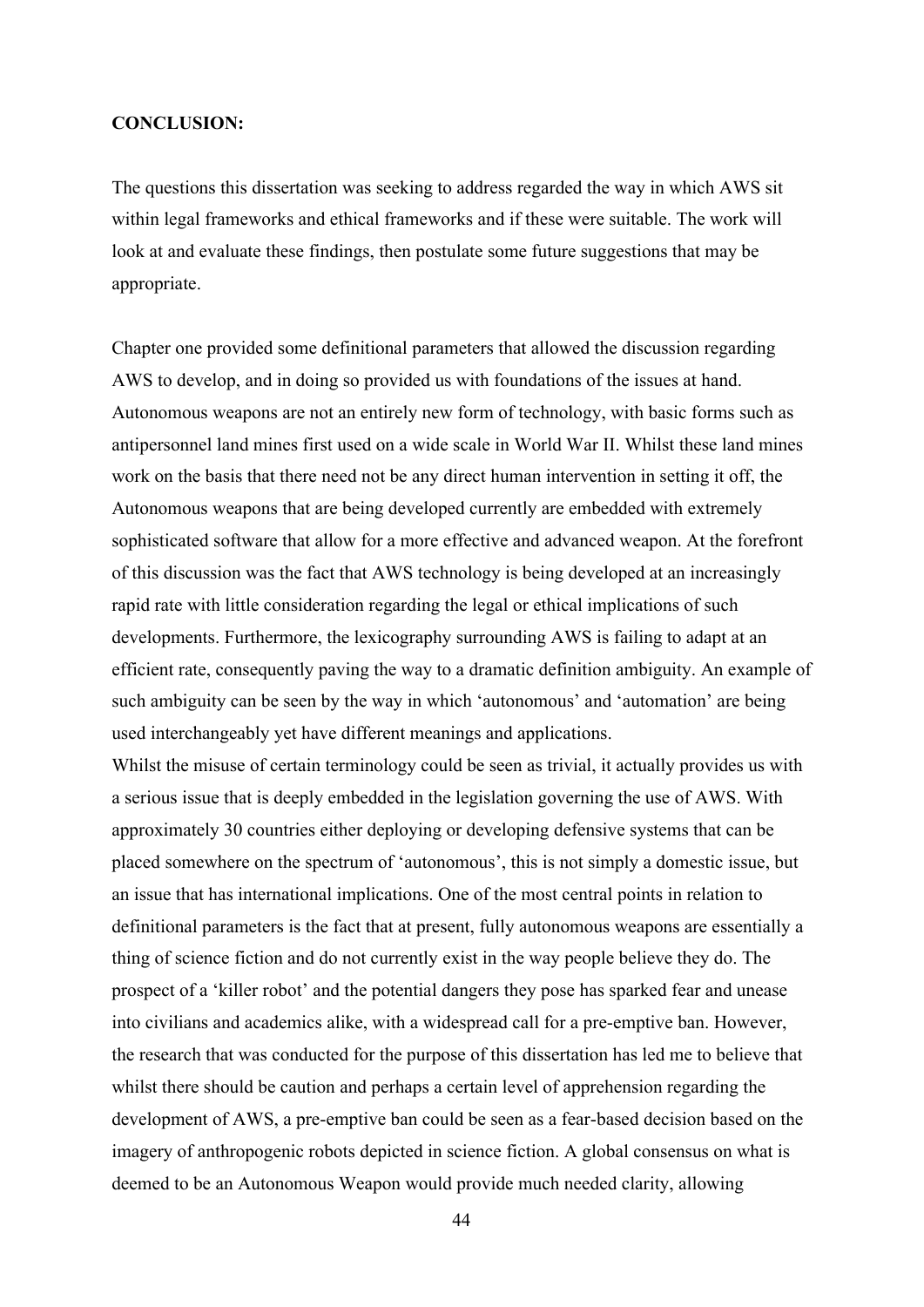legislation to be effectively implemented and thus governing the use of such weaponry. A further concern discovered in chapter one was regarding self-awareness of AWS and the subsequent diminished human control that would follow. The delegation of the human decision-making responsibilities to AWS is a concern that many academics share, including Crootof and Asaro. Whilst it may be a trivial solution, introducing clarity surrounding what is classified as an Autonomous weapon provides us with a potential solution to reducing the uncertainty surrounding the development of self-aware AWS and whether or not they would be able to comply with the laws of war. Fully autonomous weapons are, again, merely hypothetical and the confusion here is once again embedded in conflicting definitions of what classifies as an AWS. Without definitional clarity it seems unlikely that any form of responsibility or accountability could be enforced, therefore leaving the floodgates open to a whole host of detrimental ethical implications.

The issues regarding responsibility and accountability of AWS formed one of the key discussions at the centre of this dissertation. The wide-spread definitional ambiguity involved in AWS has consequently led to holding any human agent responsible or accountable becoming extremely difficult. Chapter two was able to identify the possible parties that could be exposed to potential liability, as well as a consideration to potential criminal responsibility and the accountability gap that has developed. Any violations committed by AWS technology are likely to contain criminal elements; however, the application of criminal responsibility to AWS faces various difficulties due to the fact that this legislation was designed for human application and elements of criminal responsibility such as mens rea are not compatible with the capabilities of AWS. It was interesting to note however, that the general principles of criminal responsibility, specifically those relating to German law, and the individual criminal responsibility for war crimes provided an opportunity to re-design these existing laws in the context of AWS. This was a somewhat unexpected discovery due the fact that the majority of current laws have no apparent leeway to integrate provisions to deal with AWS being implemented and developed. I found however, that if one was to approach AWS as being akin to a Vordermann,<sup>[99](#page-44-0)</sup> it removes the issues of lack of capacity to act with intent. The lack of human qualities AWS possesses have been the route to an extensive range of problems

<span id="page-44-0"></span><sup>&</sup>lt;sup>99</sup> In this situation the consideration of AWS being akin to a Vordermann (the direct perpetrator of the criminal act) is based on the concept of a person committing a crime through another being indirect perpetration. The Hintermann controls the Vordermann in such a way that he is manipulated and used as a tool. Analogous to the way in which AWS are used as tools.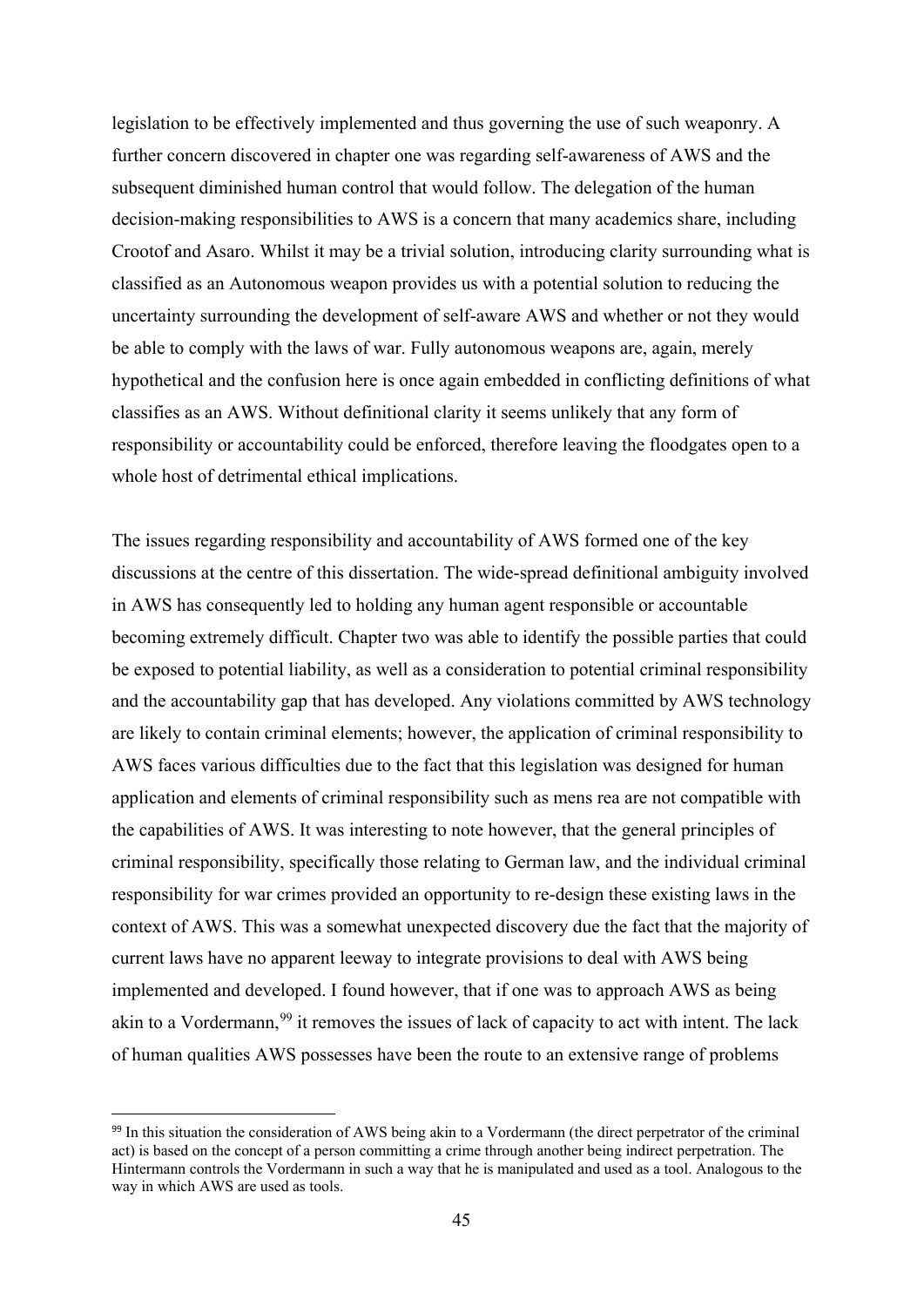covered within this research, but if we were to consider AWS as an innocent agent, we then allow ourselves the possibility of attributing the responsibility and accountability to the human agent.

Further to the responsibility and accountability concerns addressed, I hoped to discuss the legal and ethical implication that AWS posed, chapter 3 provided an outlook on these issues. Considering the global impact that the deployment of AWS has, a discussion surrounding the International Humanitarian Laws and Human Rights implication provided and appropriate angle to fully consider the legal effects that AWS threatens. The right to human dignity emerged as being one of the most prevalent issues in relation to both the legal and ethical implications of AWS, this could be due to the fact that it is a right that each nation has in common and is something that humanity holds dear to them.

It seems to me that the development of this technology will continue regardless of whether the legislation is willing to keep up with these advancements. If we are to ask whether or not laws regarding responsibility and accountability for the actions of AWS are sufficient or not, the simple answer would be no. International and domestic laws provide the potential for appropriate adaptation yet a large proportion of the relevant parties are pre-occupied with either calling for a pre-emptive ban or engaging in preparation for a potential arms race.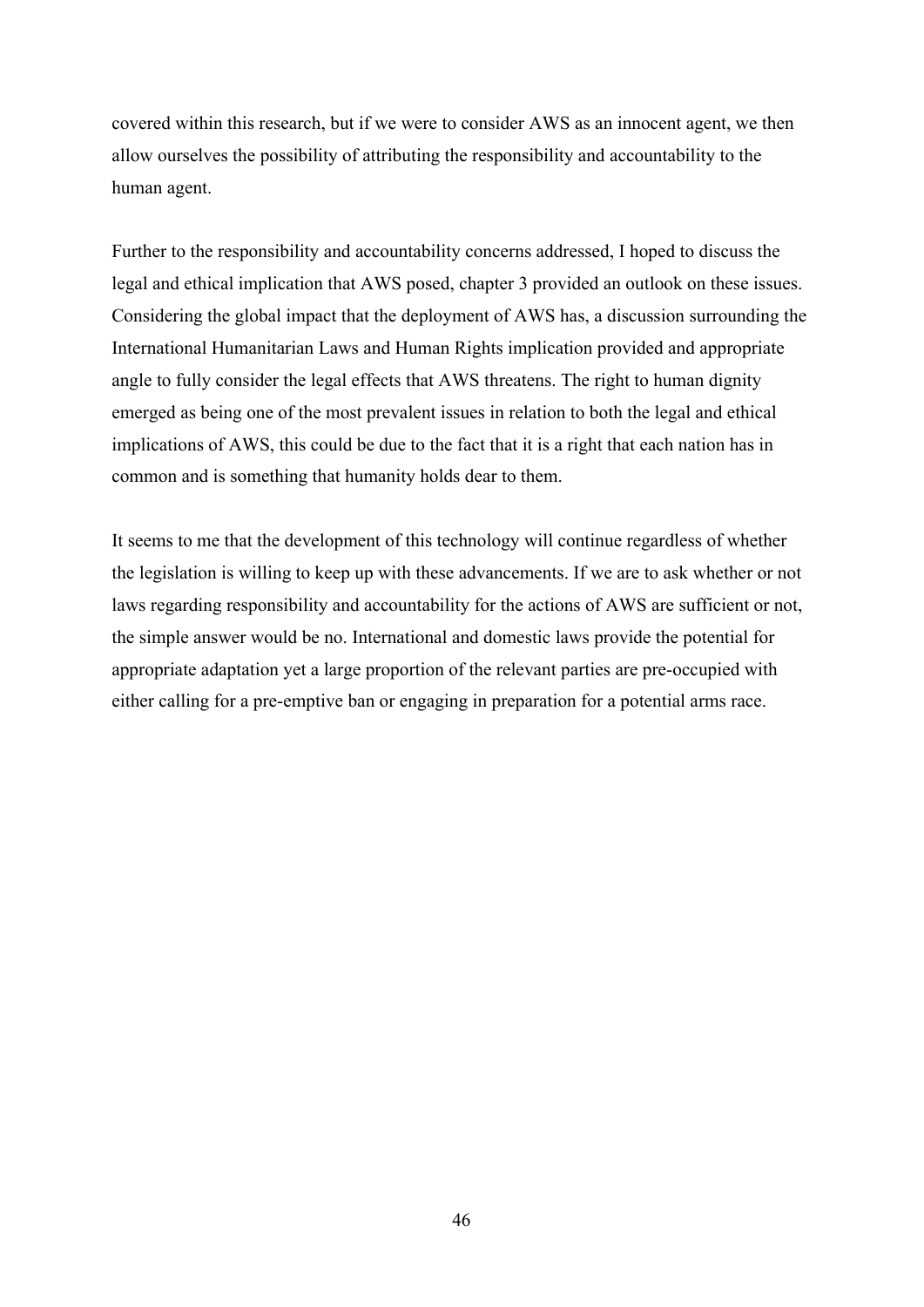# **Bibliography:**

# **Cases:**

- Prosecutor v Delalić and others, The International Criminal Tribunal for the Former Yugoslavia 1997-1999, page 462
- Prosecutor v Dusko Tadic a/k/a "DULE", 'Decision on the defence motion for interlocutory appeal on jurisdiction' (International Criminal Tribunal for the former Yugoslavia)
- Prosecutor v Strugar, ICTY, Case No. IT—1-42- A, Judgement (appeals chamber), July 17, 2008, paras. 297-98
- Prosecutor v Halilvić, ICTY, Case No. IT-01-48-T, Judgment (Trial Chamber), Nov, 26, 2005, para. 54
- Prosecutor V Delalicet. Et al, ICTY Judgement of 16 November 1998

# **Legislation:**

- "S.397  $109<sup>th</sup> Congress: The Protection of Lawful Commerce in Arms Act", 2005$
- International Covenant on Civil and Political Rights, Adopted and opened for signature, ratification and accession by general assembly resolution 2200A (XXI) of 16 December 1966 entry into force 23 March 1976, in accordance with Article 49
- international Criminal Court, Elements of Crimes art. 8 into, U.N. Doc. PCNICC/2000/1/Add.2 (June 30, 2000)
- UK Ministry of Defence, Joint Doctrine note, 2/11: The UK Approach to unmanned aircraft systems 2-3 (2011)
- *Unmanned Aircraft systems: Terminology, definitions and classification,* the UK Ministry of Defence, Joint directive Note 3/10, May 2010

# **International Sources:**

- Alon M, 'The Duty to Investigate Civilian Casualties During Armed Conflict', Yearbook of the international humanitarian law, (Springer: Cambridge University Press 2012)
- Asaro P, 'On Banning autonomous weapon systems: human rights, automation, and the dehumanization of lethal decision-making', International Review of the Red Cross, Volume 94 Number 886 (Summer 2012)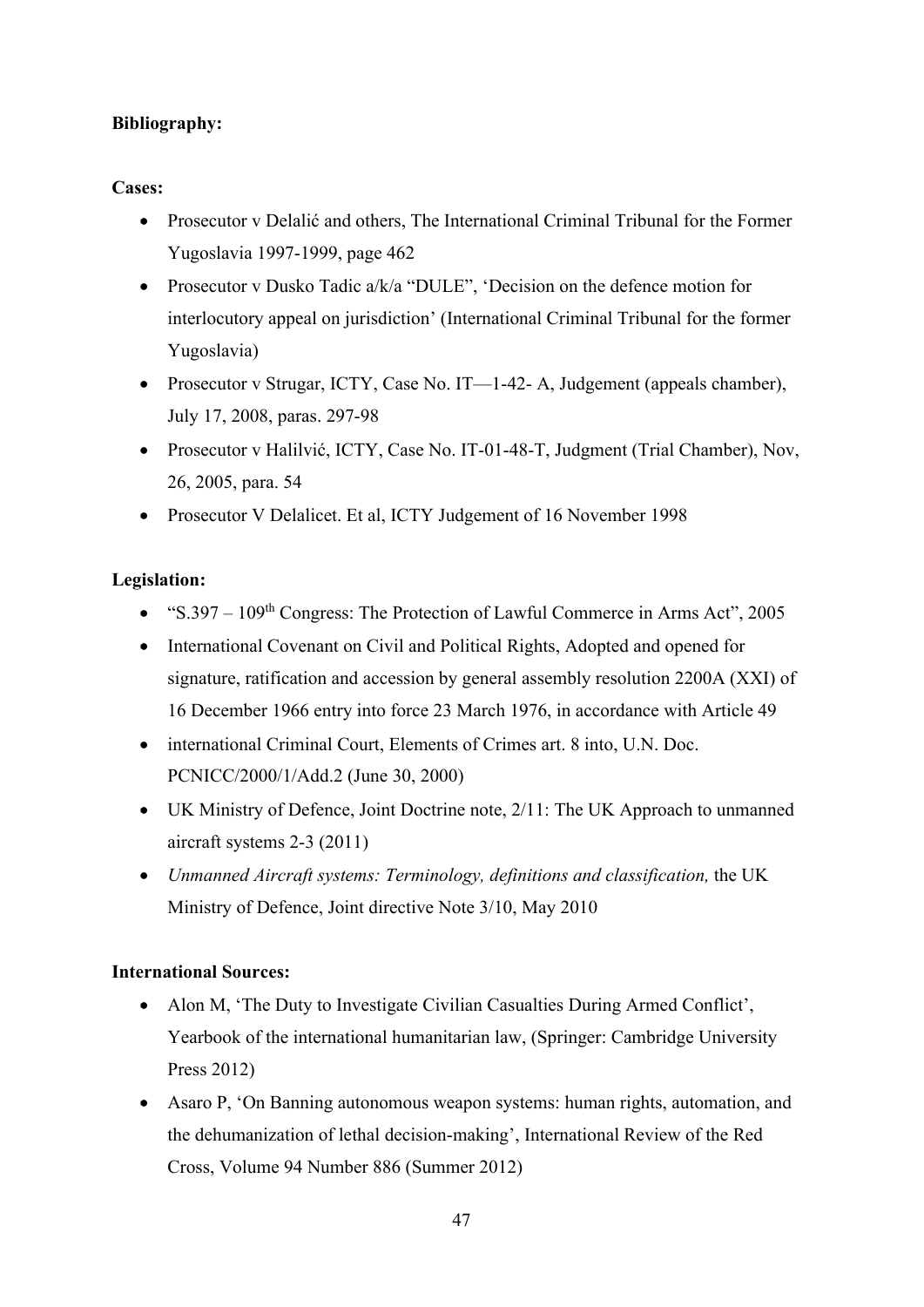- Heyns C, 'Autonomous weapons systems and human rights law, presentation made at the informal expert meeting organized by the state parties to the Convention on Certain Conventional Weapons' (13 – 16 May 2014, Geneva, Switzerland)
- Heyns C, 'Report of the Special Rapporteur on extrajudicial, summary or arbitrary executions', UN Doc. A/HRC/23/47, (9 April 2013, 17.)
- Human Rights Watch, "The 'Killer Robots' Accountability Gap: Obstacles to Legal Responsibility Show Need for Ban'. (2015).
- Human Rights Watch, Losing Humanity: The Case against Killer Robots (New York: Human Rights Watch and the International Human Rights Clinic, 19 November 2012)
- Human Rights Watch. Mind the Gap, The lack of accountability for killer robots, (April 9, 2015)
- ICRC, Customary IHL Database, ihl-databases-icrc.org/customaryihl/eng/docs/citation, (30/01/20)
- Statute of the International Court of Justice, 59 Stat, 1055 (1945), arts 34-39; Practical information: frequently asked questions, The international court of justice

### **Books:**

- N. Bhuta, S. Beck, R. Geiβ, H. Liu, & C. Kreβ (Eds.), *Autonomous Weapons Systems: Law, Ethics, Policy* (pp. 105-121). Cambridge: Cambridge University Press. doi:10.1017/CBO9781316597873.005
- Shanahan M, The Technological Singularity (2015)
- Wg Cdr (Dr) U C Jha (Retd), 'Killer Robots: Lethal Autonomous Weapons Systems Legal, Ethical and Moral Challenges' (2016)

# **Journal Articles:**

- Arkin R, Governing Lethal Behaviour in Autonomous Robots 48 (2009); see also Saenz, *Myth of Three Laws*
- Armin K, '*Killer robots: legality and ethicality of autonomous weapons, USA: Ashgate' (2009)*
- Leys N, 'Autonomous Weapons Systems and International Crises', Strategic Studies Quarterly, Vol. 12, NO. 1 (SPRING 2018),
- Kastan B, 'Autonomous Weapons Systems: A coming Legal "singularity"? '2013 Journal of Law, Technology and Policy, 45 (2013)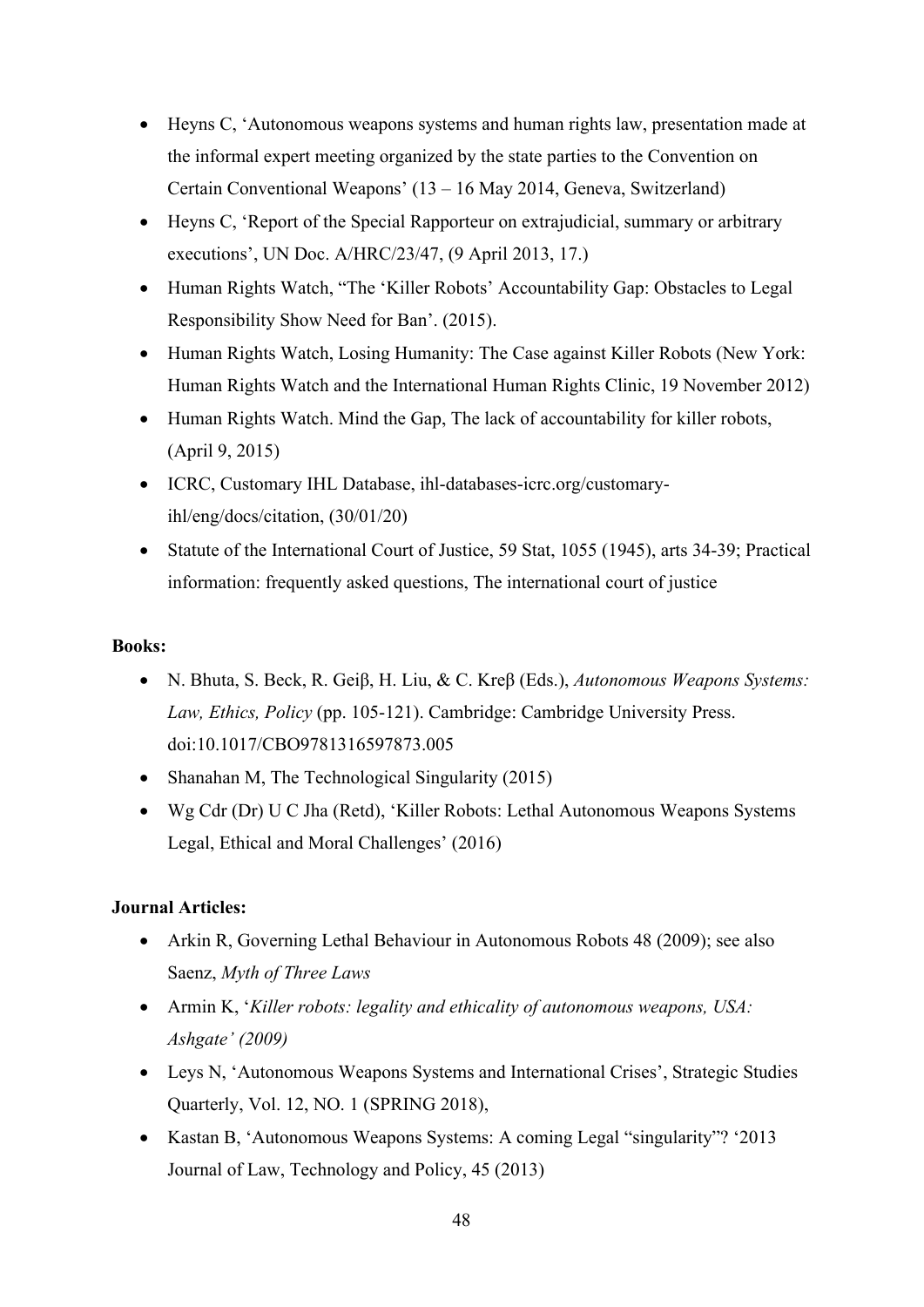- Chu V S, 'The protection of lawful commerce in arms act: an overview of limiting tort liability of gun manufactures', Congressional Research Service (2012)
- Crootof R, 'The Killer Robots are Here: Legal and Policy Implications', [2015] *Cardozo Law Review,* Vol 36
- Docherty B, 'The 'Killer Robots' Accountability Gap: Obstacles to Legal Responsibility Show Need for Ban' (2015)
- Foy J, 'Autonomous Weapons Systems: Taking the Human out of International Humanitarian Law'. Dalhousie Journal of Legal Studies, 23 (2014)
- Hammond D N, 'Autonomous Weapons and the Problem of State Accountability', Chicago Journal of International Law: Vol 15, No.2 (2015)
- Hazard G C Jr, 'Law, Morals and Ethics' (1995)
- Horowitz M C, 'Why words matter: the real-world consequences of defining autonomous weapons systems' 30 Temp Int'l & Comp LJ 85 (2106)
- Jain N, 'Perpetrators and Accessories in International Criminal Law, Individual Mode of Responsibility for Collective Crimes' (2014)
- Johnson A M. & Axinn S, 'THE MORALITY OF AUTONOMOUS ROBOTS', Journal of Military Ethics, 129-141, (2013)
- Marra W and McNeil S, "Understanding 'The Loop': Regulating the Next Generation of War Machines," 36 Harvard Journal of Law and Public Policy 36. (2013)
- McFarland T and McCormack T, 'Mind the Gap: Can developers of autonomous weapons systems be liable for war crimes?', International Law studies, U.S Naval War college. volume 90 (2014)
- Patrick L, Bekey G, and Abney K, 'Autonomous Military Robotics: Risk, Ethics and Design, report prepared for the US Department of Navy', Office of Naval research, (2008)
- Scharre P and Horowitz M C, 'An introduction to Autonomy in Weapon Systems', Centre for a New American Security, (2015)
- Schlatow J et al., "Self-awareness in Autonomous Automotive Systems." *Design, Automation & Test In Europe Conference & Exhibitin.* (2017).
- Tononi G, 'Consciousness as integrated information: a provisional manifesto', The Biological Bulletin, Vol. 215 No. 3 (2008)